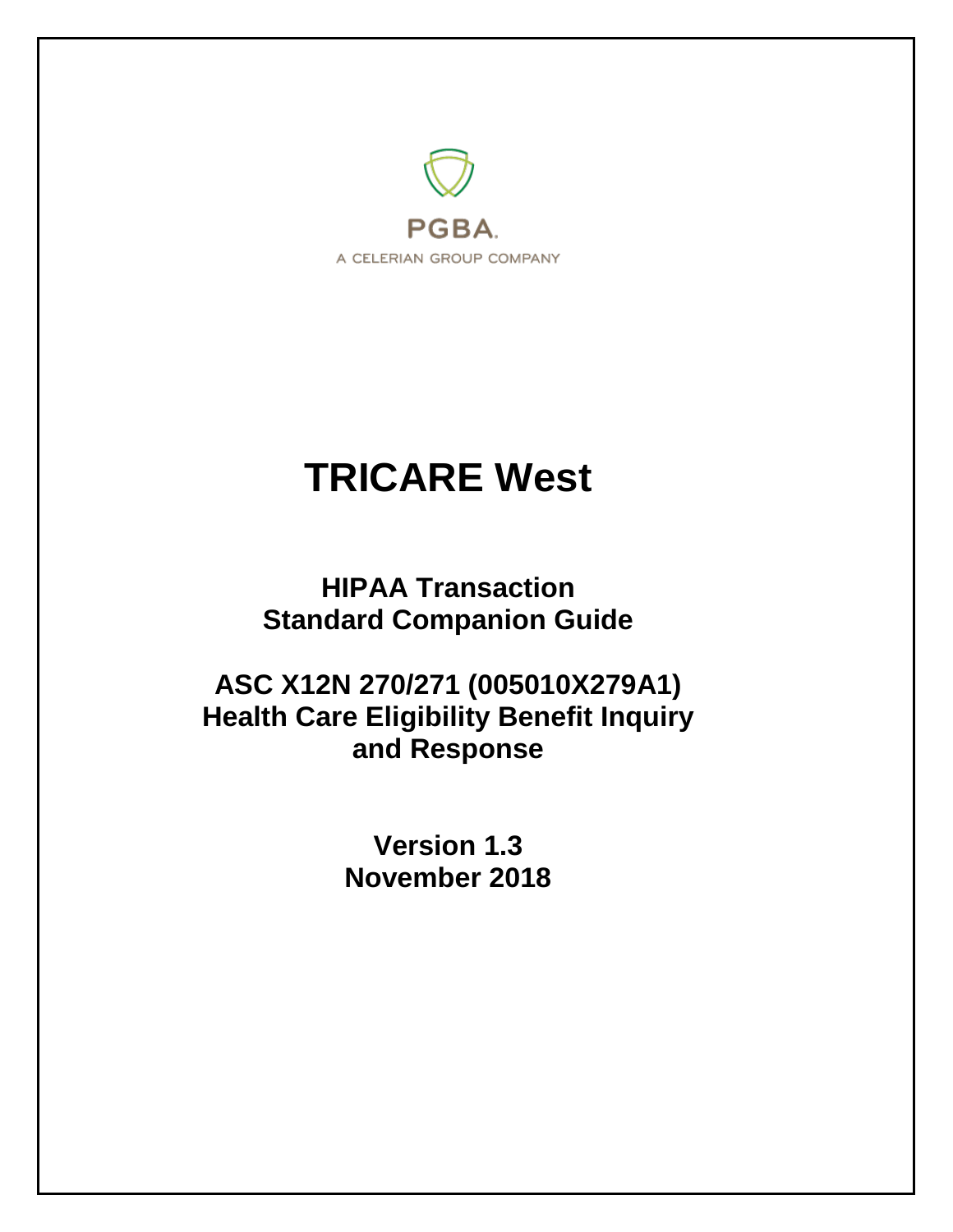# **DISCLOSURE STATEMENT**

Please note that the information in this guide is subject to change. Any changes will be available at [www.tricare-west.com.](http://www.tricare-west.com/)

This transaction set can be used to inquire about the eligibility, coverage, or benefits associated with a benefit plan, employer, plan sponsor, subscriber, or a dependent under the subscriber's policy.

The use of this document is solely for the purpose of clarification. The information describes specific requirements to be used in processing PGBA, LLC ASC X12/005010X279A1 Health Care Eligibility Benefit Inquiry (270/271) transactions.

The 271 Response returned by PGBA should not be interpreted as a guarantee of payment. Payment of benefits remains subject to all Health Plan terms, limits, conditions, exclusions and the member's eligibility at the time services are rendered.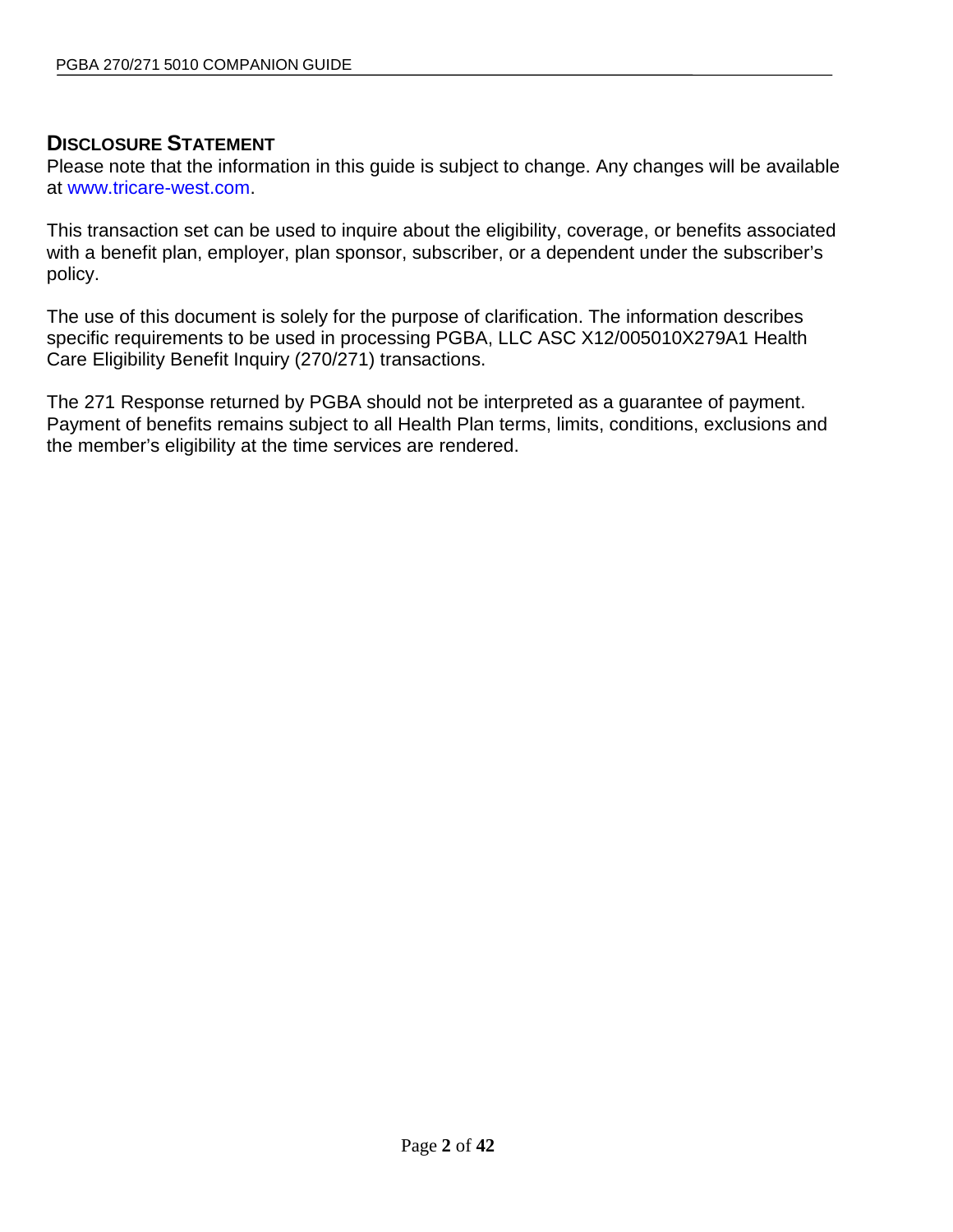### **Preface**

This Companion Guide to the v5010 ASC X12N Implementation Guides and associated errata adopted under HIPAA clarifies and specifies the data content when exchanging electronically with PGBA, LLC. Transmissions based on this companion guide, used in tandem with the v5010 ASC X12N Implementation Guides, are compliant with both ASC X12 syntax and those guides. This Companion Guide is intended to convey information that is within the framework of the ASC X12N Implementation Guides adopted for use under HIPAA. The Companion Guide is not intended to convey information that in any way exceeds the requirements or usages of data expressed in the Implementation Guides.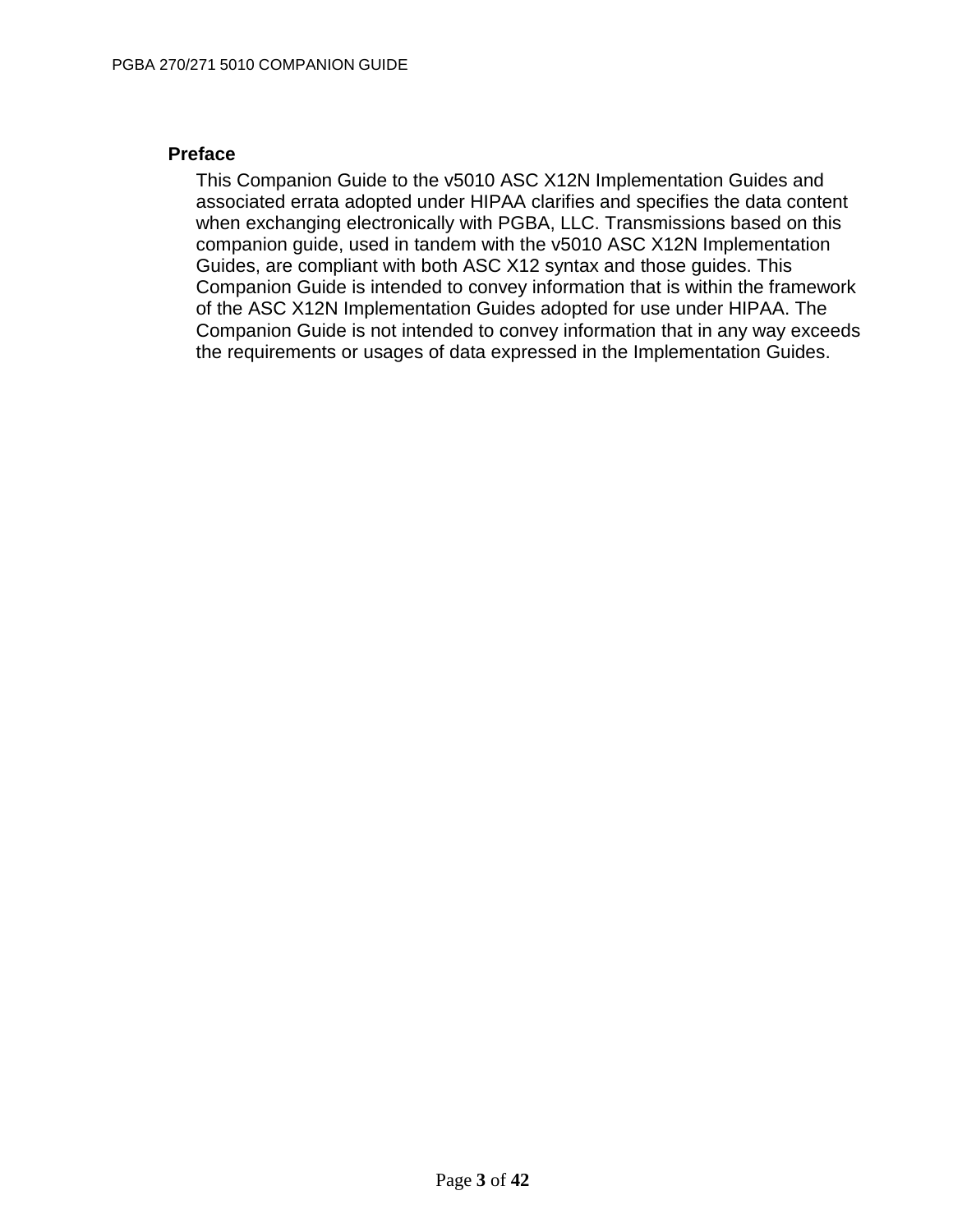# **TABLE OF CONTENTS**

| 1 <sup>1</sup>                                                                       |  |
|--------------------------------------------------------------------------------------|--|
|                                                                                      |  |
|                                                                                      |  |
|                                                                                      |  |
| 2.                                                                                   |  |
|                                                                                      |  |
|                                                                                      |  |
|                                                                                      |  |
| 3.                                                                                   |  |
|                                                                                      |  |
|                                                                                      |  |
|                                                                                      |  |
|                                                                                      |  |
|                                                                                      |  |
| Transmission Administrative Procedures includes Schedule, Availability, and Downtime |  |
|                                                                                      |  |
|                                                                                      |  |
|                                                                                      |  |
|                                                                                      |  |
|                                                                                      |  |
|                                                                                      |  |
|                                                                                      |  |
|                                                                                      |  |
|                                                                                      |  |
|                                                                                      |  |
|                                                                                      |  |
|                                                                                      |  |
|                                                                                      |  |
|                                                                                      |  |
|                                                                                      |  |
|                                                                                      |  |
|                                                                                      |  |
|                                                                                      |  |
|                                                                                      |  |
|                                                                                      |  |
|                                                                                      |  |
|                                                                                      |  |
| 4.                                                                                   |  |
| 5.                                                                                   |  |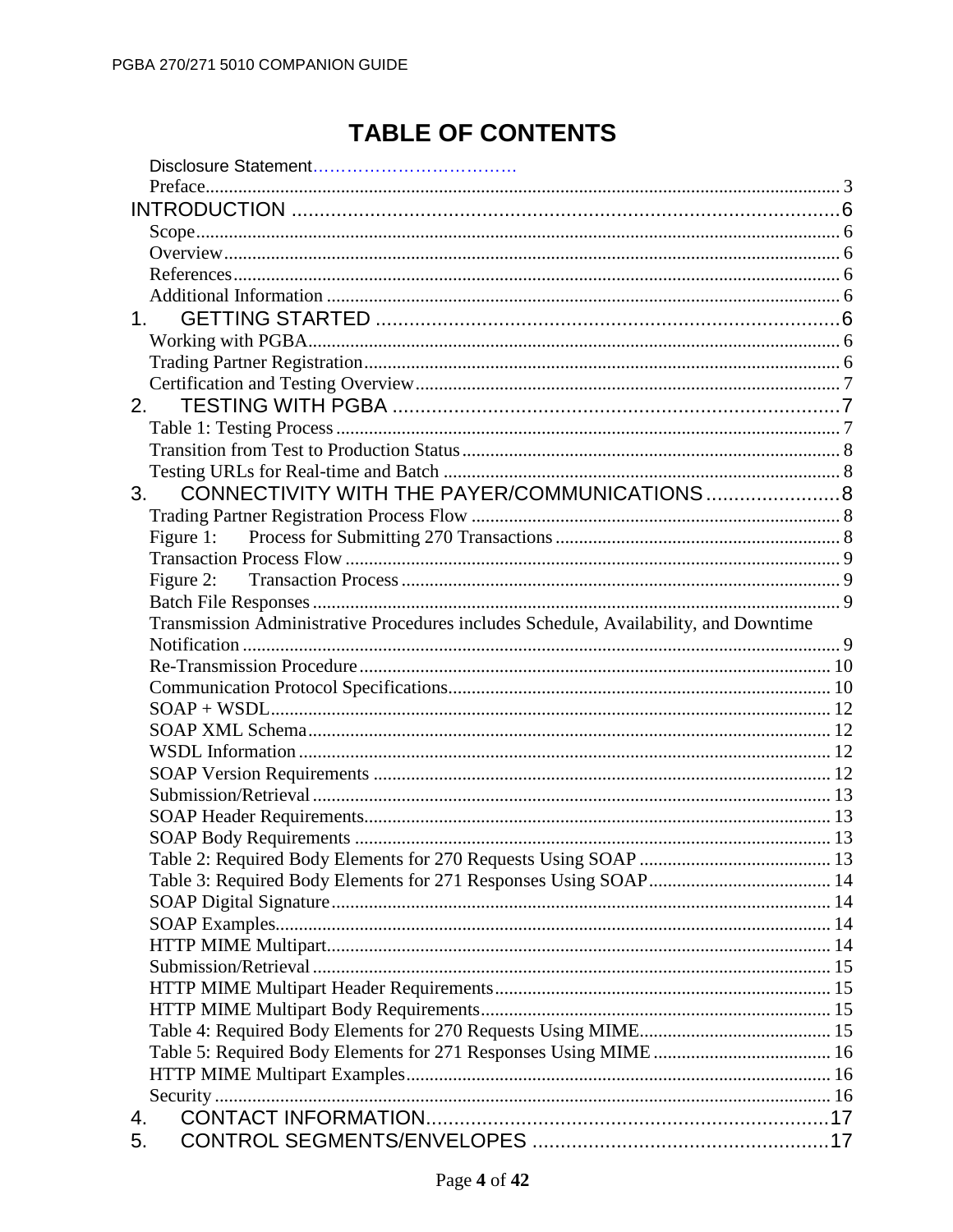| PAYER-SPECIFIC BUSINESS RULES AND LIMITATIONS 18<br>6.            |  |
|-------------------------------------------------------------------|--|
|                                                                   |  |
|                                                                   |  |
|                                                                   |  |
|                                                                   |  |
|                                                                   |  |
|                                                                   |  |
|                                                                   |  |
|                                                                   |  |
|                                                                   |  |
|                                                                   |  |
| Common Error Processing for SOAP+WSDL and HTTP MIME/Multipart  23 |  |
|                                                                   |  |
|                                                                   |  |
|                                                                   |  |
|                                                                   |  |
|                                                                   |  |
|                                                                   |  |
|                                                                   |  |
|                                                                   |  |
| 8.                                                                |  |
| 9.                                                                |  |
|                                                                   |  |
|                                                                   |  |
|                                                                   |  |
|                                                                   |  |
|                                                                   |  |
|                                                                   |  |
|                                                                   |  |
|                                                                   |  |
|                                                                   |  |
|                                                                   |  |
| 10.                                                               |  |
| 11.                                                               |  |
| APPENDIX C - TRADING PARTNER ENROLLMENT 30<br>12.                 |  |
|                                                                   |  |
| APPENDIX D - CLEARINGHOUSE TRADING PARTNER AGREEMENT<br>13.       |  |
| 36                                                                |  |
| 14.                                                               |  |
|                                                                   |  |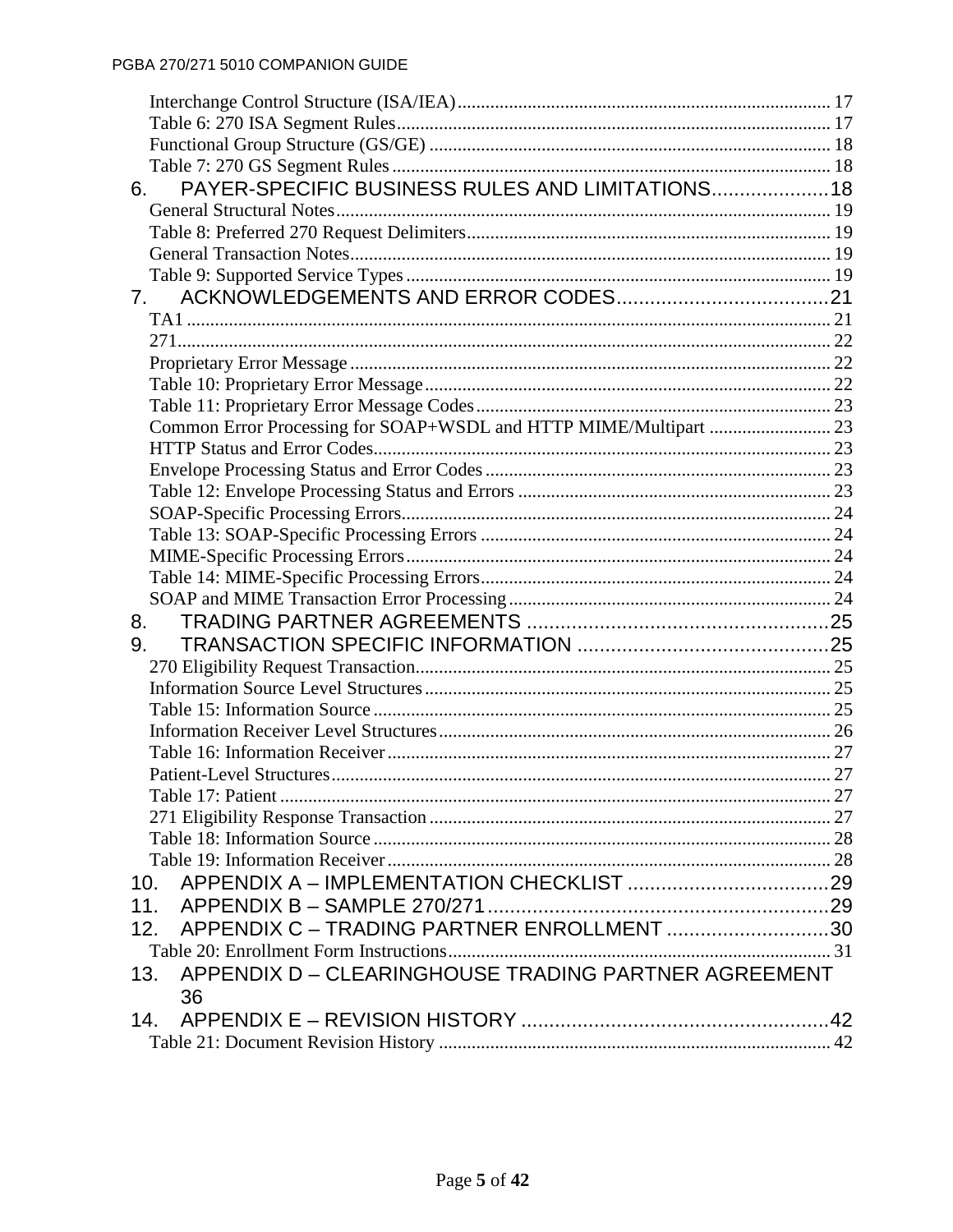# **INTRODUCTION**

### **Scope**

Providers, billing services and clearinghouses are advised to use the ASC X12N 005010X279A1 Health Care Eligibility Benefit Inquiry (270) Implementation Guide as a basis for their submission of Eligibility and Benefit inquiries. This companion document should be used to clarify the business rules for 270/271 data content requirements, batch and real-time acknowledgment, connectivity, response time, and system availability specifically for submissions through the system. This document is intended for use with HTTPS transmissions with CAQH compliant systems.

### **Overview**

The purpose of this document is to introduce and provide information about PGBA's CAQH solution for submitting real-time and batch 270/271 transactions.

### **References**

| CAQH CORE Phase I and II          | www.cagh.org/benefits.php |
|-----------------------------------|---------------------------|
| ASC X12 TR3s                      | http://store.X12.org      |
| <b>Trading Partner Enrollment</b> | www.tricare-west.com      |
| <b>Trading Partner Agreement</b>  | www.tricare-west.com      |

### **Additional Information**

Submitters must have Internet (HTTPS) connection capability to submit a 270 request and receive 271 responses.

The submitter must be associated with at least one provider in the PGBA provider database.

Both real-time and batch 270 inquiries are supported.

This system supports inquiries for PGBA members only.

# 1. GETTING STARTED

# **Working with PGBA**

Providers, billing services, and clearinghouses interested in submitting 270 inquiries and receiving 271 responses via PGBA should contact PGBA by visiting [www.tricare-west.com](http://www.tricare-west.com/) and clicking on Contact Us from the EDI page.

Please note that the information in this guide is subject to change. Any changes will be available at [www.tricare-west.com.](http://www.tricare-west.com/)

# **Trading Partner Registration**

Trading partners must enroll with the PGBA EDI Gateway (EDIG) to use the HTTPS connectivity channel. Prospective trading partners must complete and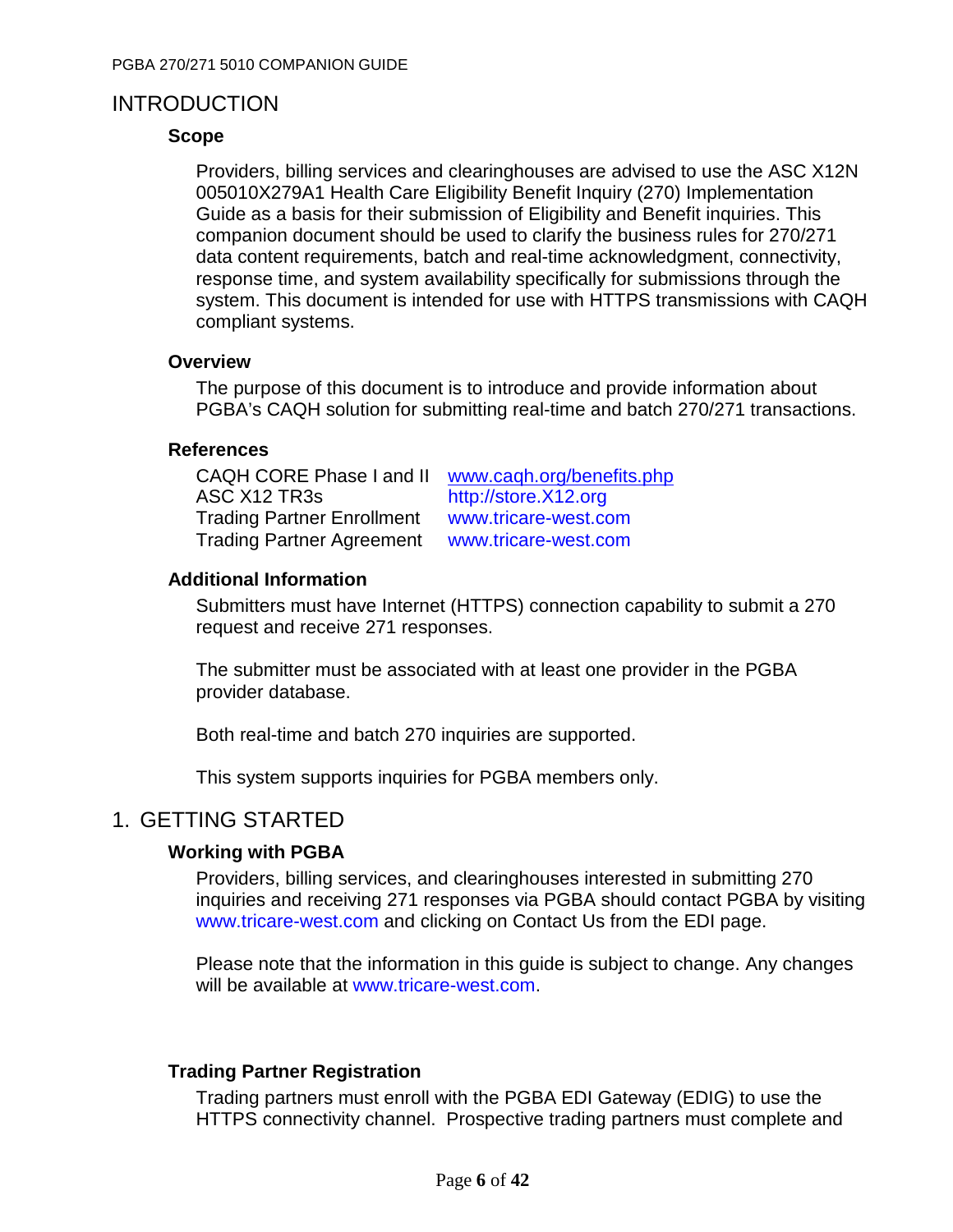submit an EDIG Trading Partner Enrollment Form and the Trading Partner Agreement.

Please refer to section 5 of this Companion Guide for contact information and to the appendices for the forms.

### **Certification and Testing Overview**

Trading Partners are required to submit test transactions to ensure that their systems are ASC X12 TR3 compliant. Each Trading Partner may submit up to 50 test transactions during the testing phase. Testing is coordinated as part of the trading partner enrollment process.

Please refer to section 5 of this Companion Guide for contact information.

# 2. TESTING WITH PGBA

Trading Partners must complete basic transaction submission testing with PGBA, LLC. Tests must be performed for each X12 transaction type.

EDIG is available to assist with new Trading Partner testing Monday – Friday, from 9:00 AM to 5:00 PM EST.

| <b>Testing Steps</b>                                      | <b>Test Instructions</b>                                                                                                                                                                                                                                                                                                                                                                     |
|-----------------------------------------------------------|----------------------------------------------------------------------------------------------------------------------------------------------------------------------------------------------------------------------------------------------------------------------------------------------------------------------------------------------------------------------------------------------|
| <b>Test Plan</b>                                          | EDIG and the trading partner agree to a predefined set of test data<br>with expected results. In addition, a plan must be developed for a test<br>to production transition that considers volume testing and transaction<br>acceptance ratios.                                                                                                                                               |
| <b>Connectivity</b>                                       | EDIG-supported connectivity protocols are listed in section 4 of this<br><b>Companion Guide.</b>                                                                                                                                                                                                                                                                                             |
| <b>Security</b>                                           | EDIG will validate approved trading partners are submitting<br>transactions allowed per PGBA enrollment applications.                                                                                                                                                                                                                                                                        |
| Data Integrity                                            | Data integrity is determined by EDIG's TR3 editor. Testing cannot<br>progress until a trading partner's data receives no TR3 edit errors.<br>EDIG expects there may be an occasional situation in which a trading<br>partner's TR3 edit interpretation differs from PGBA's interpretation.<br>EDIG will work with the trading partner to resolve such differences on<br>an individual basis. |
| Acknowledgment/<br><b>Response</b><br><b>Transactions</b> | Trading partners must demonstrate the ability to receive<br>acknowledgment and response transactions via the HTTPS channels.                                                                                                                                                                                                                                                                 |
| <b>Results Analysis</b>                                   | EDIG and the trading partner will review acknowledgment and<br>response transactions for consistency with the predefined expected<br>results.                                                                                                                                                                                                                                                |

### **Table 1: Testing Process**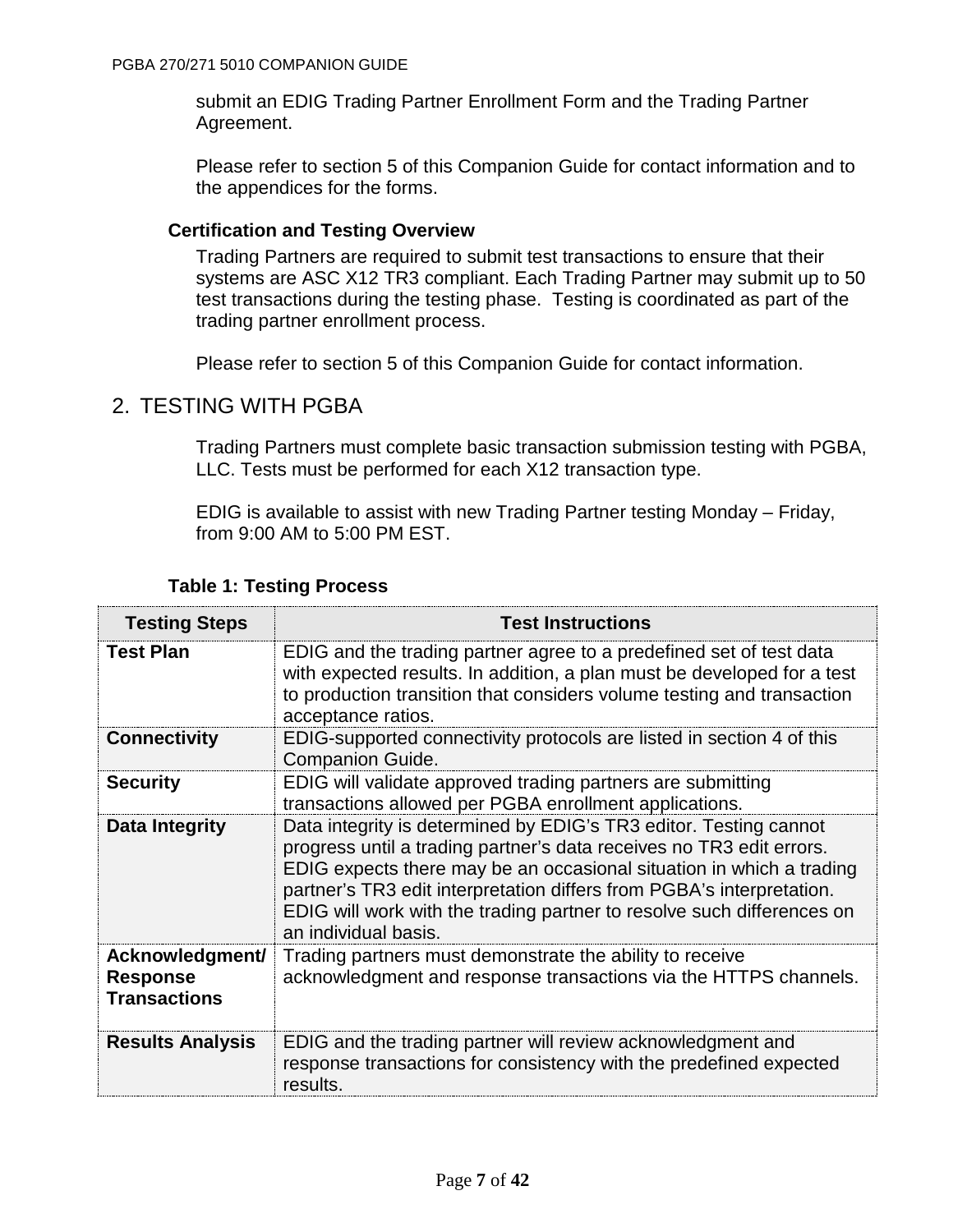### **Transition from Test to Production Status**

When test results have satisfied the test plan and the Trading Partner Agreement has been executed, the trading partner's submission status is changed from test to production. At this time the trading partner can begin to send production transaction data.

Please refer to the CONTACT INFORMATION section of this Companion Guide for EDIG contact information.

# **Testing URLs for Real-time and Batch**

\SOAP: <https://services.pgba.com/QA/9080/COREElectronicDataInterchange> MIME:

<https://services.pgba.com/mimeapi/QA/9080/COREElectronicDataInterchange>

# 3. CONNECTIVITY WITH THE PAYER/COMMUNICATIONS

### **Trading Partner Registration Process Flow**

To access the 270/271 application, potential Trading Partners need to register and obtain a trading partner ID from EDIG.

Figure 1 illustrates the high-level process for successfully registering as a Trading Partner and submitting 270 transactions:

### **Figure 1: Process for Submitting 270 Transactions**



### **Step 1: Trading Partner Registration**

Complete and submit the Trading Partner Enrollment Form and the Trading Partner Agreement. See the GETTING STARTED section of this Companion Guide.

### **Step 2: Trading Partner Authentication**

EDIG will verify the information on the Trading Partner Agreement Form and approve or deny any Submitter ID requests.

### **Step 3: Testing Phase**

EDIG will coordinate with a Trading Partner to send test transactions and verify that all systems involved can properly submit and receive X12 TR3 compliant transactions.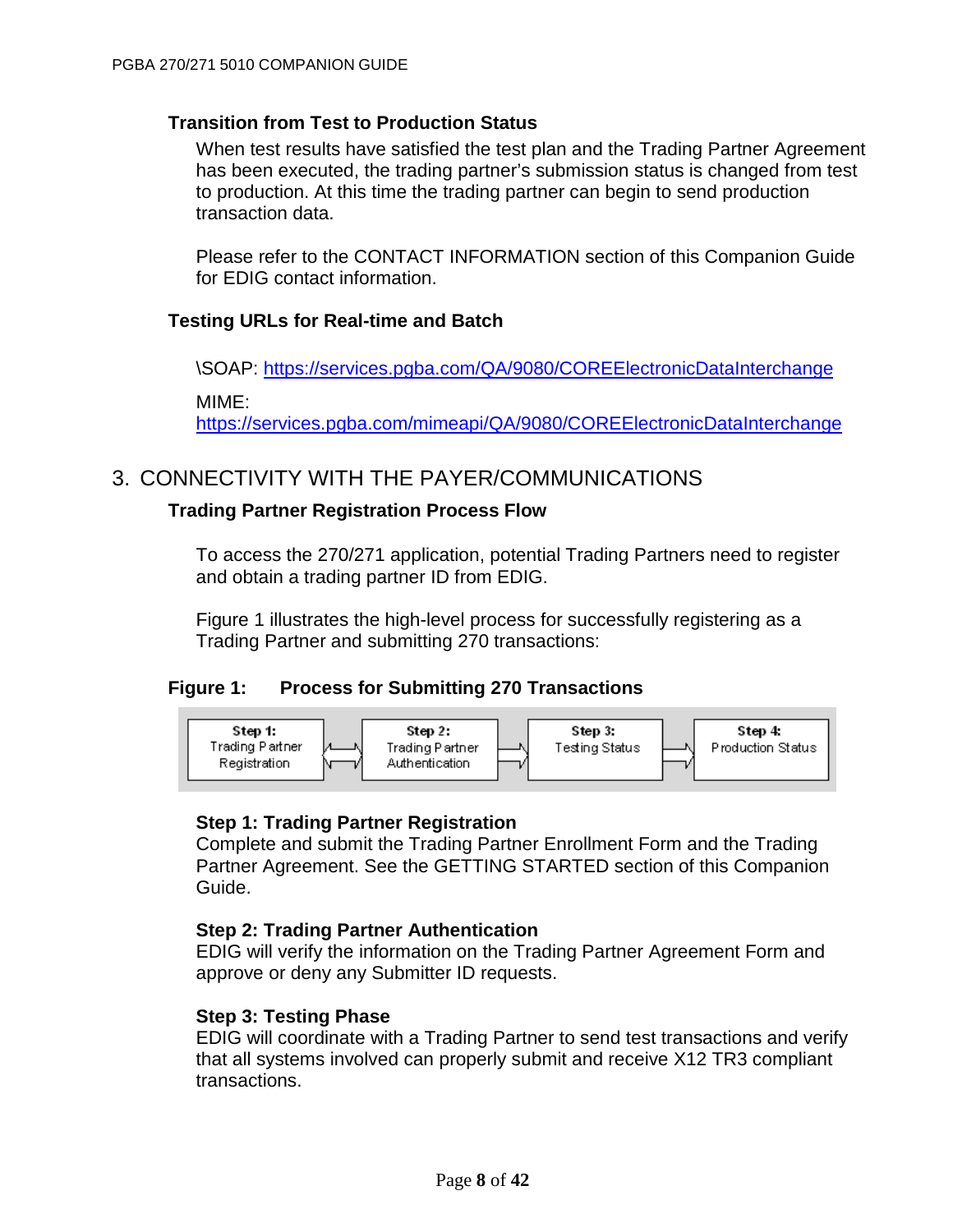### **Step 4: Production Phase**

Once testing is complete, a Trading Partner can begin to submit 270 transactions and receive 271 transactions in the Production environment.

# **Transaction Process Flow**

A Trading Partner may submit a 270 request to the 270/271 application using Transmission Control Protocol/Internet Protocol (TCP/IP), Simple Object Access Protocol (SOAP) + Web Services Description Language (WSDL) or Hypertext Transfer Protocol (HTTP)/Multipurpose Internet Mail Extensions (MIME) Multipart communication protocols.

The Trading Partner is authenticated. If the Trading Partner is not authorized then the appropriate error response is returned. If the Trading Partner is authorized then the appropriate response is returned. Figure 2 illustrates the high-level process for communicating with the 270/271 application.





### **Batch File Responses**

PGBA is not doing the file list method, but the recommended method of returning the file itself.

# **Transmission Administrative Procedures includes Schedule, Availability, and Downtime Notification**

EDIG's production environment is available 24 hours a day, 7 days a week, with the exception of Sundays between 3:00 PM – 10:00 PM EST when system maintenance is performed. The test environment is accessible Monday through Saturday from 5:00 AM to 10:00 PM EST.

Notification will be sent via E-mail for any unplanned downtime. There will be a two day notice for scheduled outages.

A follow-up email will be sent alerting the Trading Partners when the EDIG system becomes available.

Please refer to section 5 of this Companion Guide for contact information.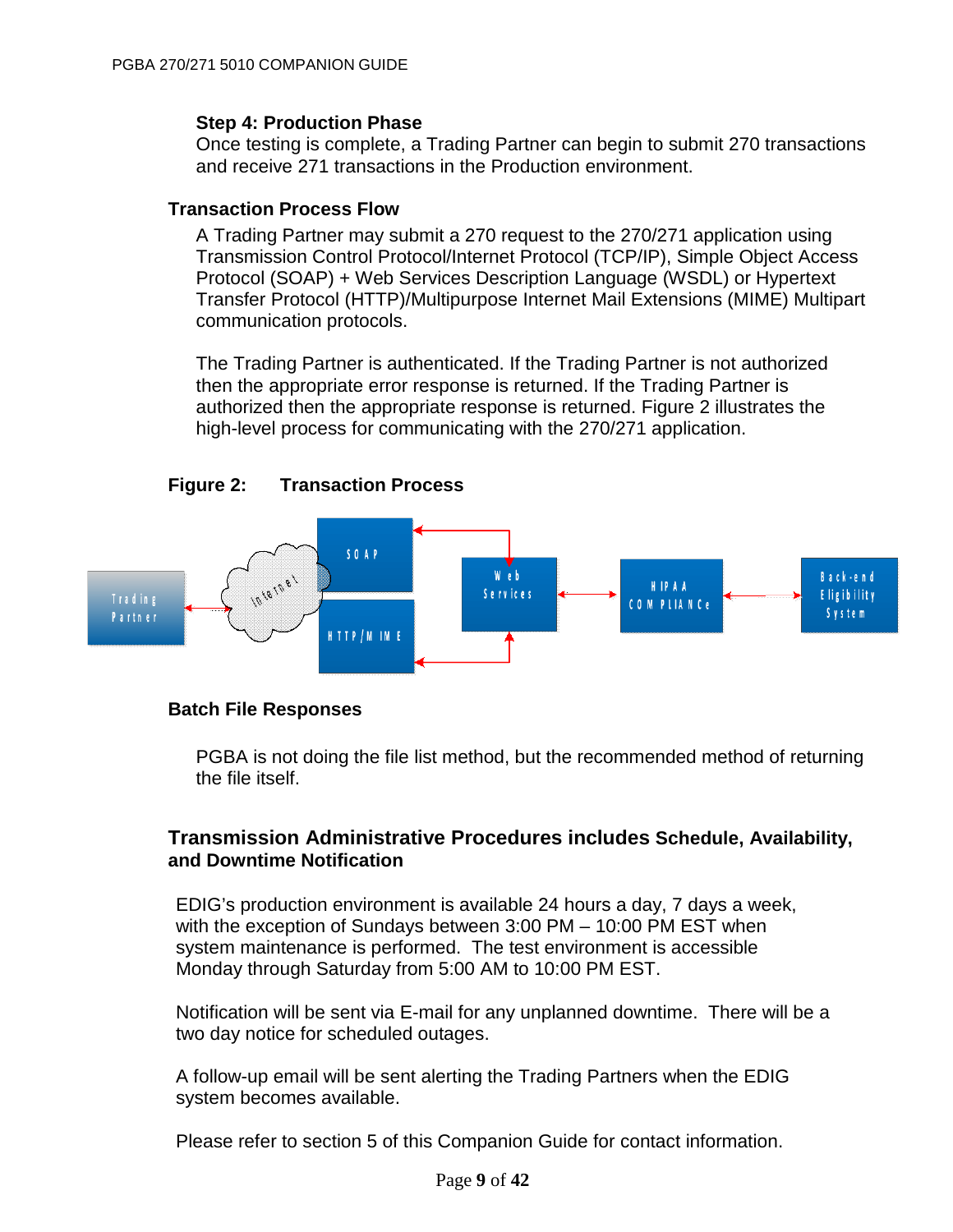### **Re-Transmission Procedure**

Trading Partners may call 800-868-2505 or e-mail

[EDIG.OPS@PalmettoGBAservices.com](mailto:EDIG.OPS@PalmettoGBA.com) for assistance in researching problems with their transactions. EDIG will not edit Trading Partner eligibility data and/or resubmit transactions for processing on behalf of a Trading Partner. The Trading Partner must correct the transaction and resubmit following the same processes and procedures of the original file.

### **Communication Protocol Specifications**

Trading Partners may connect to the 270/271 application via one of the following communication protocols:

- SOAP + WSDL
- HTTP MIME Multipart

Trading partners choosing this method will connect through HTTPS SOAP+WSDL or MIME Multipart to the BlueCross BlueShield of South Carolina URL for web services. Authentication for HTTPS SOAP+WSDL is done through the use of a unique login ID and digital certificates used for the digital signature. Authentication for HTTPS MIME Multipart is done through the use of a unique login ID and a password. The trading partner will deploy an application (from its server) that will initiate a transaction via the web to the URL on the BlueCross BlueShield of South Carolina server.

To connect to the 270/271 application via SOAP, Trading Partners will need to authenticate with an X.509 Digital Certificate using the Transport Layer Security (TLS) 1.0 open standard for client certificate-based authentication. TLS 1.0 is required for compliance with the federally-mandated with Submitter Authentication Standard D in the Conformance Requirements.

Before a certificate can be procured from a Certificate Authority (CA), Trading Partners will need to generate a platform-specific Certificate Signing Request (CSR). Trading Partners are requested to review the CA-specific CSR process carefully and contact the CAs directly to obtain the certificate. The 270/271 application requires a certificate enabled with a minimum 128-bit SSL encryption.

Trading Partners must use one of the following CAs to procure a Digital Certificate:

• **DigiCert:** DigiCert provides "SSL Plus Certificates" which can be procured from [http://www.digicert.com/welcome/ssl-plus.htm.](http://www.digicert.com/welcome/ssl-plus.htm)

Before procuring a certificate, Trading Partners are advised to review the information on certificate procurement and platform-specific CSR generation at this link: [http://www.digicert.com/csr-creation.htm.](http://www.digicert.com/csr-creation.htm)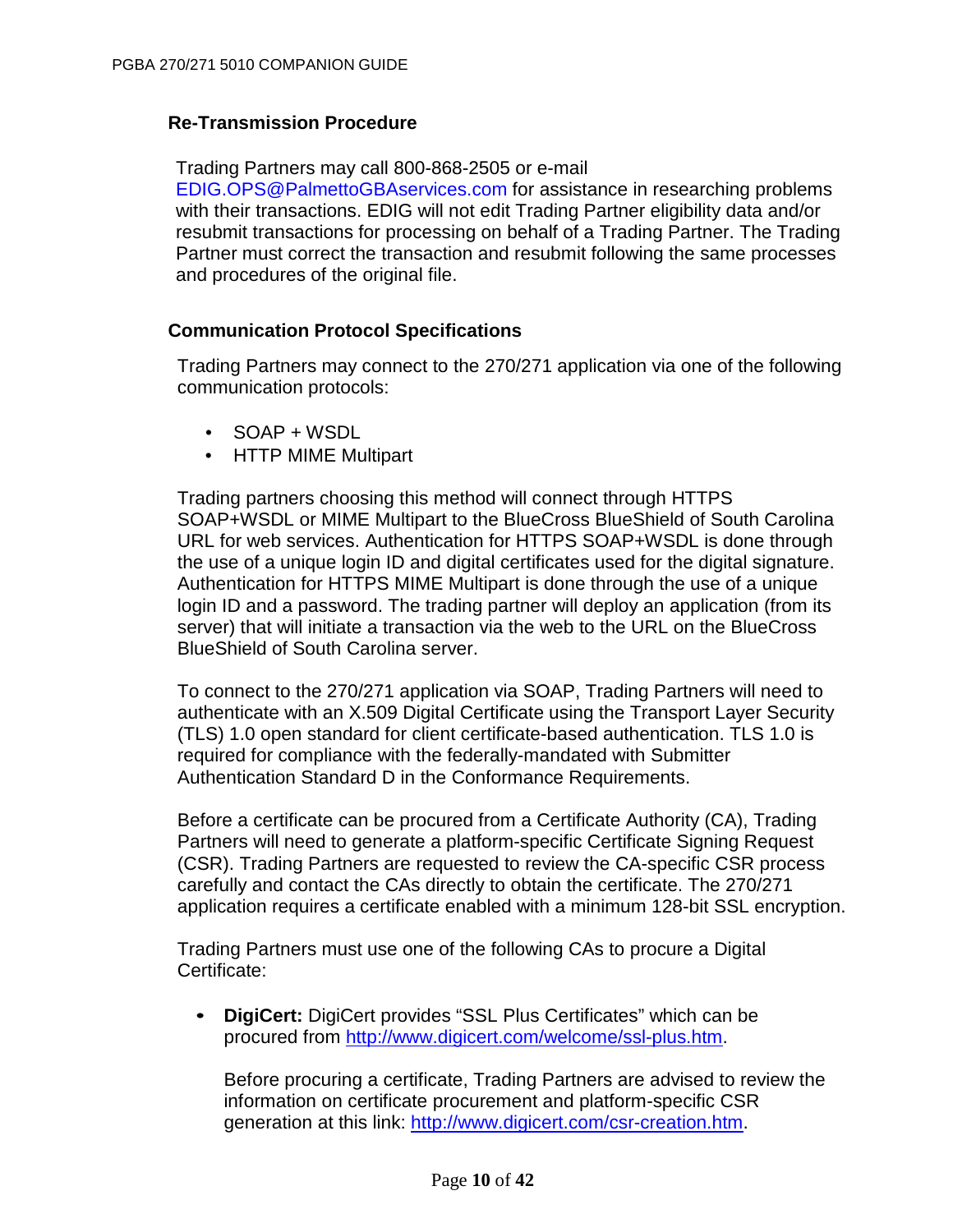• **Entrust:** Entrust provides "Advantage SSL Certificates" which can be acquired from [http://www.entrust.net/ssl-certificates/advantage.htm.](http://www.entrust.net/ssl-certificates/advantage.htm)

Before acquiring a certificate, Trading Partners are advised to review the information on certificate procurement and platform-specific CSR generation at this link: [http://www.entrust.net/ssl-technical/csr\\_faq.cfm.](http://www.entrust.net/ssl-technical/csr_faq.cfm)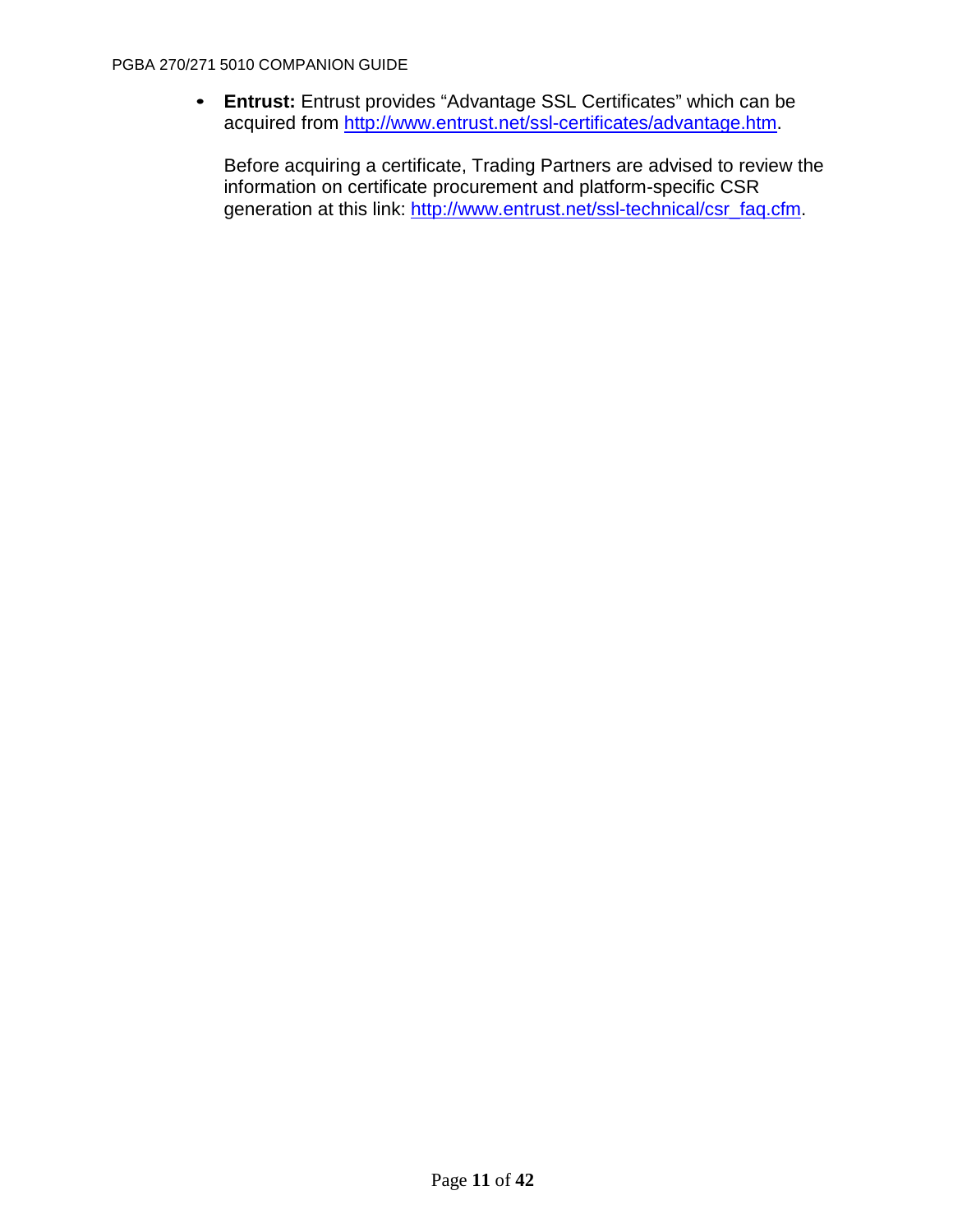• **Symantec (VeriSign):** Symantec issues VeriSign "Secure Site" SSL certificates which can be procured from http://www.symantec.com/verisign/ssl[-certificates/secure-site.](http://www.symantec.com/verisign/ssl-certificates/secure-site)

Before acquiring a certificate, Trading Partners are advised to review the information on certificate procurement and platform-specific CSR generation at this link: [https://knowledge.verisign.com/support/ssl](https://knowledge.verisign.com/support/ssl-certificates-support/index?page=content&actp=CROSSLINK&id=AR235)[certificates-](https://knowledge.verisign.com/support/ssl-certificates-support/index?page=content&actp=CROSSLINK&id=AR235) [support/index?page=content&actp=CROSSLINK&id=AR235.](https://knowledge.verisign.com/support/ssl-certificates-support/index?page=content&actp=CROSSLINK&id=AR235)

**NOTE**: The certificates listed for each CA are the minimum level required to connect to the 270/271 application. Trading Partners may choose to procure a higher level certificate.

Before accessing the 270/271 application via SOAP, new and existing Trading Partners must provide the Digital Certificate to PGBA by contacting EDIG. EDIG will verify the certificate and initiate the process to configure Trading Partner access to the 270/271 application. If the Trading Partner's Digital Certificate has not been approved and properly configured, connection to the 270/271 application may be rejected.

For more information on the Communication Protocol Specifications for connecting to the 270/271 application, refer to the EDIG contact information provided in the CONTACT INFORMATION section of this Companion Guide.

### **SOAP + WSDL**

The 270/271 application also supports transactions formatted according to SOAP conforming to standards set forth by the WSDL for Extensible Markup Language (XML) envelope formatting, submission, and retrieval.

#### **SOAP XML Schema**

The XML schema definition used by the 270/271 application is located at:

<http://www.caqh.org/SOAP/WSDL/CORERule2.2.0.xsd>

#### **WSDL Information**

The WSDL definition used by the 270/271 application is located at:

<http://www.caqh.org/SOAP/WSDL/CORERule2.2.0.wsdl>

#### **SOAP Version Requirements**

The 270/271 application requires that all SOAP transactions conform to SOAP Version 1.2.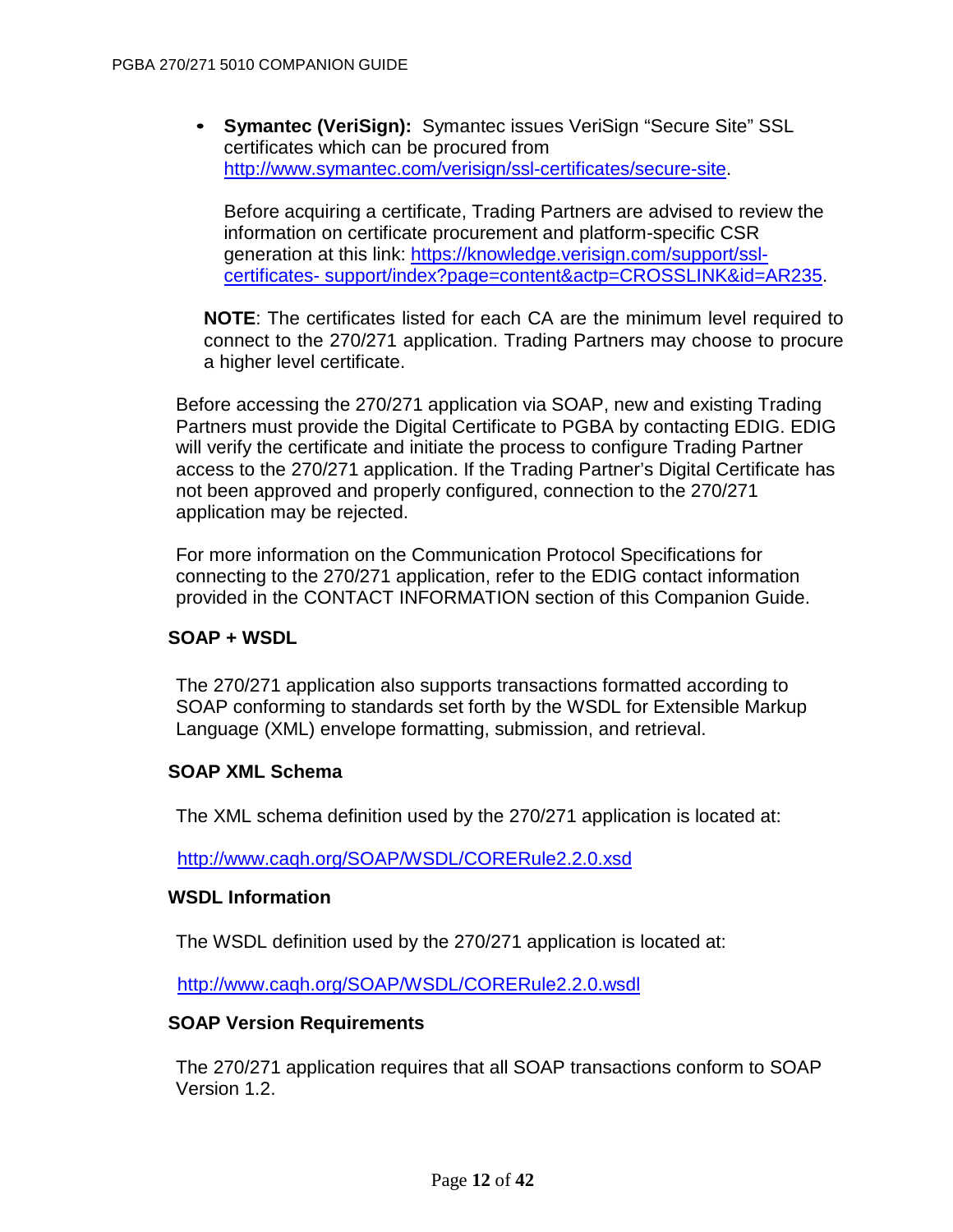## **Submission/Retrieval**

SOAP transactions must be submitted to the 270/271 using the following URL:

<https://services.pgba.com/PRODUCTION/9080/COREElectronicDataInterchange>

All X12 payloads (defined in the CONNECTIVITY WITH THE PAYER/COMMUNICATIONS section of this Companion Guide) must be embedded using the Inline method (CDATA element) for SOAP transactions. For more information, refer to the W3C recommendation on SOAP messaging framework located at:

<http://www.w3.org/TR/soap12-part1>

### **SOAP Header Requirements**

The SOAP Header should include the timestamp element and should be digitally signed. Detailed SOAP + WSDL envelope standards for CORE Phase II Connectivity are located at:

<http://www.caqh.org/pdf/CLEAN5010/270-v5010.pdf>

### **SOAP Body Requirements**

Required PGBA-specific body elements for 270 requests using SOAP are defined in Table 2.

### **Table 2: Required Body Elements for 270 Requests Using SOAP**

| <b>Element Name</b>    | <b>Description</b>                                                                                                             |
|------------------------|--------------------------------------------------------------------------------------------------------------------------------|
| PayloadType            | X12_270_Request_005010X279A1                                                                                                   |
| ProcessingMode         | RealTime or Batch                                                                                                              |
| PayloadID              | Refer to Section 4.4.2 of the Phase II CORE 270:<br>Connectivity Rule for structural guidelines for CORE<br>envelope metadata. |
| <b>TimeStamp</b>       | Format is YYYY-MM-DDTHH:MMSSZ, Refer to<br>http://www.w3.org/TR/xmlschema11-2/#dateTime for more<br>information.               |
| SenderID               | This field should be 10 characters in length.                                                                                  |
| ReceiverID             | 571132733                                                                                                                      |
| <b>CORERuleVersion</b> | 2.2.0                                                                                                                          |
| Payload                | X12 request. This element must be digitally signed and<br>the entire payload should be enclosed within a CDATA<br>tag.         |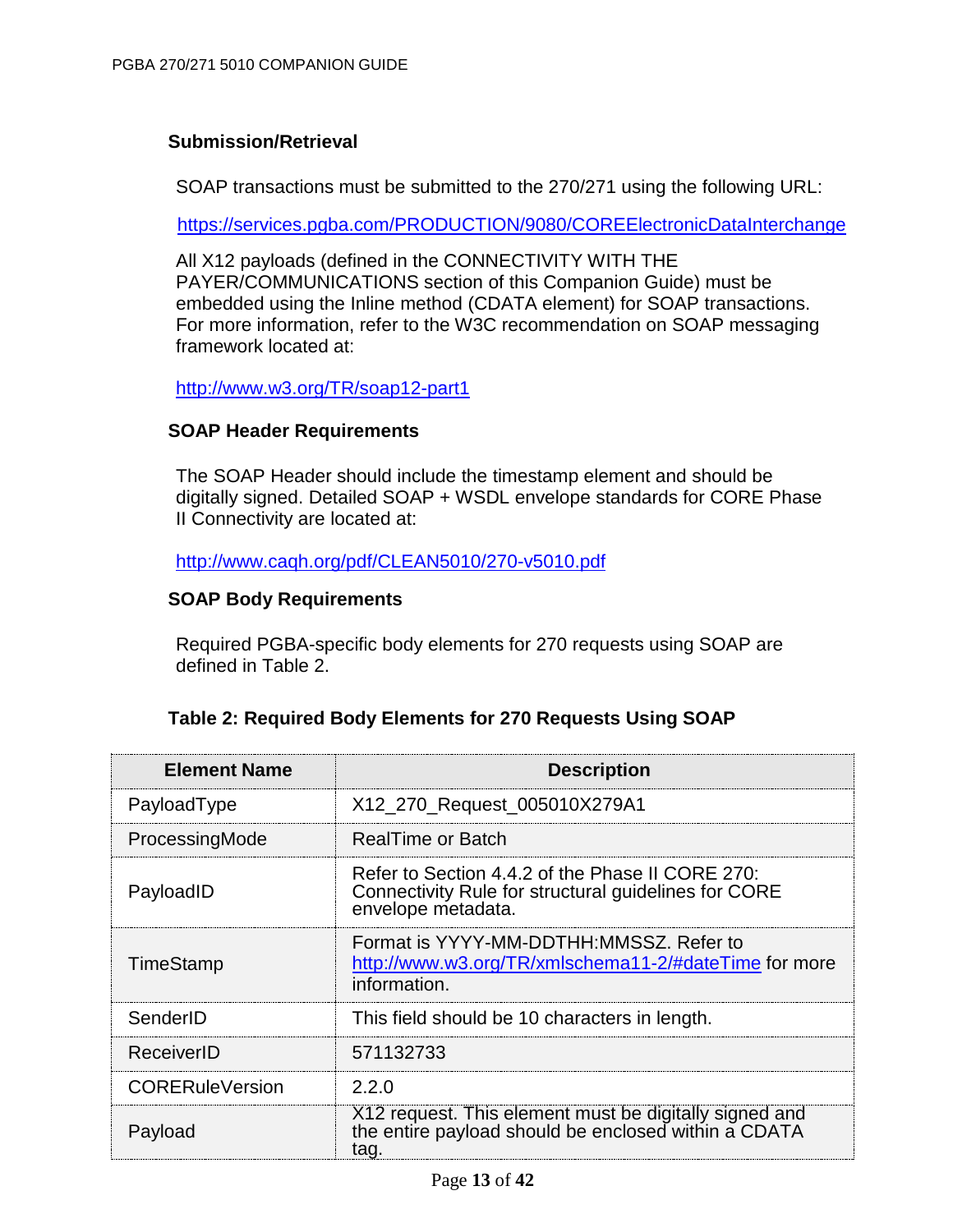Table 3 defines PGBA-specific body elements for 271 responses using SOAP.

| <b>Element Name</b>    | <b>Description</b>                                                                                                             |
|------------------------|--------------------------------------------------------------------------------------------------------------------------------|
| PayloadType            | X12_270_Request_005010X279A1                                                                                                   |
| ProcessingMode         | RealTime or Batch                                                                                                              |
| PayloadID              | Refer to Section 4.4.2 of the Phase II CORE 270:<br>Connectivity Rule for structural guidelines for CORE<br>envelope metadata. |
| <b>TimeStamp</b>       | Format is YYYY-MM-DDTHH:MMSSZ, Refer to<br>http://www.w3.org/TR/xmlschema11-2/#dateTime for more<br>information.               |
| SenderID               | 571132733                                                                                                                      |
| ReceiverID             | This field should be 10 characters in length.                                                                                  |
| <b>CORERuleVersion</b> | 2.2.0                                                                                                                          |
| Payload                | X12 response                                                                                                                   |

# **Table 3: Required Body Elements for 271 Responses Using SOAP**

# **SOAP Digital Signature**

The SOAP communication protocol requires Trading Partners to digitally sign the message body and certain elements (i.e., TimeStamp) of the header. Refer to [http://www.w3.org/TR/SOAP-dsig/ f](http://www.w3.org/TR/SOAP-dsig/)or details related to XML signatures.

# **SOAP Examples**

Examples of a SOAP request and response can be found in Sections 4.2.2.3 and 4.2.2.4 of the CORE Phase II Connectivity Rule at this link:

<http://www.caqh.org/pdf/CLEAN5010/270-v5010.pdf>

# **HTTP MIME Multipart**

The 270/271 application also supports standard HTTP/MIME messages. The required MIME format is multipart/form-data. Responses to request transactions sent via this protocol will be returned in a MIME multipart form which contains the payload as an X12 document.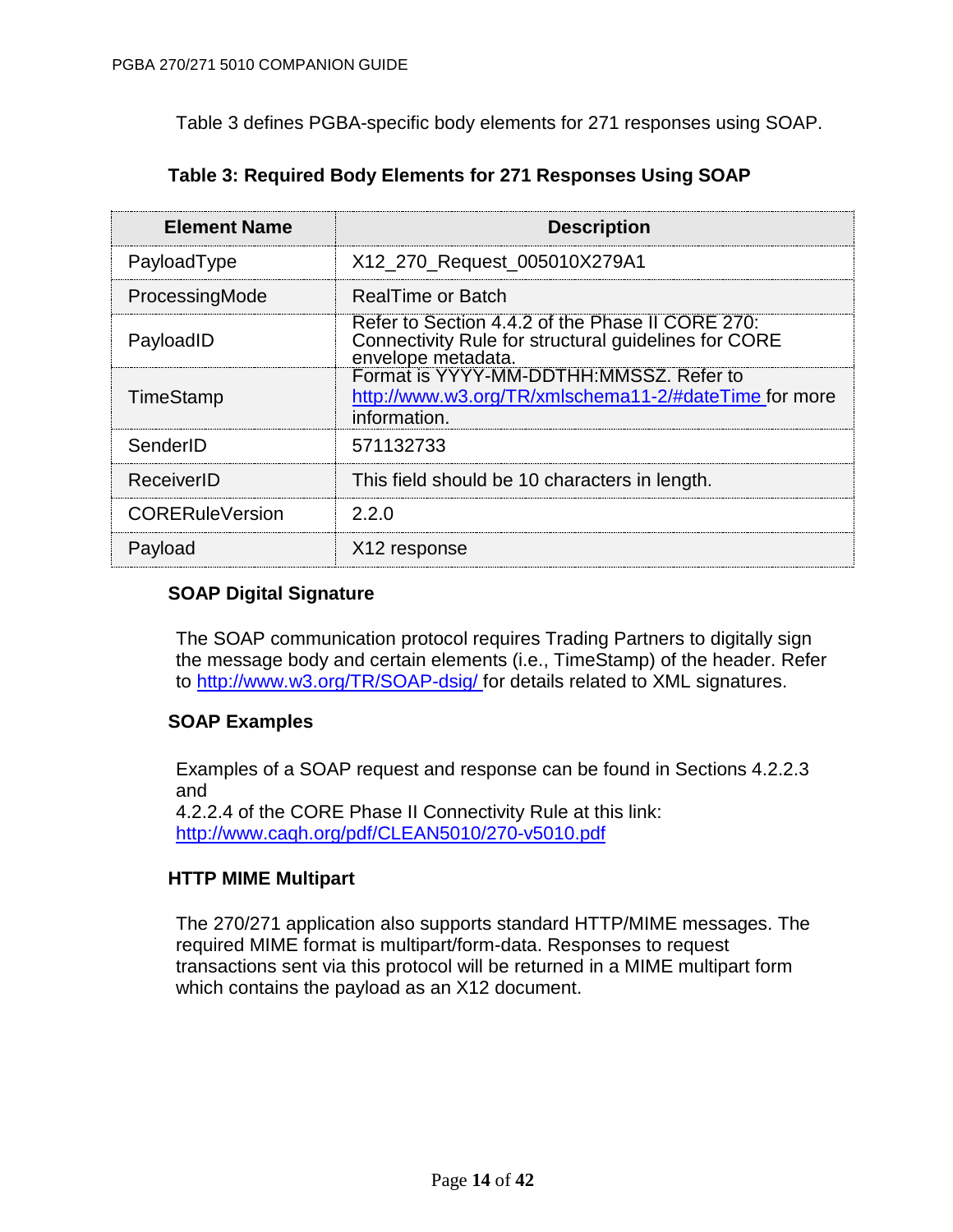### **Submission/Retrieval**

MIME transactions must be submitted to the 270/271 using the following URL:

[https://services.pgba.com/mimeapi/PRODUCTION/9080/COREElectronicDataI](https://services.pgba.com/mimeapi/PRODUCTION/9080/COREElectronicDataInterchange) [nterchange](https://services.pgba.com/mimeapi/PRODUCTION/9080/COREElectronicDataInterchange)

A MIME transaction must be constructed exactly to the multipart/form-data specifications. Refer to [http://www.faqs.org/rfcs/rfc2388.html f](http://www.faqs.org/rfcs/rfc2388.html)or more information on multipart/form header and body specifications.

#### **HTTP MIME Multipart Header Requirements**

MIME transactions will include standard HTTP header data elements such as POST, HOST, Content-Length, and Content-Type. The supported Content-Type is "multipart/form-data."

### **HTTP MIME Multipart Body Requirements**

Since CORE does not specify naming conventions, PGBA will implement MIME with the same field names as SOAP. Required body elements for MIME transactions are defined in Table 4.

| <b>Element Name</b>    | <b>Description</b>                                                                                                             |
|------------------------|--------------------------------------------------------------------------------------------------------------------------------|
| PayloadType            | X12_270_Request_005010X279A1                                                                                                   |
| ProcessingMode         | <b>RealTime or Batch</b>                                                                                                       |
| PayloadID              | Refer to Section 4.4.2 of the Phase II CORE 270:<br>Connectivity Rule for structural guidelines for CORE<br>envelope metadata. |
| TimeStamp              | Format is YYYY-MM-DDTHH:MMSSZ, Refer to<br>http://www.w3.org/TR/xmlschema11-2/#dateTime for more<br>information.               |
| SenderID               | This field should be 10 characters in length.                                                                                  |
| ReceiverID             | 571132733                                                                                                                      |
| <b>CORERuleVersion</b> | 2.2.0                                                                                                                          |
| Payload                | X12 request. This element must be digitally signed and the<br>entire payload should be enclosed within a CDATA tag.            |

### **Table 4: Required Body Elements for 270 Requests Using MIME**

Table 5 defines PGBA-specific body elements for 271 responses using SOAP or MIME.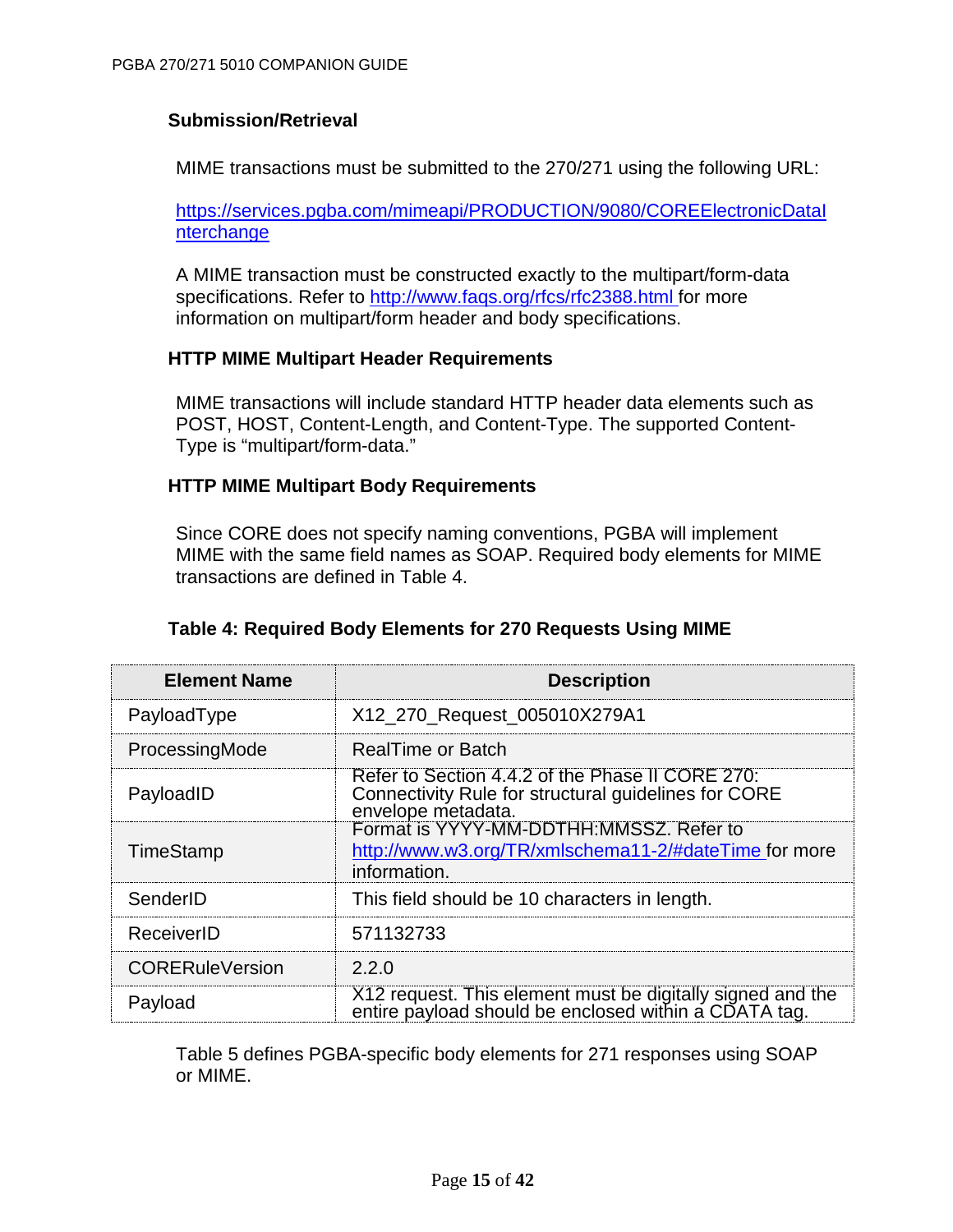| <b>Element Name</b>    | <b>Description</b>                                                                                                             |
|------------------------|--------------------------------------------------------------------------------------------------------------------------------|
| PayloadType            | X12_270_Request_005010X279A1                                                                                                   |
| ProcessingMode         | RealTime or Batch                                                                                                              |
| PayloadID              | Refer to Section 4.4.2 of the Phase II CORE 270:<br>Connectivity Rule for structural guidelines for CORE<br>envelope metadata. |
| <b>TimeStamp</b>       | Format is YYYY-MM-DDTHH:MMSSZ, Refer to<br>http://www.w3.org/TR/xmlschema11-2/#dateTime for more<br>information.               |
| SenderID               | 571132733                                                                                                                      |
| ReceiverID             | This field should be 10 characters in length.                                                                                  |
| <b>CORERuleVersion</b> | 2.2.0                                                                                                                          |
| Payload                | X12 response                                                                                                                   |

## **Table 5: Required Body Elements for 271 Responses Using MIME**

# **HTTP MIME Multipart Examples**

Examples of a SOAP request and response can be found in Sections 4.2.1.1 and

4.2.1.2 of the CORE Phase II Connectivity Rule at this link: <http://www.caqh.org/pdf/CLEAN5010/270-v5010.pdf>

### **Security**

The 270/271 application is located at a secure PGBA data center. The HTTPS connection requires a password and features a variety of security measures to protect the integrity of the 270/271 application. Trading Partners transmitting with SOAP must obtain a digital certificate and send the transaction to the 270/271 application via secure internet connection. Additionally the 270/271 application authorizes Trading Partners based on either their originating Internet Protocol (IP) address or digital certificate and their EDIG-issued 270/271 Submitter ID.

All Trading Partners must assume full responsibility for the privacy and security of all beneficiary data. PGBA holds Clearinghouse Submitters responsible for the privacy and security of eligibility transactions sent directly to them from Providers and requires them to be able to associate each inquiry with a Provider. Provider authentication must be established by the Clearinghouse outside of the transaction.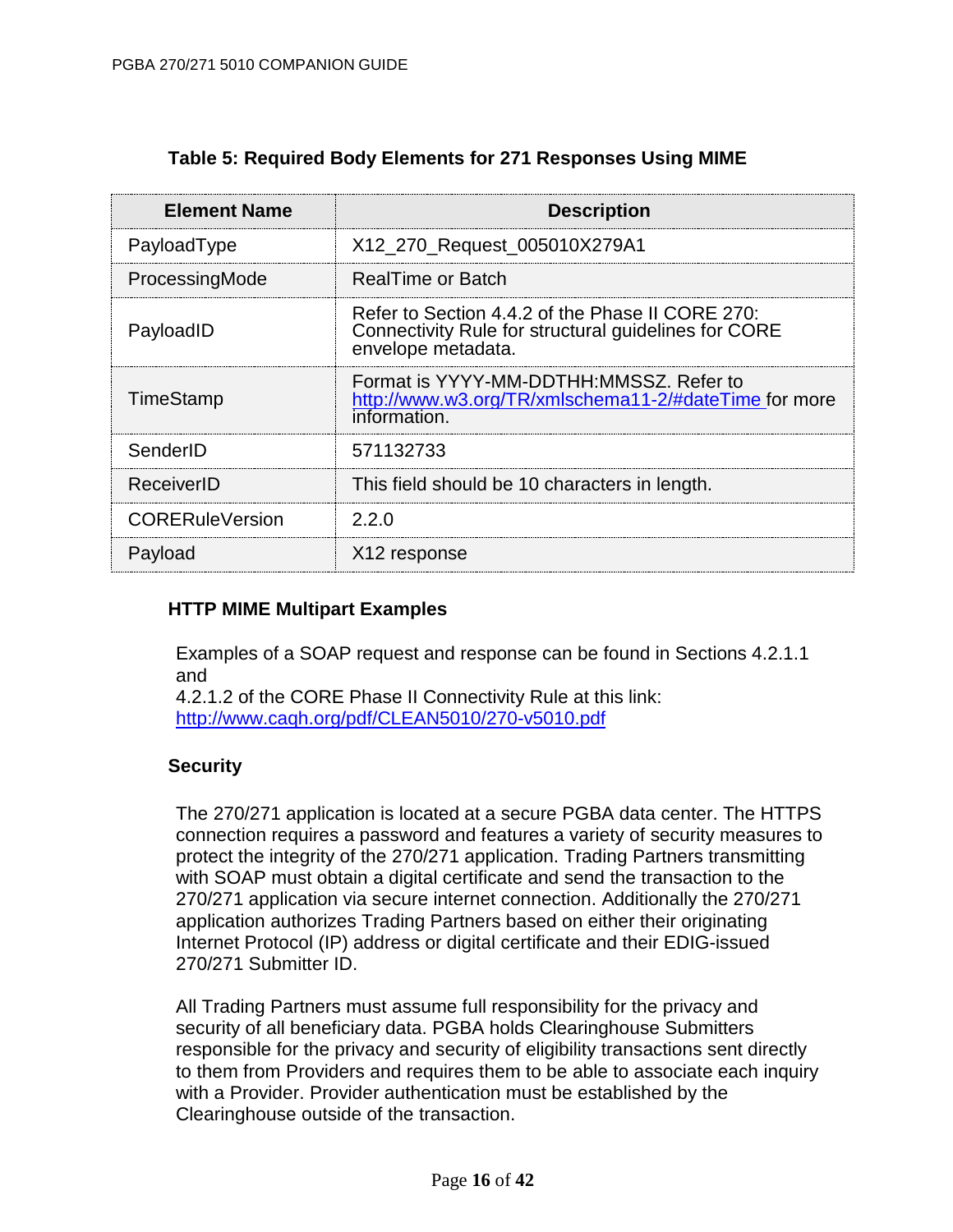# 4. CONTACT INFORMATION

All inquiries and comments regarding Trading Partner registration, connectivity set-up, transaction testing, and 270/271 transaction submissions should be directed to EDIG Operations.

EDIG Operations is available at 800-868-2505 or [EDIG.OPS@PalmettoGBAservices.com](mailto:EDIG.OPS@PalmettoGBA.com) Monday through Friday, from 8:00 AM to 5:00 PM EST.

**NOTE**: The EDIG Operations E-mail account is monitored during normal business hours. E-mails are typically answered within 3 business days.

# 5. CONTROL SEGMENTS/ENVELOPES

The following sections describe the 270/271 transaction requirements to be used in conjunction with the requirements outlined in the ASC X12 TR3. Adhering to these requirements will help ensure that transactions received by the 270/271 application will pass the specified business edits.

All references to the ASC X12 270/271 TR3 assume the version referenced in section 1 of this Companion Guide.

### **Interchange Control Structure (ISA/IEA)**

Table 6 describes the values to be populated in the ISA segment of the 270 request. The IEA segment should be populated as instructed by the ASC X12 TR3.

| Segment Id | <b>Data Element</b>               | <b>Description</b>                                                                                  |
|------------|-----------------------------------|-----------------------------------------------------------------------------------------------------|
| ISA01      | Authorization Info<br>Qualifier   | 03                                                                                                  |
| ISA02      |                                   | Authorization Information EDIG assigned Trading Partner ID                                          |
| ISA03      | Security Information<br>Qualifier | 00                                                                                                  |
| ISA04      | Security Information              | <b>None</b>                                                                                         |
| ISA05      | Interchange ID Qualifier          | 01, 14, 20, 22, 27, 28, 29, 30, 33, ZZ<br>(selected by<br>trading partner)                          |
| ISA06      | Interchange Sender ID             | Assigned by trading partner                                                                         |
| ISA07      |                                   | Interchange ID Qualifier 30 (qualifier indicating U.S. Federal Tax<br><b>Identification Number)</b> |
| ISA08      | Interchange Receiver ID 571132733 |                                                                                                     |

# **Table 6: 270 ISA Segment Rules**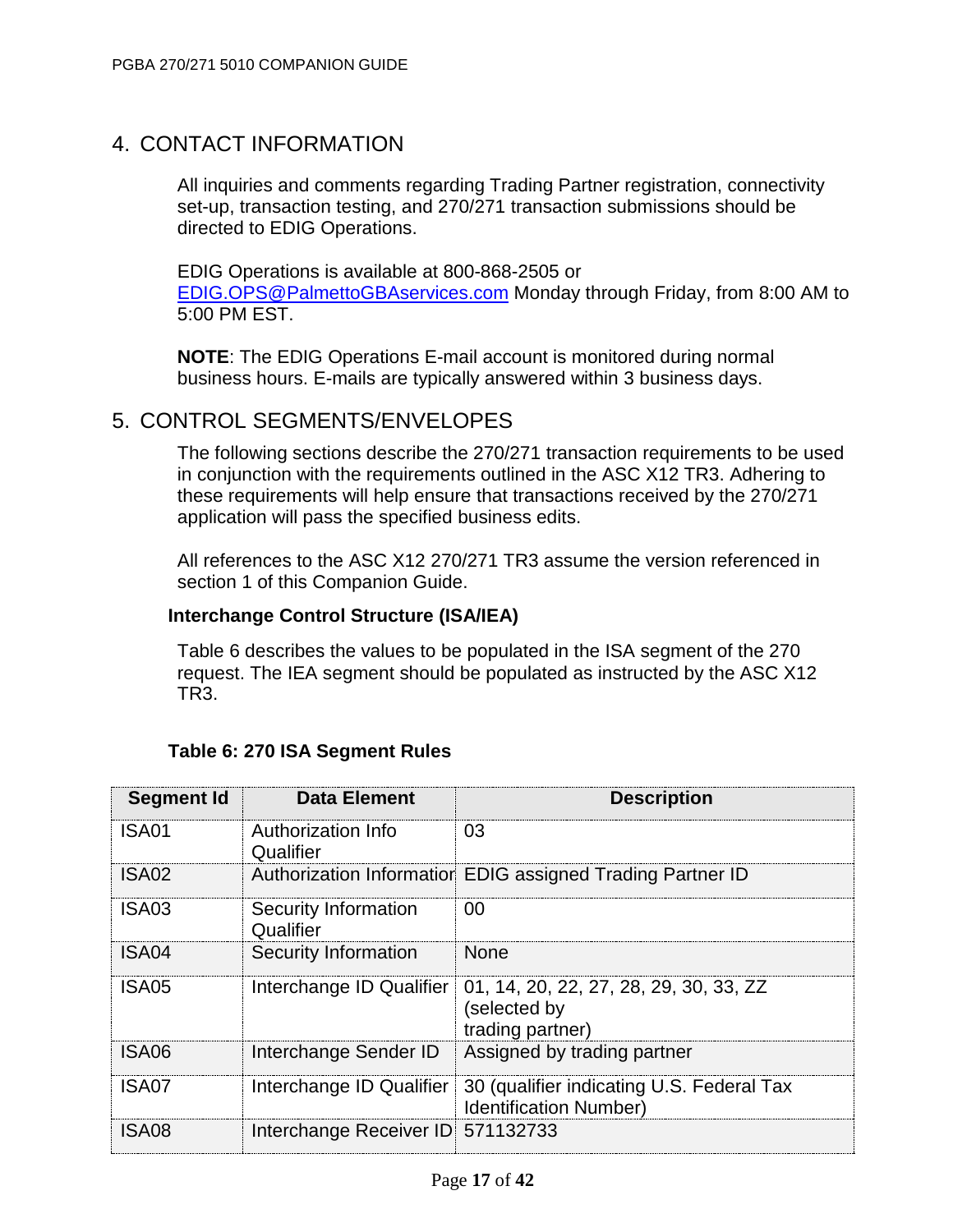#### PGBA 270/271 5010 COMPANION GUIDE

| Segment Id        | <b>Data Element</b>                          | <b>Description</b>                                                |
|-------------------|----------------------------------------------|-------------------------------------------------------------------|
| ISA09             | Interchange Date                             | Populated by trading partner                                      |
| ISA10             | Interchange Time                             | Populated by trading partner                                      |
| ISA <sub>11</sub> | <b>Repetition Separator</b>                  | Assigned by trading partner                                       |
| ISA <sub>12</sub> | Interchange Control<br><b>Version Number</b> | 00501                                                             |
| ISA <sub>13</sub> | Interchange Control<br><b>Number</b>         | Assigned by the trading partner (must be<br>unique for 12 months) |
| ISA <sub>14</sub> | Acknowledgment<br>Requested                  | Assigned by the trading partner                                   |
| ISA <sub>15</sub> | Usage Indicator                              | P. T (production or test indicator)                               |
| ISA16             | <b>Component Element</b>                     | Separator Assigned by the trading partner                         |

# **Functional Group Structure (GS/GE)**

Table 7 describes the values to be populated in the GS segment of the 270 request. The GE segment should be populated as instructed by the ASC X12 270 TR3.

|  |  |  |  | Table 7: 270 GS Segment Rules |  |
|--|--|--|--|-------------------------------|--|
|--|--|--|--|-------------------------------|--|

| <b>Segment</b> | Data Element                           | <b>Description</b>                                                     |
|----------------|----------------------------------------|------------------------------------------------------------------------|
| GS01           | <b>Functional Identifier</b>           | Code Populated by trading partner                                      |
| GS02           |                                        | Application Sender's Code   EDIG assigned trading partner ID           |
| GS03           | Application Receiver's Code 571132733  |                                                                        |
| GS04           | <b>Date</b>                            | Populated by trading partner                                           |
| GS05           | Time                                   | Populated by trading partner                                           |
| GS06           | <b>Group Control Number</b>            | Assigned by trading partner (value must<br>remain unique for one year) |
| GS07           | Responsible Agency Code                | $\mathsf{I} \times$                                                    |
| GS08           | Version/Release/Industry<br>Identifier | Code populated by trading partner                                      |

# 6. PAYER-SPECIFIC BUSINESS RULES AND LIMITATIONS

This section describes the business rules and limitations of the 270/271 application.

All references to the ASC X12 270/271 TR3 assume the version referenced in section 1 of this Companion Guide.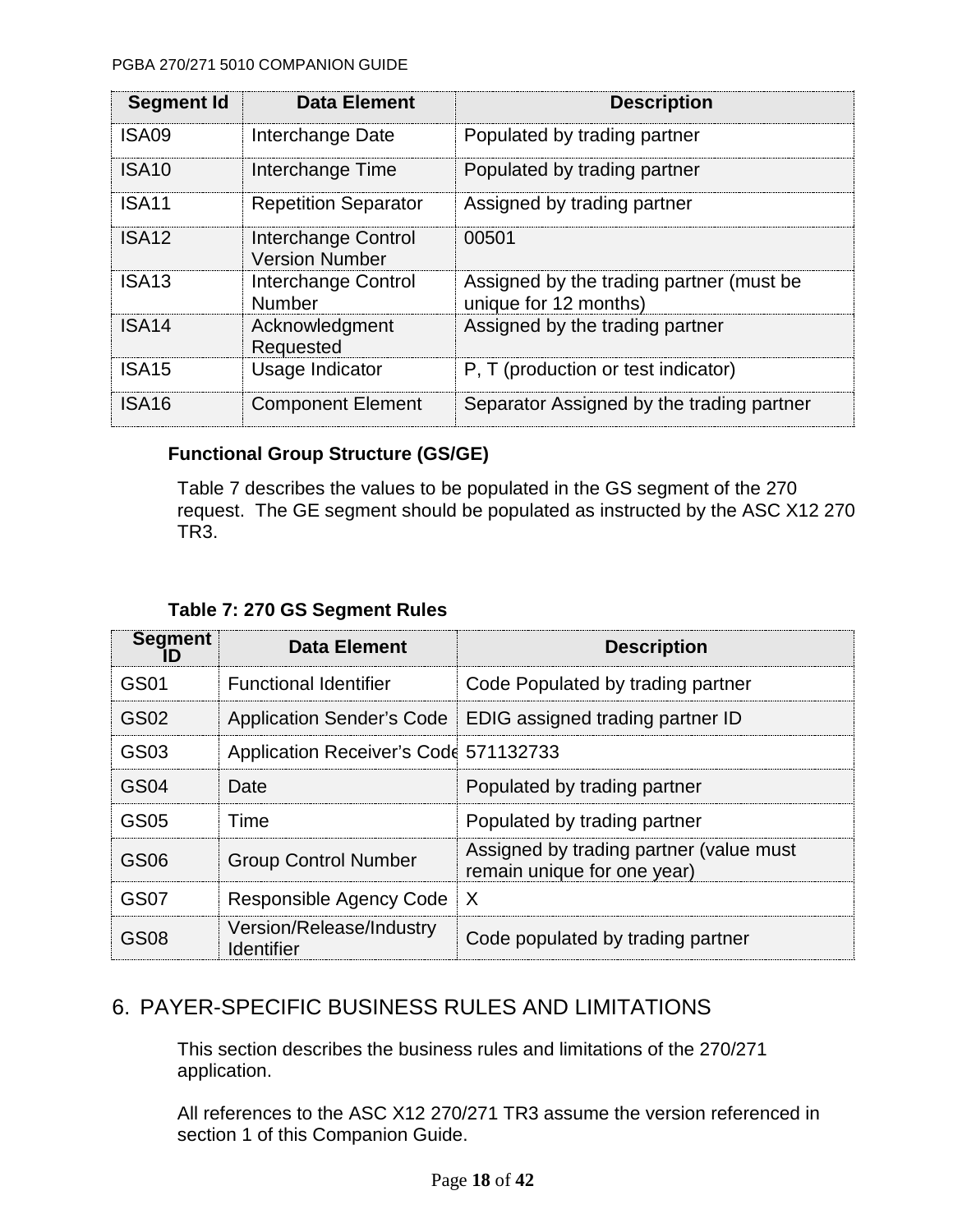### **General Structural Notes**

- Trading Partners should follow the ST/SE guidelines outlined in the 270 section of TR3.
- Trading Partners should follow the ISA/IEA and GS/GE guidelines for HIPAA in Appendix C of the TR3 and follow the 999 and TA1 guidelines outlined in the Implementation Acknowledgement for Health Care Insurance.
- Trading Partners must follow the character set guidelines as defined in Section B.1.1.2.5 of TR3.
- PGBA recommends use of the request delimiters in Table 8.

| <b>Character</b> | <b>Name</b>         | <b>Delimiter</b>                      |
|------------------|---------------------|---------------------------------------|
|                  | Asterisk            | Data Element Separator                |
|                  | <b>Greater Than</b> | <b>Component Element</b><br>Separator |
|                  |                     | <b>Segment Terminator</b>             |
|                  | Carat               | <b>Repetition Separator</b>           |

### **Table 8: Preferred 270 Request Delimiters**

### **General Transaction Notes**

- The 270/271 application will accept up to 10 STCs on a 270 request.
- The 270/271 application will return the following STCs as supported but not covered (EB01= "I") under TRICARE: 33 (Chiropractic), 35 (Dental), 88 (Pharmacy), AL (Vision).
- Supported Service Type Codes

# **Table 9: Supported Service Types**

| <b>Service Type Codes</b> | Included in a<br><b>Generic</b> | <b>Supported for</b><br><b>Explicit</b><br><b>Inquirv</b> |
|---------------------------|---------------------------------|-----------------------------------------------------------|
| <b>Medical Care</b>       |                                 |                                                           |
| 2 Surgical                |                                 |                                                           |
| Diagnostic X-Ray          |                                 |                                                           |
| Diagnostic Lab<br>5       |                                 |                                                           |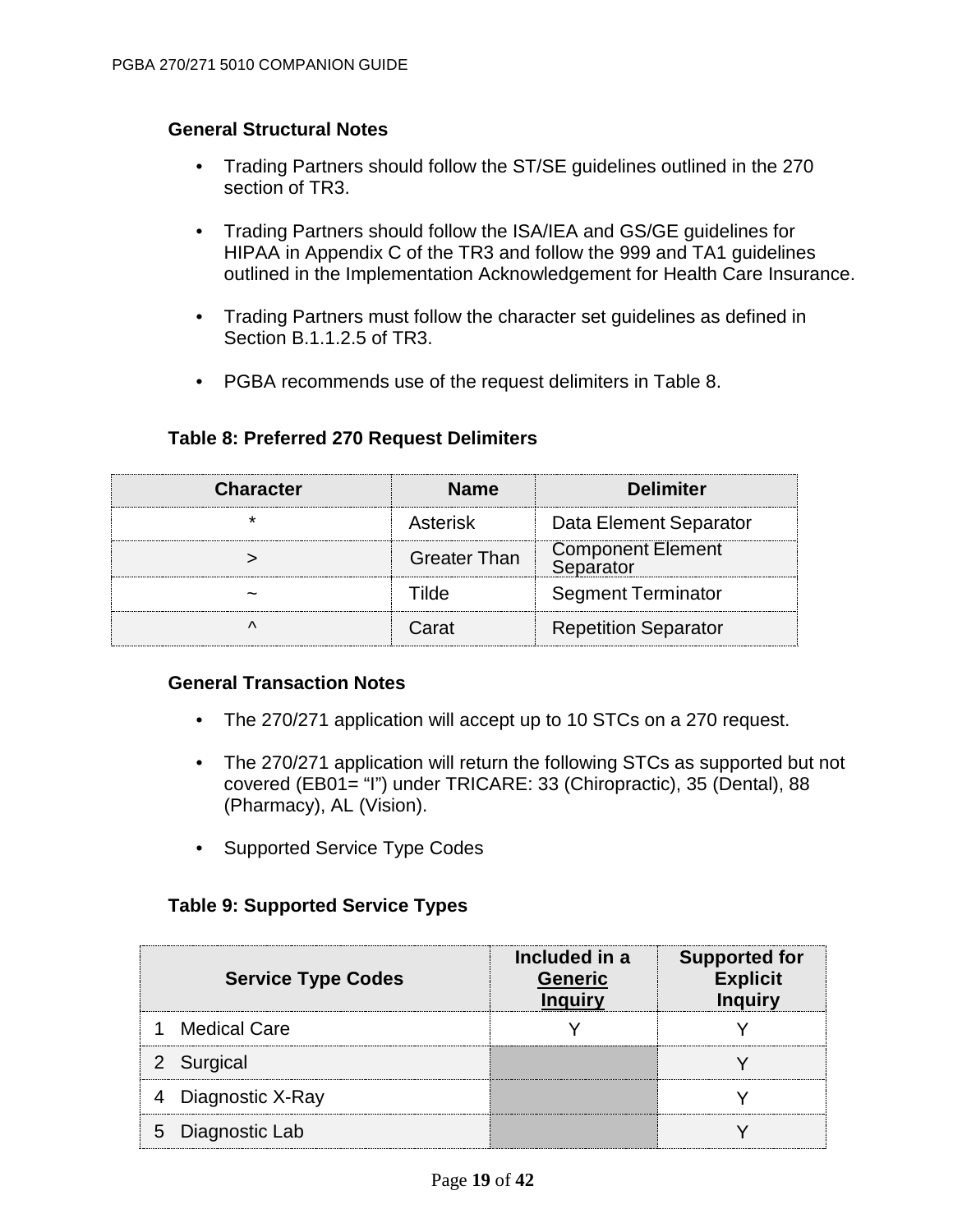| <b>Service Type Codes</b>                | Included in a<br><b>Generic</b><br><b>Inquiry</b> | <b>Supported for</b><br><b>Explicit</b><br><b>Inquiry</b> |
|------------------------------------------|---------------------------------------------------|-----------------------------------------------------------|
| 6<br><b>Radiation Therapy</b>            |                                                   | Y                                                         |
| Anesthesia<br>7                          |                                                   | Y                                                         |
| <b>Surgical Assistance</b><br>8          |                                                   | Y                                                         |
| 12 Durable Medical Equipment<br>Purchase |                                                   | Y                                                         |
| 13 Ambulatory Service Center Facility    |                                                   | Y                                                         |
| 18 Durable Medical Equipment Rental      |                                                   | Y                                                         |
| 20 Second Surgical Opinion               |                                                   | Y                                                         |
| 30 Health Benefit Plan Coverage          | Y                                                 |                                                           |
| 33 Chiropractic                          | Y                                                 | Y                                                         |
| 35 Dental Care                           | Y                                                 | Y                                                         |
| 40 Oral Surgery                          |                                                   | Y                                                         |
| 42 Home Health Care                      |                                                   | Y                                                         |
| 45 Hospice                               |                                                   | Y                                                         |
| 47 Hospital                              | Y                                                 | Y                                                         |
| 48 Hospital - Inpatient                  | Y                                                 | Y                                                         |
| 50 Hospital - Outpatient                 | Y                                                 | Y                                                         |
| 51 Hospital - Emergency Accident         |                                                   | Y                                                         |
| 52 Hospital - Emergency Medical          |                                                   | Y                                                         |
| 53 Hospital - Ambulatory Surgical        |                                                   | Y                                                         |
| 62 MRI/CAT Scan                          |                                                   | Y                                                         |
| 65 Newborn Care                          |                                                   | Y                                                         |
| 68 Well Baby Care                        |                                                   | Y                                                         |
| 73 Diagnostic Medical                    |                                                   | Y                                                         |
| 76 Dialysis                              |                                                   | Y                                                         |
| 78 Chemotherapy                          |                                                   | Y                                                         |
| 80 Immunizations                         |                                                   | Y                                                         |
| 81 Routine Physical                      |                                                   | Y                                                         |
| 82 Family Planning                       |                                                   | Y                                                         |
| 86 Emergency Services                    | Y                                                 | Y                                                         |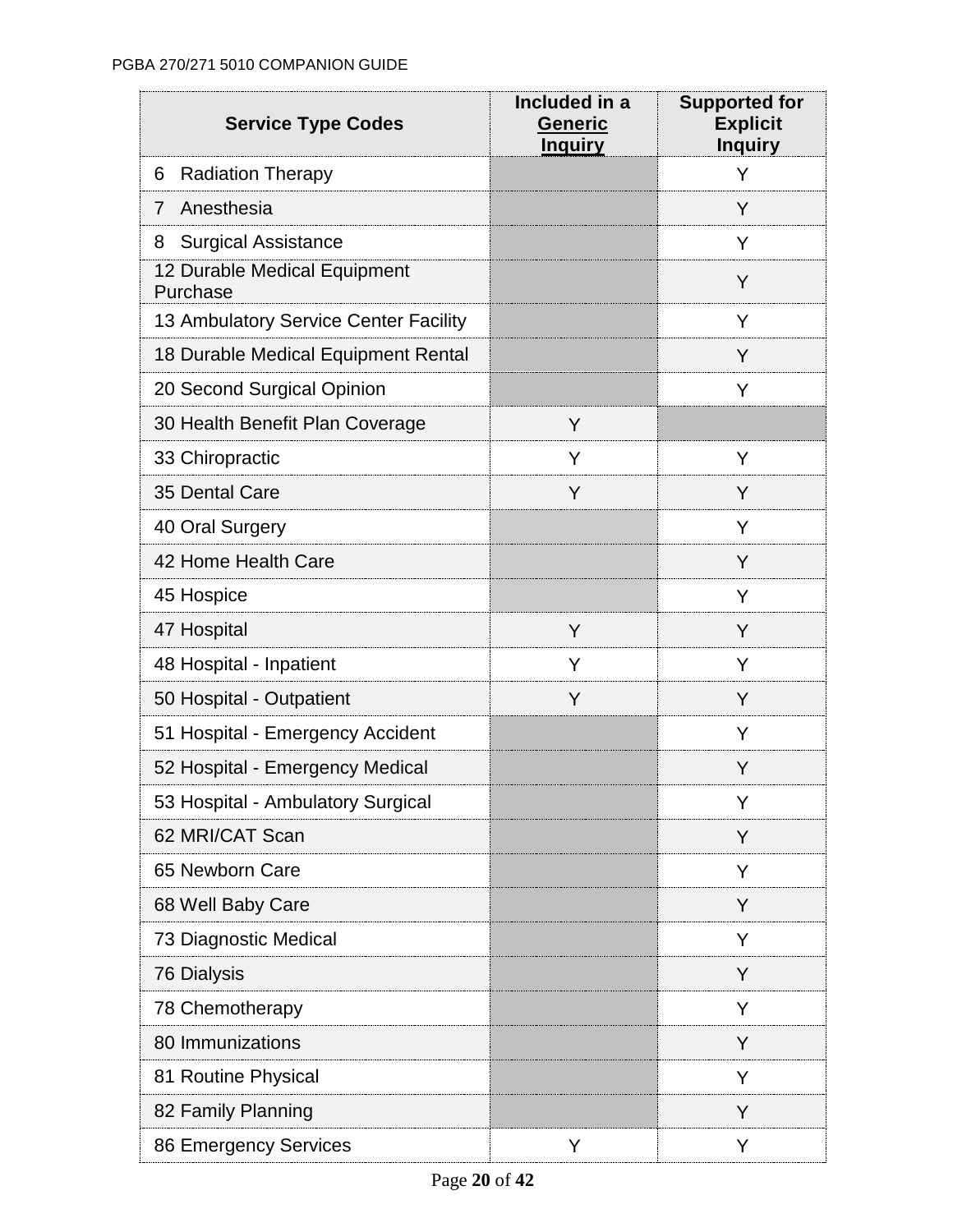| <b>Service Type Codes</b>                         | Included in a<br><b>Generic</b><br><b>Inquiry</b> | <b>Supported for</b><br><b>Explicit</b><br><b>Inquiry</b> |
|---------------------------------------------------|---------------------------------------------------|-----------------------------------------------------------|
| 88 Pharmacy                                       | Y                                                 | Y                                                         |
| 93 Podiatry                                       |                                                   | Y                                                         |
| 98 Professional (Physician) Visit -<br>Office     | Y                                                 | Y                                                         |
| 99 Professional (Physician) Visit-<br>Inpatient   |                                                   | Y                                                         |
| A0 Professional (Physician) Visit -<br>Outpatient |                                                   | Y                                                         |
| A3 Professional (Physician) Visit -<br>Home       |                                                   | Υ                                                         |
| A6 Psychotherapy                                  |                                                   | Y                                                         |
| A7 Psychiatric - Inpatient                        |                                                   | Y                                                         |
| A8 Psychiatric - Outpatient                       |                                                   | Y                                                         |
| <b>AD Occupational Therapy</b>                    |                                                   | Y                                                         |
| <b>AE Physical Medicine</b>                       |                                                   | Y                                                         |
| AF Speech Therapy                                 |                                                   | Y                                                         |
| <b>AG Skilled Nursing Care</b>                    |                                                   | Y                                                         |
| Al Substance Abuse                                |                                                   | Y                                                         |
| AL Vision (Optometry)                             | Y                                                 | Y                                                         |
| <b>BG Cardiac Rehabilitation</b>                  |                                                   | Y                                                         |
| <b>BH Pediatric</b>                               |                                                   | Y                                                         |
| <b>MH Mental Health</b>                           | Υ                                                 | Y                                                         |
| <b>UC Urgent Care</b>                             | Y                                                 | Y                                                         |

# 7. ACKNOWLEDGEMENTS AND ERROR CODES

# **TA1**

The TA1 Interchange Acknowledgement is used by the 270/271 application to communicate the rejection of a 270 request based on errors encountered with X12 compliance, formatting, or PGBA specific requirements of the ISA/IEA Interchange segments.

A TA1 may be returned if one of the following conditions exists:

• A 270 request is received and the version of the transmission cannot be determined.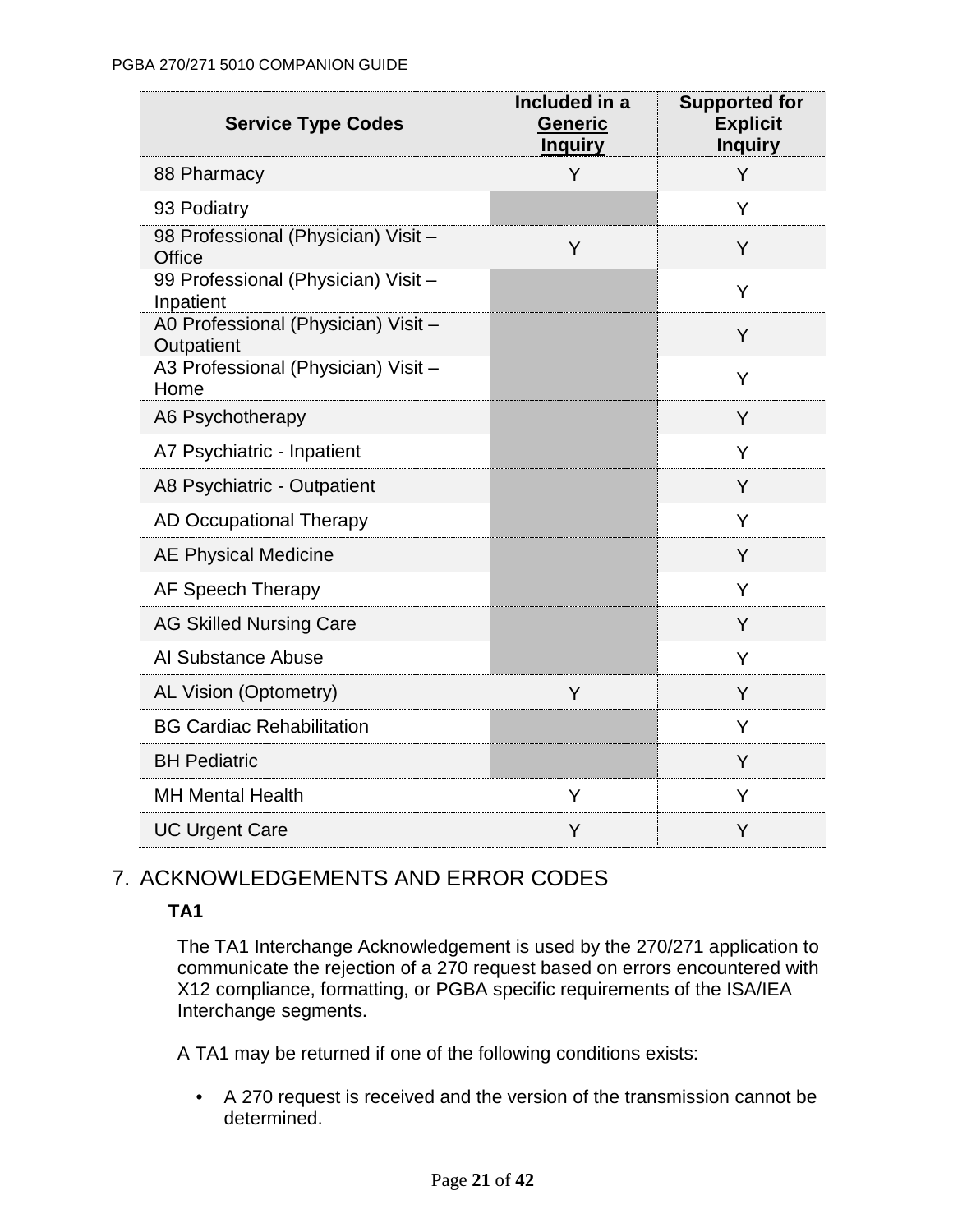- A 270 request is received and the version of the transmission is unsupported by the 270/271 application. This includes previously accepted versions that are no longer supported.
- The Trading Partner has not been authorized for the submitted X12 version.

### **271**

When the 270 request complies with the X12 TR3 standard syntax requirements and all additional formatting rules as specified by this Companion Guide, then a 271 response is returned to the Trading Partner. If no error exists, the beneficiary eligibility data will be returned within the 271 response. Refer to section 10 of this Companion Guide for more information.

The AAA error segment is utilized within the 271 response to communicate error conditions.

### **Proprietary Error Message**

Proprietary error messages will be sent only when the ISA segment of the 270 request cannot be read, making it impossible to formulate an ISA segment for a 271 response. The proprietary message will return error codes and descriptions. Trading Partners may contact EDIG for assistance with Proprietary Errors. The format for the proprietary messages is described in Table 10.

| <b>Data Element</b>                       | <b>Description</b>                        | <b>Size</b>   | <b>Comments</b>                                                                    |
|-------------------------------------------|-------------------------------------------|---------------|------------------------------------------------------------------------------------|
| <b>Transaction ID</b>                     | <b>Transaction ID</b>                     | 4             | Data content will be "HETS"                                                        |
| Transaction<br>Reference<br><b>Number</b> | Trace Identification<br>Number or (ISA13) | 30            |                                                                                    |
| Date Stamp                                | <b>System Date</b>                        | 8             | <b>CCYYMMDD</b>                                                                    |
| <b>Time Stamp</b>                         | System time                               | 9             | <b>HHMMSSSSS</b>                                                                   |
| Response<br>Code                          | <b>ISA Formatting Error</b>               | $\mathcal{P}$ | "I" – Incoming ISA cannot be read<br>OR<br>"D" - Delimiter cannot be<br>identified |
| Message Code                              | <b>Error Code</b>                         | 8             | Error code, refer to Table 9 of this<br><b>Companion Guide</b>                     |
| Message Text<br><b>Description</b>        | <b>Error Descriptions</b>                 | 500           | " – Message Text Description",<br>refer to Table 9 of this Companion<br>Guide      |

# **Table 10: Proprietary Error Message**

Table 11 describes the Proprietary Error Message Codes.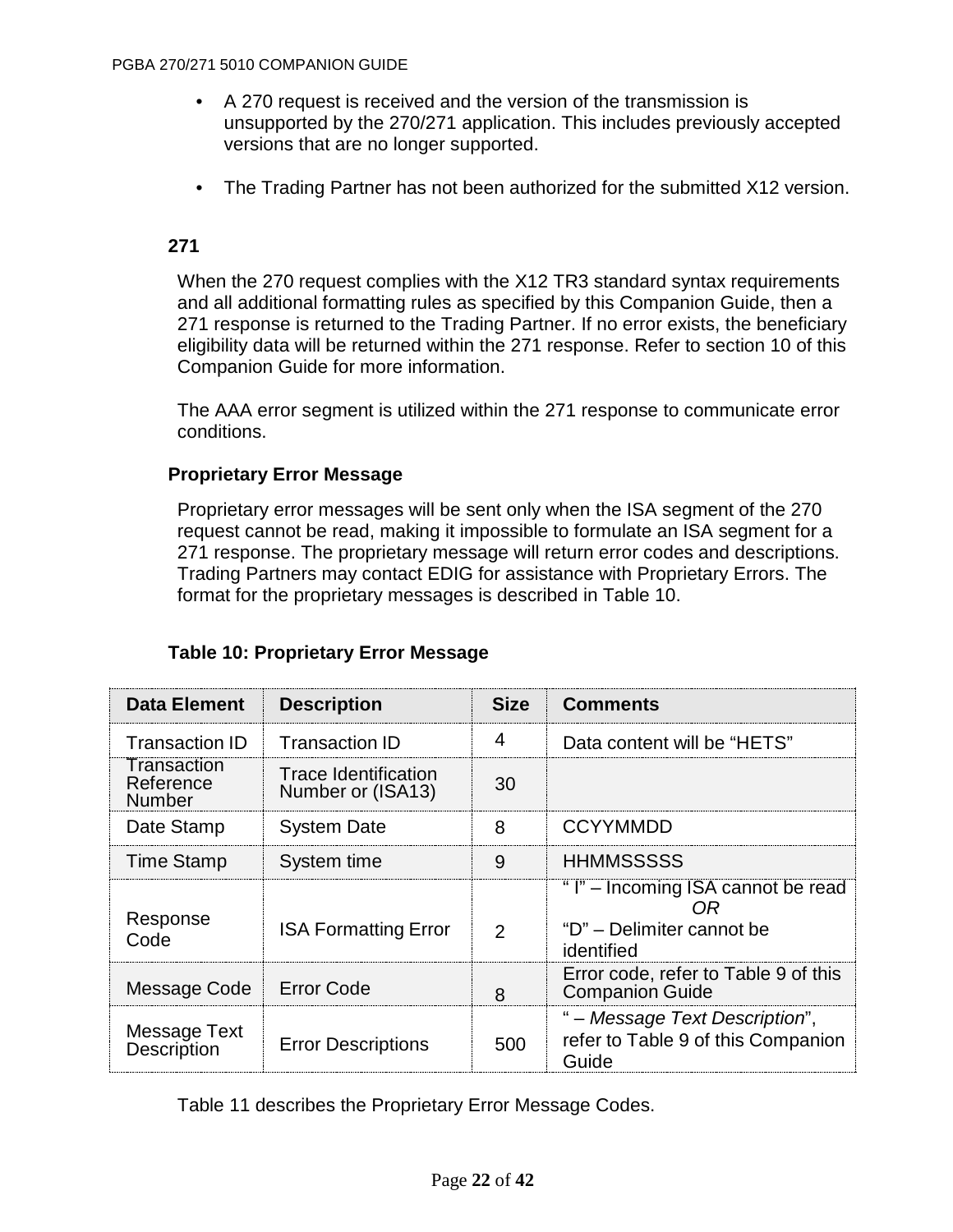| Message Code    | <b>Message Text Description</b>                                                                                      |
|-----------------|----------------------------------------------------------------------------------------------------------------------|
| <b>HTS00101</b> | Transmission Wrapper SOH (hex = 01) is invalid or missing                                                            |
| <b>HTS00102</b> | Transmission Wrapper STX (hex = $02$ ) is invalid or missing                                                         |
| <b>HTS00103</b> | Transmission Wrapper ETX (hex = $03$ ) is invalid or missing                                                         |
| <b>HTS00104</b> | Transmission Wrapper Length is missing or not numeric                                                                |
| <b>HTS00105</b> | Transmission Wrapper Length is greater than the<br><b>Transmission Length</b>                                        |
| <b>HTS00106</b> | Transmission data is invalid or not ASCII                                                                            |
| <b>HTS00107</b> | HIPAA 270 transaction does not start with ISA (Segment<br>ID)                                                        |
| <b>HTS00111</b> | Transmission Inbound Message was empty                                                                               |
| <b>HTS00115</b> | Interchange Error - Message specific to the condition will<br>also be included in the error message description.     |
| <b>HTS00116</b> | Syntax Error - Message specific to the condition will also be<br>included in the error message description.          |
| <b>HTS00117</b> | Transmission Error - Message specific to the condition will<br>also be included in the error<br>message description. |

# **Table 11: Proprietary Error Message Codes**

# **Common Error Processing for SOAP+WSDL and HTTP MIME/Multipart**

The 270/271 application will process SOAP and MIME transactions and return errors as described in this section.

# **HTTP Status and Error Codes**

The processing and error codes for the HTTP layer are defined as part of the HTTP specifications: [http://www.w3.org/Protocols/rfc2616/rfc2616-sec10.html.](http://www.w3.org/Protocols/rfc2616/rfc2616-sec10.html) The intended use of these status and error codes in processing transactions is specified in Table

4.3.3.1 of the Phase II CORE 270: Connectivity Rule. This document is located at: [http://www.caqh.org/pdf/CLEAN5010/270-v5010.pdf.](http://www.caqh.org/pdf/CLEAN5010/270-v5010.pdf)

### **Envelope Processing Status and Error Codes**

Table 12 describes envelope processing status and error codes specific to the 270/271 application for SOAP and MIME transactions.

# **Table 12: Envelope Processing Status and Errors**

| <b>Error Code</b>              | <b>Error Message</b>                                |
|--------------------------------|-----------------------------------------------------|
| <fieldname>Illegal</fieldname> | Illegal value provided for <fieldname>.</fieldname> |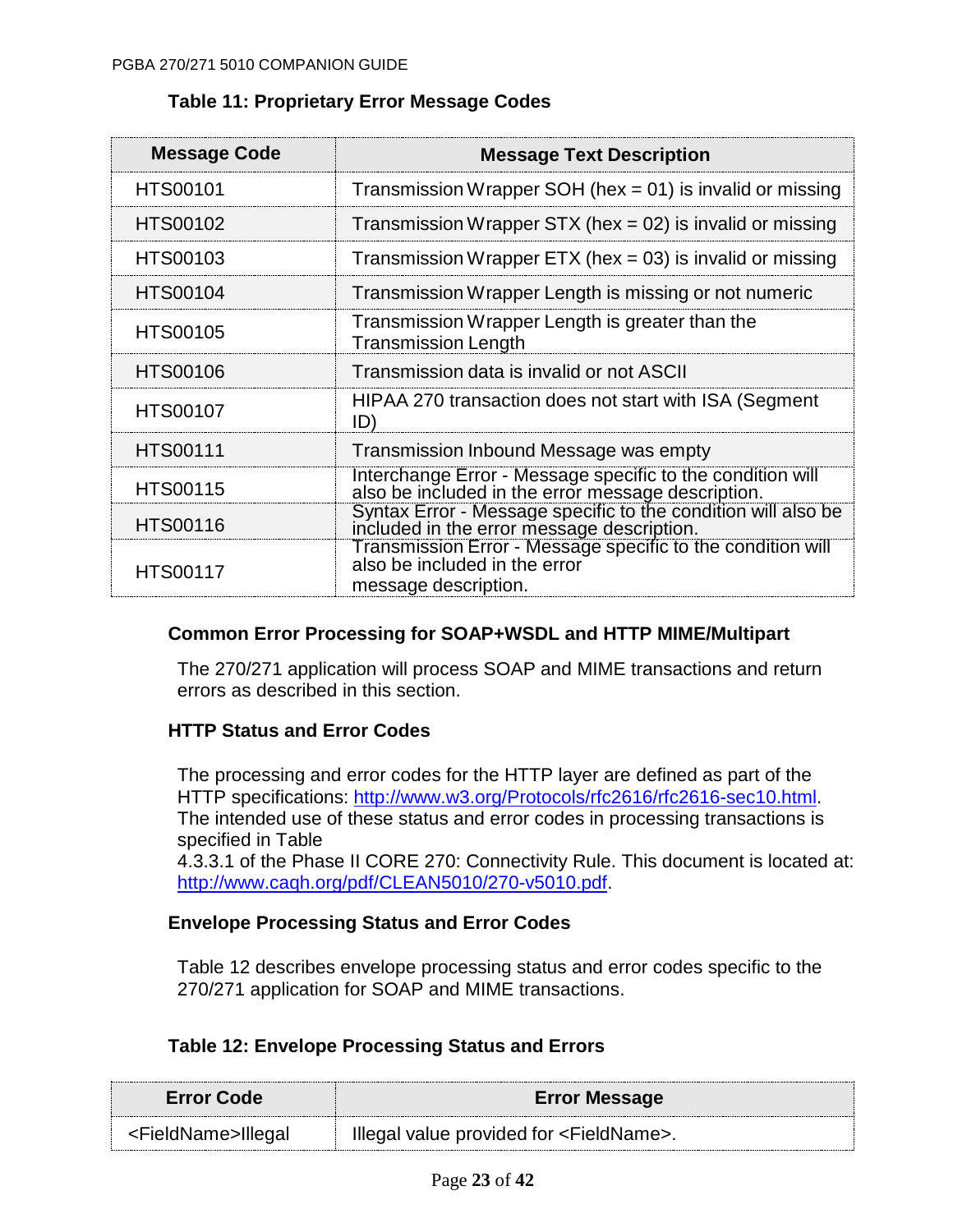| <b>Error Code</b>               | <b>Error Message</b>                                                   |
|---------------------------------|------------------------------------------------------------------------|
| <fieldname>Required</fieldname> | The field <fieldname> is required but was not provided.</fieldname>    |
| VersionMismatch                 | The version of the envelope sent is not acceptable to the<br>receiver. |
| <b>Invalid Payload</b>          | Payload is invalid or does not start with ISA.                         |
| LICCASS                         | Envelope was processed successfully.                                   |

# **SOAP-Specific Processing Errors**

Table 13 describes examples of SOAP processing errors.

# **Table 13: SOAP-Specific Processing Errors**

| <b>Error Code</b>     | <b>Error Message</b>                                                                                                |
|-----------------------|---------------------------------------------------------------------------------------------------------------------|
| nonconforming.content | No signature in message!                                                                                            |
| nonconforming.content | No signature in the WS-Security message for the<br>configured SOAP actor/role                                       |
| nonconforming.content | Unsupported or unrecognized Signature signer format in the<br>message                                               |
| nonconforming.content | *Certificate not found*                                                                                             |
| nonconforming.content | Illegal value provided for ProcessingMode                                                                           |
| nonconforming.content | Found <fieldnamevalue> (in default namespace), but next<br/>item should be <fieldname></fieldname></fieldnamevalue> |
| env:Client            | There was an error in the incoming SOAP request                                                                     |
| env:Client            | Processing Mode cannot be empty. Value expected is<br>RealTime                                                      |

### **MIME-Specific Processing Errors**

Table 14 describes examples of MIME processing errors.

# **Table 14: MIME-Specific Processing Errors**

| <b>Error Code</b>     | <b>Error Message</b>                                                                            |  |  |
|-----------------------|-------------------------------------------------------------------------------------------------|--|--|
| nonconforming.content | ProcessingMode value <fieldvalue> is not a valid instance<br/>of type RealTimeMode</fieldvalue> |  |  |
| env:Client            | ProcessingMode of type RealTimeMode may not be empty                                            |  |  |

# **SOAP and MIME Transaction Error Processing**

Transaction processing errors, described in the ACKNOWLEDGEMENTS AND ERROR CODES section of this Companion Guide, will be returned as a SOAP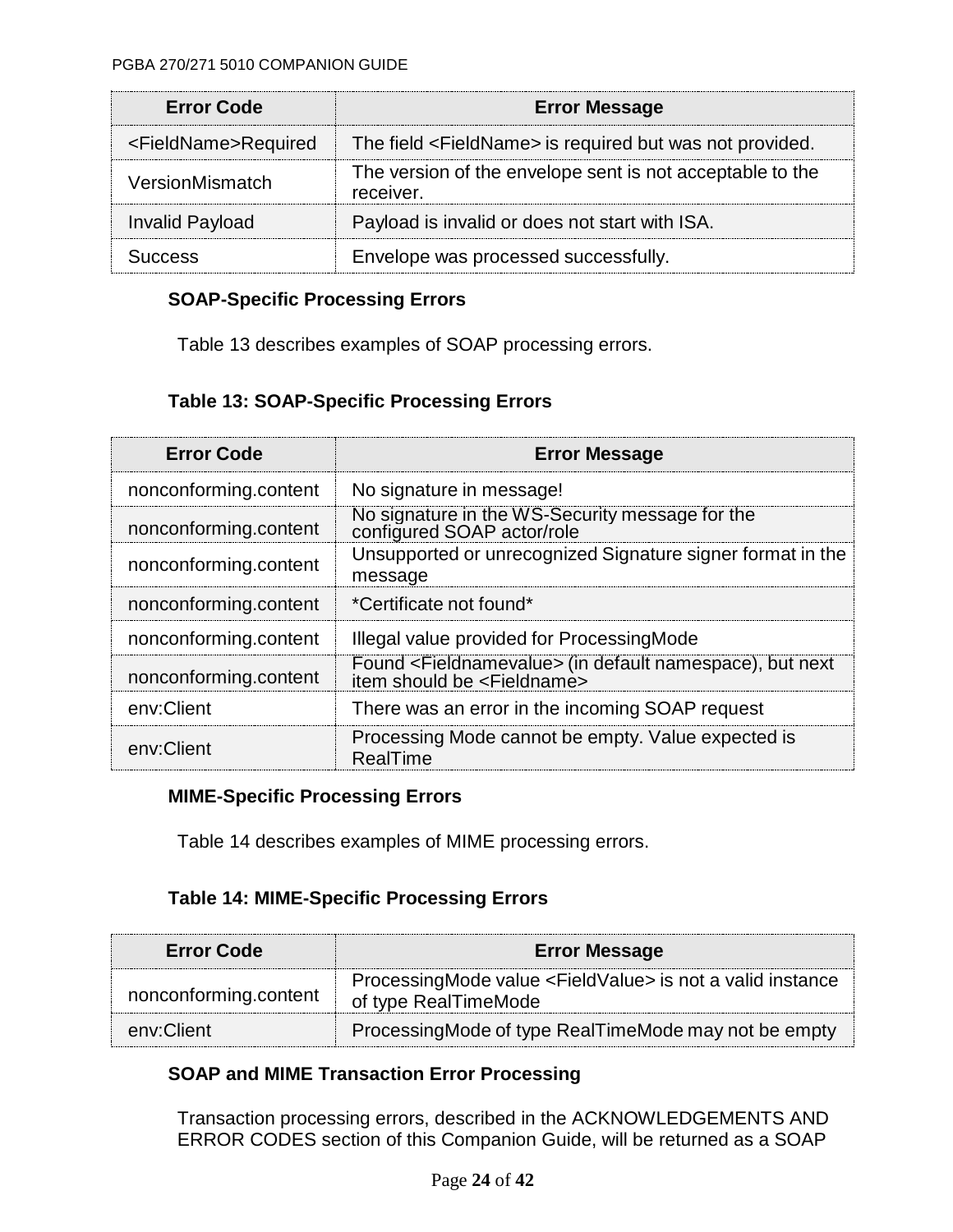message or MIME Multipart/form-data containing the related response. Refer to those sections for additional information.

# 8. TRADING PARTNER AGREEMENTS

Trading Partner enrollment is required to submit 270 requests to the 270/271 application. Refer to the GETTING STARTED section of this Companion Guide under Trading Partner Registration for information regarding enrollment as a Trading Partner.

The 270/271 application will validate a trading partner's access to our environment prior to processing their 270 transaction. If the Trading Partner (ISA06) cannot be validated, an error message is returned.

Trading Partners may not send transactions to be executed as Usage Indicator  $(ISA15) = "P"$  until testing has been accomplished and approval to submit production transactions has been given. The 270/271 application will return an error.

# 9. TRANSACTION SPECIFIC INFORMATION

All references to TR3 in this section assume the ASC X12 TR3 270/271 version referenced in section 1 of this Companion Guide.

# **270 Eligibility Request Transaction**

This section describes the values required by PGBA in the 270 eligibility request transaction.

Any segments or elements not referenced in Tables 15 or 16 should be sent on the 270 per TR3.

### **Information Source Level Structures**

| TR3<br>Page |       | <b>Loop ID Reference</b> | X <sub>12</sub><br>Implementation<br>Name | <b>Codes</b> | Notes/<br><b>Comments</b> |
|-------------|-------|--------------------------|-------------------------------------------|--------------|---------------------------|
| 69          |       | 2100A   NM101            | <b>Entity Identifier</b><br>Code          | <b>PR</b>    |                           |
| 7٨          | 2100A | <b>NM102</b>             | <b>Entity Type Code</b>                   |              |                           |
| 70          | 2100A | <b>NM103</b>             | Organization<br>name                      |              | <b>TRICARE</b>            |

### **Table 15: Information Source**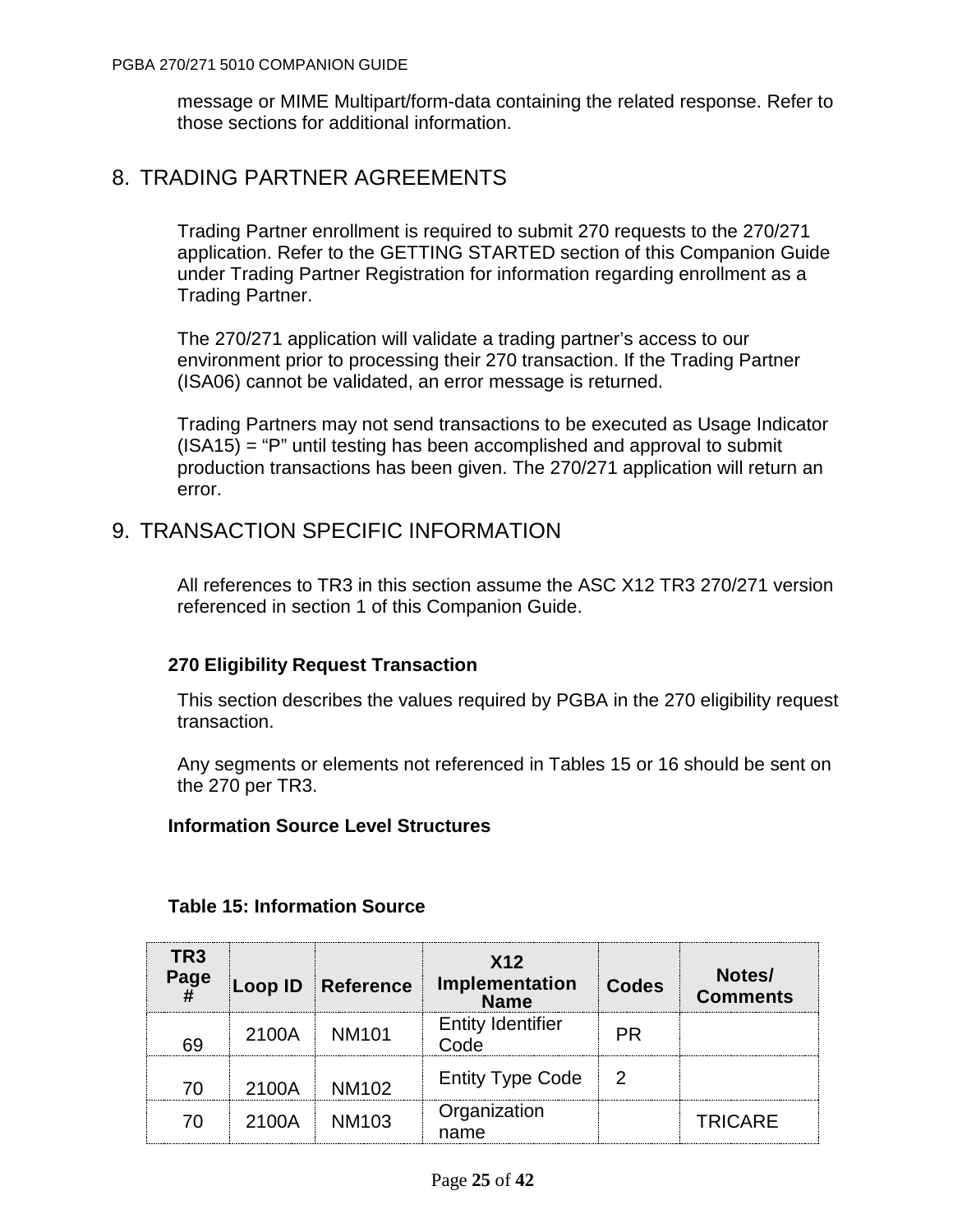| TR3<br>Page |       | Loop ID Reference | X <sub>12</sub><br>Implementation<br><b>Name</b> | <b>Codes</b> | Notes/<br><b>Comments</b> |
|-------------|-------|-------------------|--------------------------------------------------|--------------|---------------------------|
| 71          | 2100A | NM <sub>108</sub> | <b>Identification</b><br><b>Code Qualifier</b>   |              |                           |
|             | 2100A | NM109             | Identification<br>Code                           |              | 571132733                 |

# **Information Receiver Level Structures**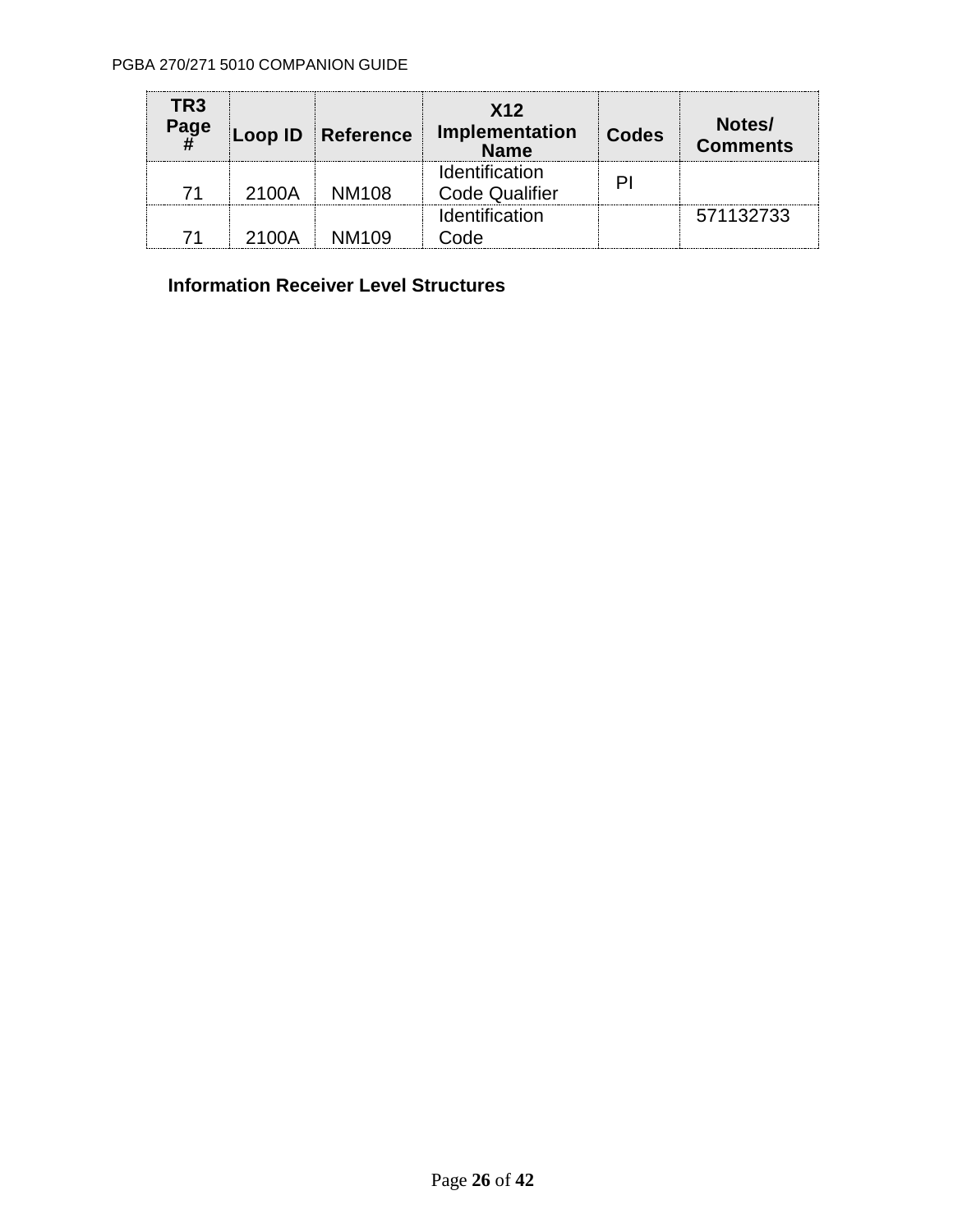| TR <sub>3</sub><br>Page<br># | Loop ID | Reference    | <b>X12</b><br>Implementation<br><b>Name</b> | <b>Codes</b> | Notes/<br><b>Comments</b>                        |
|------------------------------|---------|--------------|---------------------------------------------|--------------|--------------------------------------------------|
| 77                           | 2100B   | <b>NM108</b> | <b>Identification Code</b><br>Qualifier     | XX           | <b>NPI</b>                                       |
|                              |         |              |                                             | FI           | Federal<br>Taxpayer<br>Identification<br>Number. |
|                              |         |              |                                             | 34           | <b>Social Security</b><br>Number                 |
|                              |         |              |                                             | <b>SV</b>    | Service Provider<br><b>Number</b>                |

# **Table 16: Information Receiver**

### **Patient-Level Structures**

### **Table 17: Patient**

| TR <sub>3</sub><br>Page | Loop ID | Reference | X <sub>12</sub><br>Implementation<br><b>Name</b> | <b>Codes</b>                                             | Notes/<br><b>Comments</b> |
|-------------------------|---------|-----------|--------------------------------------------------|----------------------------------------------------------|---------------------------|
| 126/182                 | 2110C/D | EQ01      | Service Type<br>Code                             | Required<br>CORE<br>Phase II<br>Service<br>Type<br>Codes | Maximum of<br>occurences. |

# **271 Eligibility Response Transaction**

This section describes the values returned by PGBA in the 271 eligibility response transaction. The following tables describe the PGBA utilization of segments and elements when there is a type of uniqueness or restriction. All other values comply with the TR3.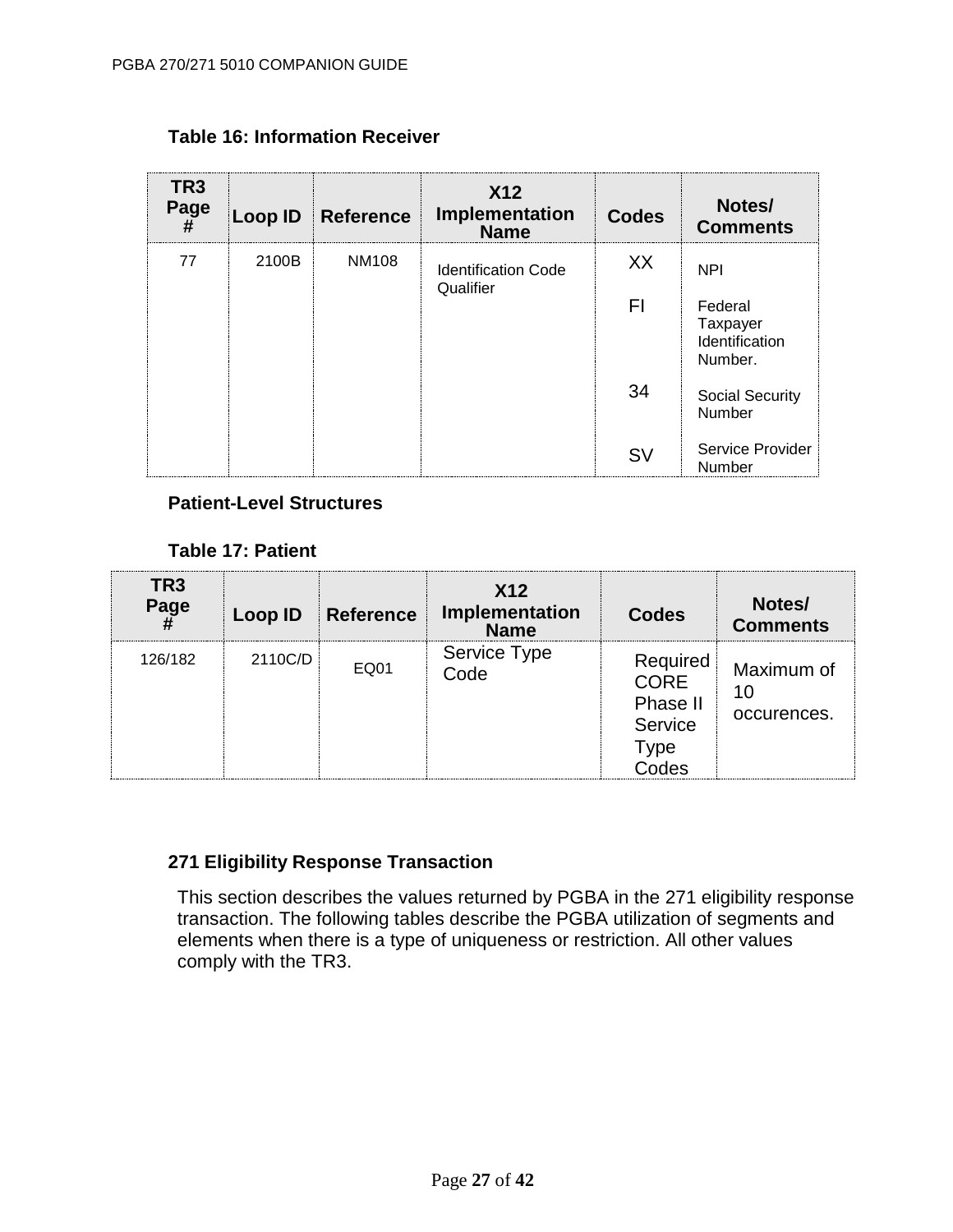| TR <sub>3</sub><br>Page |       | Loop ID Reference | X <sub>12</sub><br>Implementation<br><b>Name</b> | <b>Codes</b> | Notes/<br><b>Comments</b> |
|-------------------------|-------|-------------------|--------------------------------------------------|--------------|---------------------------|
| 218                     | 2100A | <b>NM101</b>      | <b>Entity Identifier</b><br>Code                 | <b>PR</b>    |                           |
| 219                     | 2100A | NM102             | <b>Entity Type</b><br>Code                       | 2            |                           |
| 219                     | 2100A | <b>NM103</b>      | Organization<br>name                             |              | <b>TRICARE</b>            |
| 220                     | 2100A | <b>NM108</b>      | Identification<br><b>Code Qualifier</b>          | PI           |                           |
| 220                     | 2100A | NM109             | Identification<br>Code                           |              | 571132733                 |

# **Table 18: Information Source**

# **Table 19: Information Receiver**

| TR <sub>3</sub><br>Page<br>$\overline{H}$ | Loop ID | Reference    | X <sub>12</sub><br>Implementation<br><b>Name</b>           | <b>Codes</b> | Notes/<br><b>Comments</b>                                      | 270<br><b>Service</b><br><b>Type<br/>Code</b> |
|-------------------------------------------|---------|--------------|------------------------------------------------------------|--------------|----------------------------------------------------------------|-----------------------------------------------|
| 234                                       | 2100B   | NM108        | <b>Identification</b><br>Code<br>Qualifier                 | XX           | N/A                                                            | All                                           |
| 235                                       | 2100B   | <b>NM109</b> | Information<br>Receiver<br>Identification<br><b>Number</b> | XX<br>FI     | <b>NPI</b><br>Federal<br>Taxpayer<br>Identification<br>Number. | All                                           |
|                                           |         |              |                                                            | 34           | <b>Social Security</b><br>Number                               |                                               |
|                                           |         |              |                                                            | <b>SV</b>    | Service<br>Provider<br>Number                                  |                                               |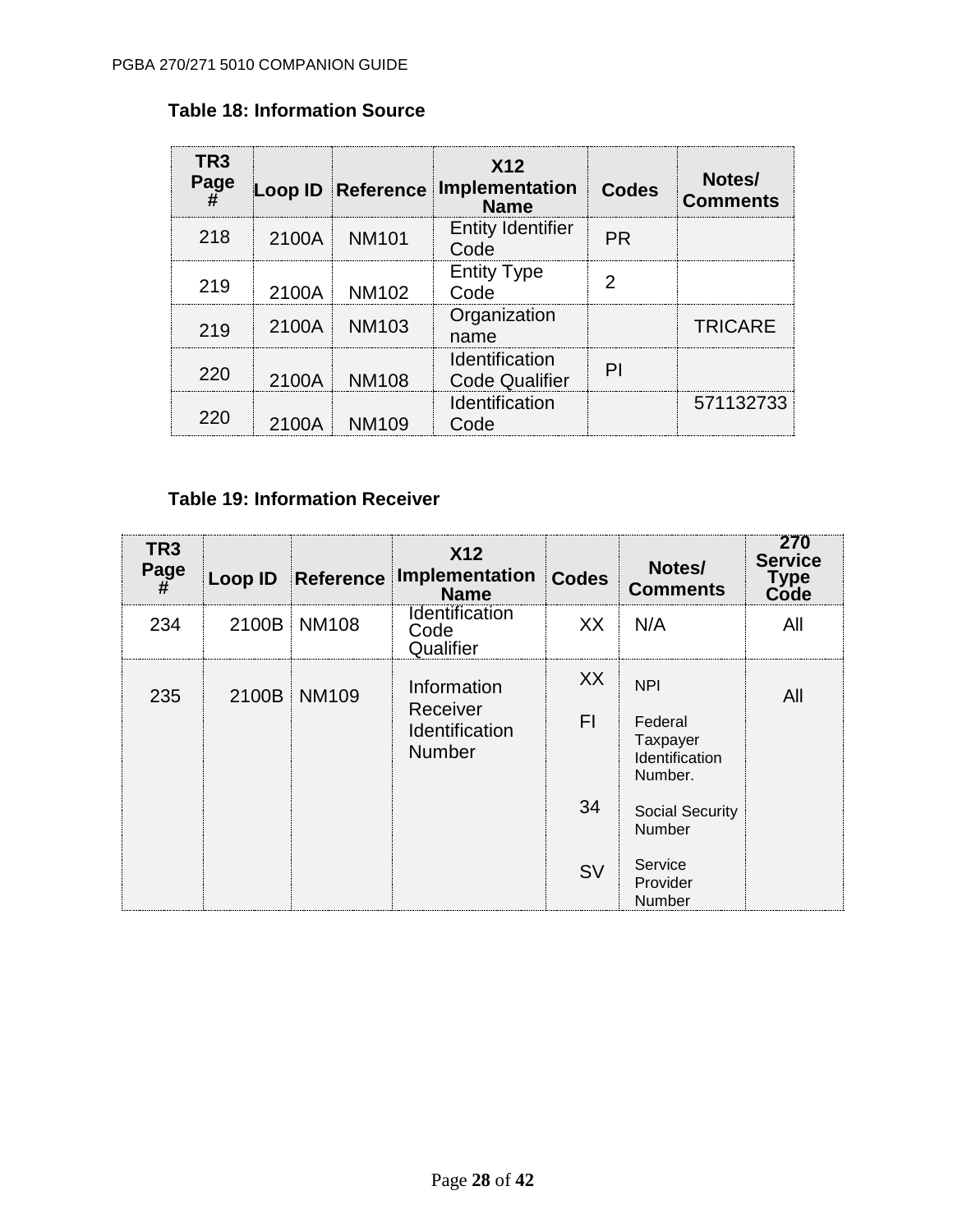# 10. APPENDIX A – IMPLEMENTATION CHECKLIST

PGBA suggests entities use this information as a checklist of steps to become a submitter:

Read and review this guide.

- Contact PGBA Technology Support Center at 803-736-5980 or 800-868- 2505 with any questions.
- Get user ID and password.
- Send at least one test transaction. (These tests must be performed for each different transaction type that a trading partner is approved to submit to EDIG.)
- Begin submitting transactions.

# 11. APPENDIX B – SAMPLE 270/271

This test example includes the minimum required data elements for a 270 request. Additional data may be provided but will not affect the 271 response.

#### **Sample 270 – Service Type Code 47**

```
ISA*03*7GWZZL2SCS*01*A70L1SA3 *ZZ*571132733 *ZZ*571132733 
*121127*0753*^*00501*499997000*1*T*>~
GS*HS*7GWZZL2SCS*7GWZZL2SCS*20121127*0753*292001*X*005010X279A1~
ST*270*0001*005010X279A1~
BHT*0022*13*292001*20121127*0753~
HL*1**20*1~NM1*PR*2*TRICARE*****PI*571132733~
HL*2*1*21*1~
NM1*1P*2*MEMORIAL HOSPITAL*****XX*1044010401~
HL*3*2*22*0~
TRN*1*201211270000000038U*0571132733~
NM1*IL*1*JONES*RAYMOND*S***MI*796347724~
DMG*D8*19800925~
DTP*291*RD8*20121120-20121127~
EO*47~III*ZZ*21~
SE*14*0001~
GE*1*292001~
IEA*1*499997000~
```
#### **Sample 271 – Service Type Code 47**

```
ISA*00* *00* *ZZ*571132733 *ZZ*571132733 *130312*1140*^*00501*499997000*0*T*>~
GS*HB*7GWZZL2SCS*7GWZZL2SCS*20130312*114005*6354*X*005010X279A1~
ST*271*000000010*005010X279A1~
BHT*0022*11*292001*20130312*11395812~
HL*1**20*1~NM1*PR*2*TRICARE*****PI*571132733~
HL*2*1*21*1~
NM1*1P*2*MEMORIAL HOSPITAL*****XX*1044010401~
HL*3*2*22*0~
TRN*1*201211270000000038U*0571132733~
```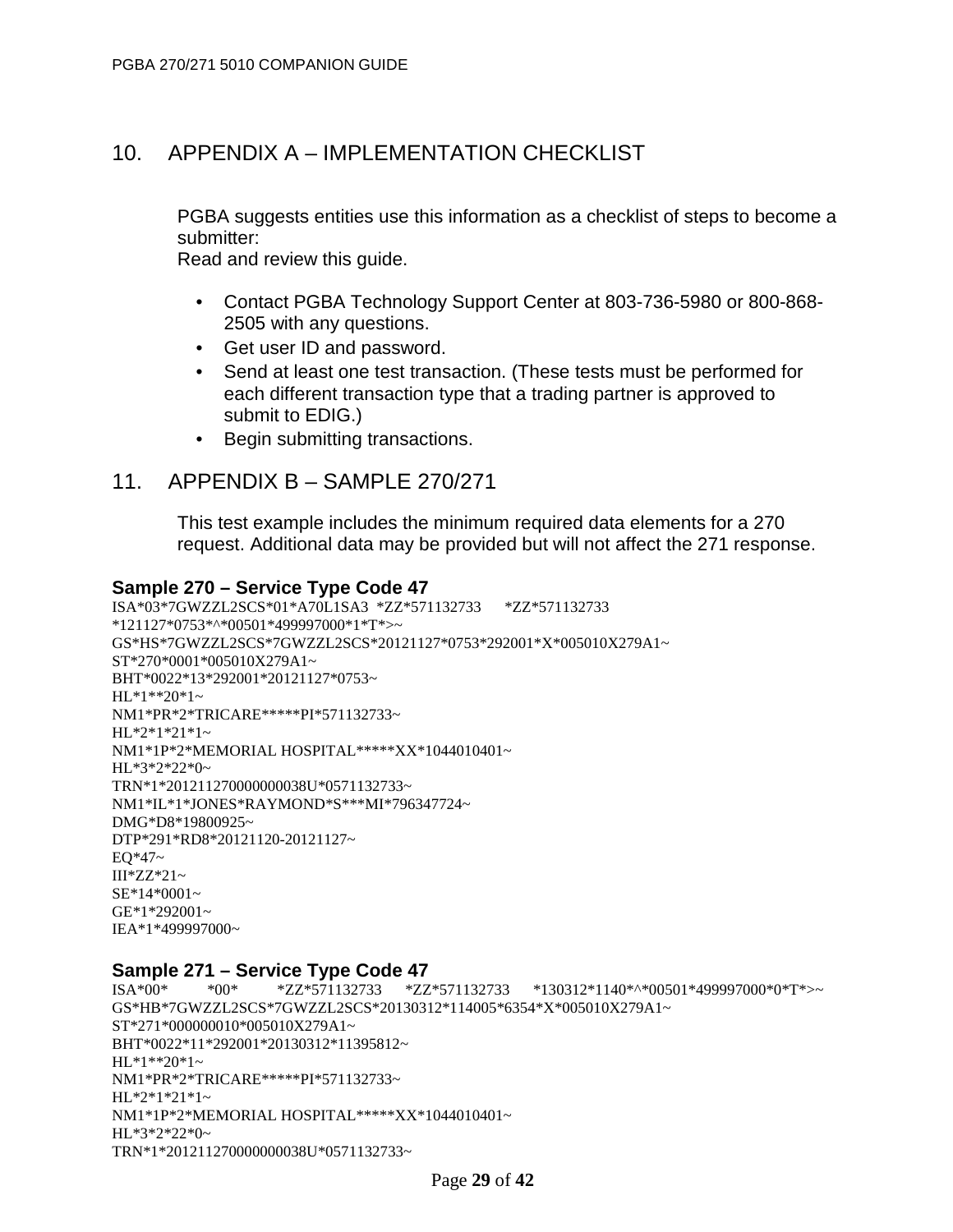#### PGBA 270/271 5010 COMPANION GUIDE

NM1\*IL\*1\*JONES\*RAYMOND\*S\*\*\*MI\*796347724~ DMG\*D8\*19800925\*M~ DTP\*346\*D8\*20100422~ EB\*1\*\*47\*\*PLAN 122 CHCBP~ EB\*C\*IND\*30\*\*\*22\*50~ EB\*C\*IND\*30\*\*\*29\*50~ EB\*C\*FAM\*30\*\*\*22\*100~ EB\*C\*FAM\*30\*\*\*29\*100~ EB\*G\*IND\*30\*\*\*22\*1000~ EB\*G\*FAM\*30\*\*\*22\*1000~ EB\*B\*\*47\*\*\*7\*17.35\*\*\*\*\*W~ MSG\*\$25 MINIMUM COPAY~  $EB*A***47******0****W~$ SE\*22\*000000010~ GE\*1\*6354~ IEA\*1\*499997000~

# 12. APPENDIX C – TRADING PARTNER ENROLLMENT

Enrollment with the EDI Gateway requires prospective trading partners to complete and submit the PGBA EDIG Trading Partner Enrollment Form and the Trading Partner Agreement. The purpose of the PGBA EDIG Trading Partner Enrollment Form is to enroll providers, software vendors, clearinghouses and billing services as trading partners and recipients of electronic data. It is important you follow these instructions and complete all the required information. We will return incomplete forms to the applicant, which could delay the enrollment process.

The enrollment form is in the Appendix of the EDI Gateway Technical Communications User's Manual and is also available at the [HIPAA Critical](http://www.hipaacriticalcenter.com/)  [Center.](http://www.hipaacriticalcenter.com/) You should complete enrollment forms electronically and email them to [EDIG.OPS@PalmettoGBAservices.com.](mailto:EDIG.OPS@PalmettoGBA.com.) Use your TAB key to move forward through the form fields or click your cursor in a desired field or box. Be sure to save the file after you have completed the form.

The Trading Partner Agreement is a legal document. All trading partners are required to print, complete and return the originally signed hard copy via mail prior to being moved to production status. The PGBA Trading Partner Agreements can be found at the [HIPAA Critical Center.](http://www.hipaacriticalcenter.com/) The PGBA Trading Partner Agreement is located on [www.tricare-west.com](https://www.tricare-west.com/) within the Claims Submission page.

If you are a prospective PGBA, LLC trading partner, print and mail a hard copy of the completed Trading Partner Agreement to:

**Palmetto GBA Attention: EDIG Operations, AG-280 2300 Springdale Drive, Building One Camden, SC 29020-1728**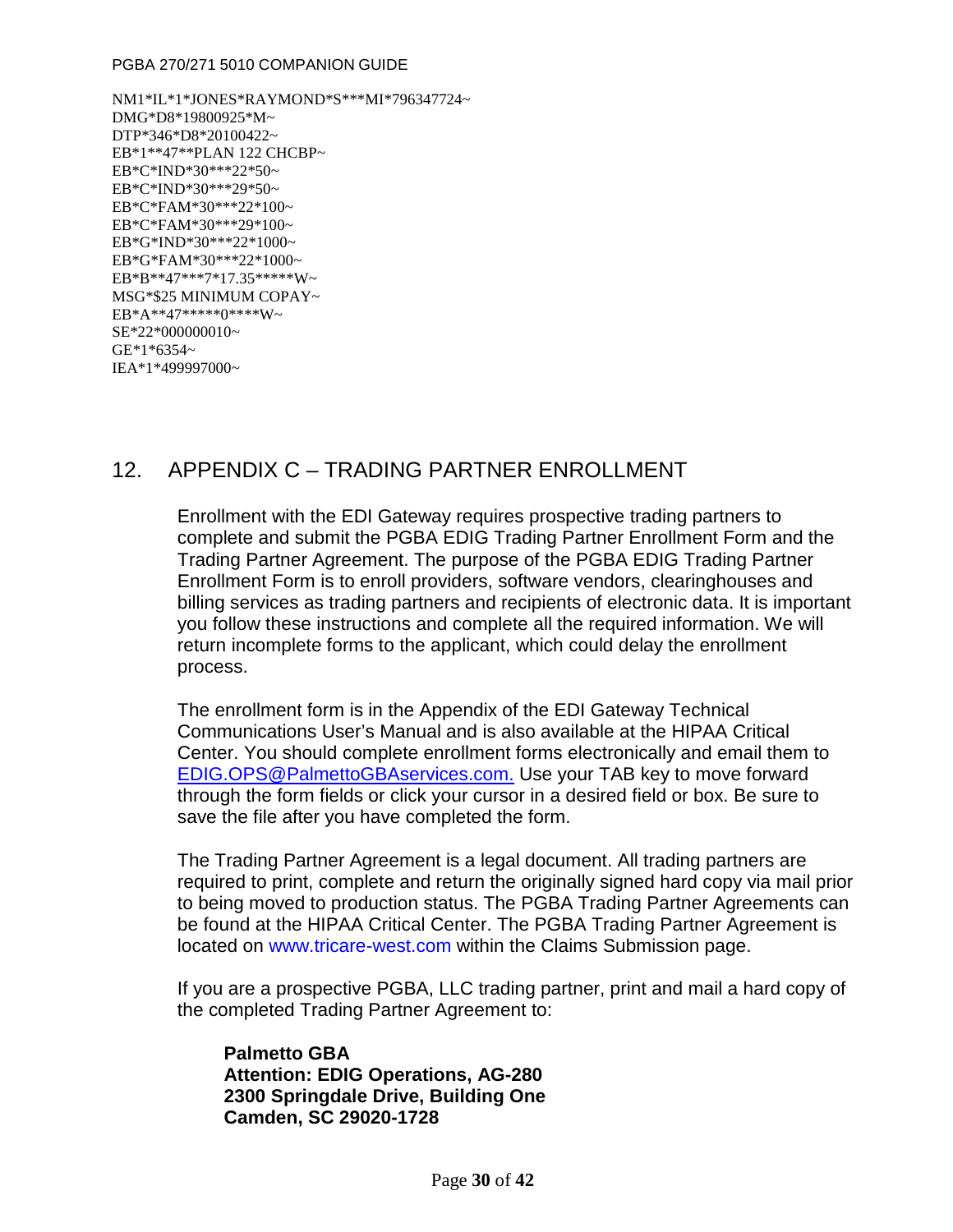Table 20 will help trading partners complete the enrollment form.

# **Table 20: Enrollment Form Instructions**

| <b>Form Field Name</b>      | <b>Instructions for Field Completion</b>                                                                                                                                                                                                                                                                                                                                                                                                                                                                                                                                                                                                                                                                                                                                                                                                                                                                                                                                     | Req.         |
|-----------------------------|------------------------------------------------------------------------------------------------------------------------------------------------------------------------------------------------------------------------------------------------------------------------------------------------------------------------------------------------------------------------------------------------------------------------------------------------------------------------------------------------------------------------------------------------------------------------------------------------------------------------------------------------------------------------------------------------------------------------------------------------------------------------------------------------------------------------------------------------------------------------------------------------------------------------------------------------------------------------------|--------------|
| Date                        | Enter today's date.                                                                                                                                                                                                                                                                                                                                                                                                                                                                                                                                                                                                                                                                                                                                                                                                                                                                                                                                                          | 123          |
| Action Requested:           | Indicate the action to be taken on the enrollment form.<br>Note: Depending on the requested action, different fields of this form are<br>required. These are identified in the column at right.                                                                                                                                                                                                                                                                                                                                                                                                                                                                                                                                                                                                                                                                                                                                                                              |              |
| New Trading Partner ID      | To apply for a new Trading Partner ID, check New Trading Partner ID.<br>1.<br>2.<br>To change Trading Partner information, check Change.                                                                                                                                                                                                                                                                                                                                                                                                                                                                                                                                                                                                                                                                                                                                                                                                                                     | 1            |
| Change                      | To cancel your enrollment, check Cancel.<br>3.                                                                                                                                                                                                                                                                                                                                                                                                                                                                                                                                                                                                                                                                                                                                                                                                                                                                                                                               | 2            |
| Cancel                      |                                                                                                                                                                                                                                                                                                                                                                                                                                                                                                                                                                                                                                                                                                                                                                                                                                                                                                                                                                              | 3            |
| <b>Trading Partner Name</b> | Enter the name of the entity that will be submitting/receiving electronic<br>transactions with BlueCross BlueShield of South Carolina EDIG.                                                                                                                                                                                                                                                                                                                                                                                                                                                                                                                                                                                                                                                                                                                                                                                                                                  | 123          |
| <b>Trading Partner ID</b>   | EDIG assigns the Trading Partner ID to identify trading partners in our system.                                                                                                                                                                                                                                                                                                                                                                                                                                                                                                                                                                                                                                                                                                                                                                                                                                                                                              | 23           |
| Federal Tax ID#             | Enter the trading partner's federal tax identification number.                                                                                                                                                                                                                                                                                                                                                                                                                                                                                                                                                                                                                                                                                                                                                                                                                                                                                                               | $\mathbf{1}$ |
| Type of Business            | Select the type of primary business the trading partner conducts. If you check<br>"Other," indicate the type of business on the line provided.                                                                                                                                                                                                                                                                                                                                                                                                                                                                                                                                                                                                                                                                                                                                                                                                                               | $\mathbf{1}$ |
| Line of Business            | Check one box per enrollment form indicating if transactions are BlueCross<br>BlueShield of South Carolina Commercial or PGBA.                                                                                                                                                                                                                                                                                                                                                                                                                                                                                                                                                                                                                                                                                                                                                                                                                                               | 1            |
| <b>Start Date</b>           | Indicate, in mm/dd/ccyy format, the date the trading partner plans to begin<br>transaction testing with BlueCross BlueShield of South Carolina EDIG.                                                                                                                                                                                                                                                                                                                                                                                                                                                                                                                                                                                                                                                                                                                                                                                                                         | $\mathbf{1}$ |
| <b>End Date</b>             | If you are using this form to cancel an account, indicate, in mm/dd/ccyy format,<br>the date the trading partner intends to terminate its trading partner account.                                                                                                                                                                                                                                                                                                                                                                                                                                                                                                                                                                                                                                                                                                                                                                                                           | 3            |
| Compression                 | If you wish to download your files in a compressed format, check PKZIP or<br>UNIX. If not, check No Compression.                                                                                                                                                                                                                                                                                                                                                                                                                                                                                                                                                                                                                                                                                                                                                                                                                                                             | $\mathbf{1}$ |
| Protocol                    | Check the preferred communication method.<br>If you select the HTTPS channel, please follow instructions in the CORE<br>Companion Guide.<br>If you select Secure FTP or VPN, complete and return the "SFTP/VPN<br>Customer Parameter Survey" and attach your public key ID file to your email.<br>If you select TCPIP via VPN, complete and return the "BlueCross BlueShield<br>of South Carolina Commercial TCPIP via VPN Customer Connectivity<br>Parameter Survey" and/or the "PGBA TCPIP via VPN Customer Connectivity<br>Parameter Survey."<br>If you select NDM, complete the "BlueCross BlueShield of South Carolina<br>Commercial NDM Customer Connectivity Parameter Survey" and/or the<br>"PGBA NDM Customer Connectivity Parameter Survey."<br>All Customer Connectivity Parameter Survey forms are in the Appendix of the<br>EDI Gateway Technical Communications User's Manual. Please complete and<br>return the form to EDIG.SUPPORT@PalmettoGBAservices.com. | 1            |
| Service Address             | Enter the trading partner's complete address (including street, city, state and<br>ZIP). This address must be the physical location for your business.                                                                                                                                                                                                                                                                                                                                                                                                                                                                                                                                                                                                                                                                                                                                                                                                                       | 12           |
| <b>Billing Address</b>      | If different from the service address, enter the trading partner's billing (or<br>mailing) address (including street, city, state and ZIP).                                                                                                                                                                                                                                                                                                                                                                                                                                                                                                                                                                                                                                                                                                                                                                                                                                  | 12           |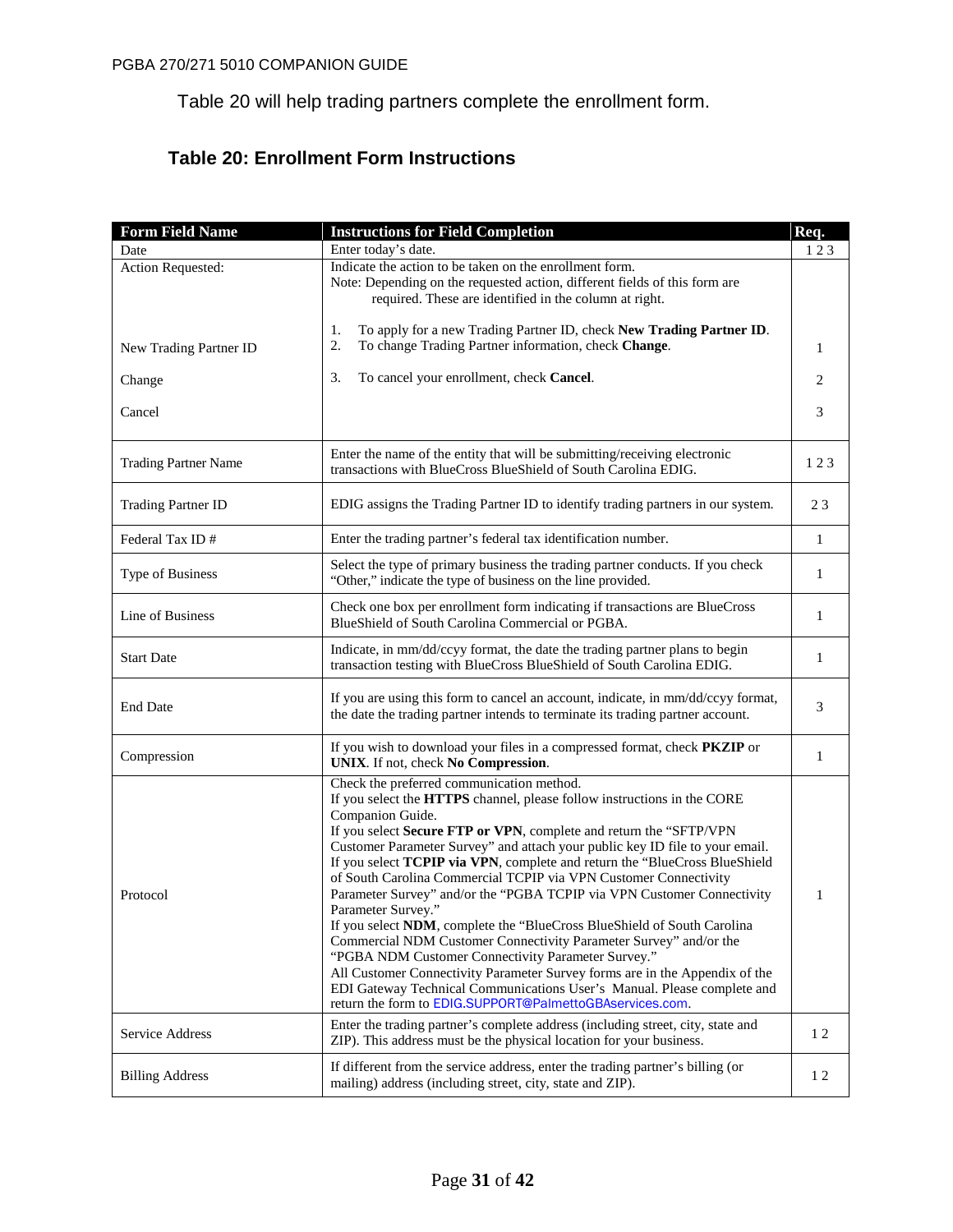#### PGBA 270/271 5010 COMPANION GUIDE

| <b>Form Field Name</b>                         | <b>Instructions for Field Completion</b>                                                                                                                                                                                                                                                                                                             | Req. |
|------------------------------------------------|------------------------------------------------------------------------------------------------------------------------------------------------------------------------------------------------------------------------------------------------------------------------------------------------------------------------------------------------------|------|
| Primary Business Contact's<br>Information      | The name, email address, telephone number and fax number of the trading<br>partner's primary business contact. This is the person BlueCross BlueShield of<br>South Carolina EDIG will contact if there are questions regarding the<br>enrollment or future questions about the account.                                                              | 12   |
| <b>Technical Contact's Information</b>         | The name, email address, telephone number and fax number of the trading<br>partner's technical contact. This is the person BlueCross BlueShield of South<br>Carolina EDIG will contact if there are technical questions or problems.                                                                                                                 | 12.  |
| After Hours Technical Contact's<br>Information | The name, email address, telephone number and fax number of the trading<br>partner's after hours technical contact. This is the person BlueCross BlueShield<br>of South Carolina EDIG will contact if there are technical questions or problems<br>after normal business hours.                                                                      | 12.  |
| On-Call Technical Contact's<br>Information     | The name, email address, telephone number and fax number of the trading<br>partner's on-call technical contact. This is the person BlueCross BlueShield of<br>South Carolina EDIG will contact if there are technical questions or problems<br>after normal business hours when it is unable to contact the After Hours<br><b>Technical Contact.</b> | 12.  |
| <b>Transaction Volume Estimates</b>            | Mark yes $(Y)$ or no $(N)$ for each mode. If you mark yes, indicate the average number<br>of transactions you anticipate submitting each week.                                                                                                                                                                                                       |      |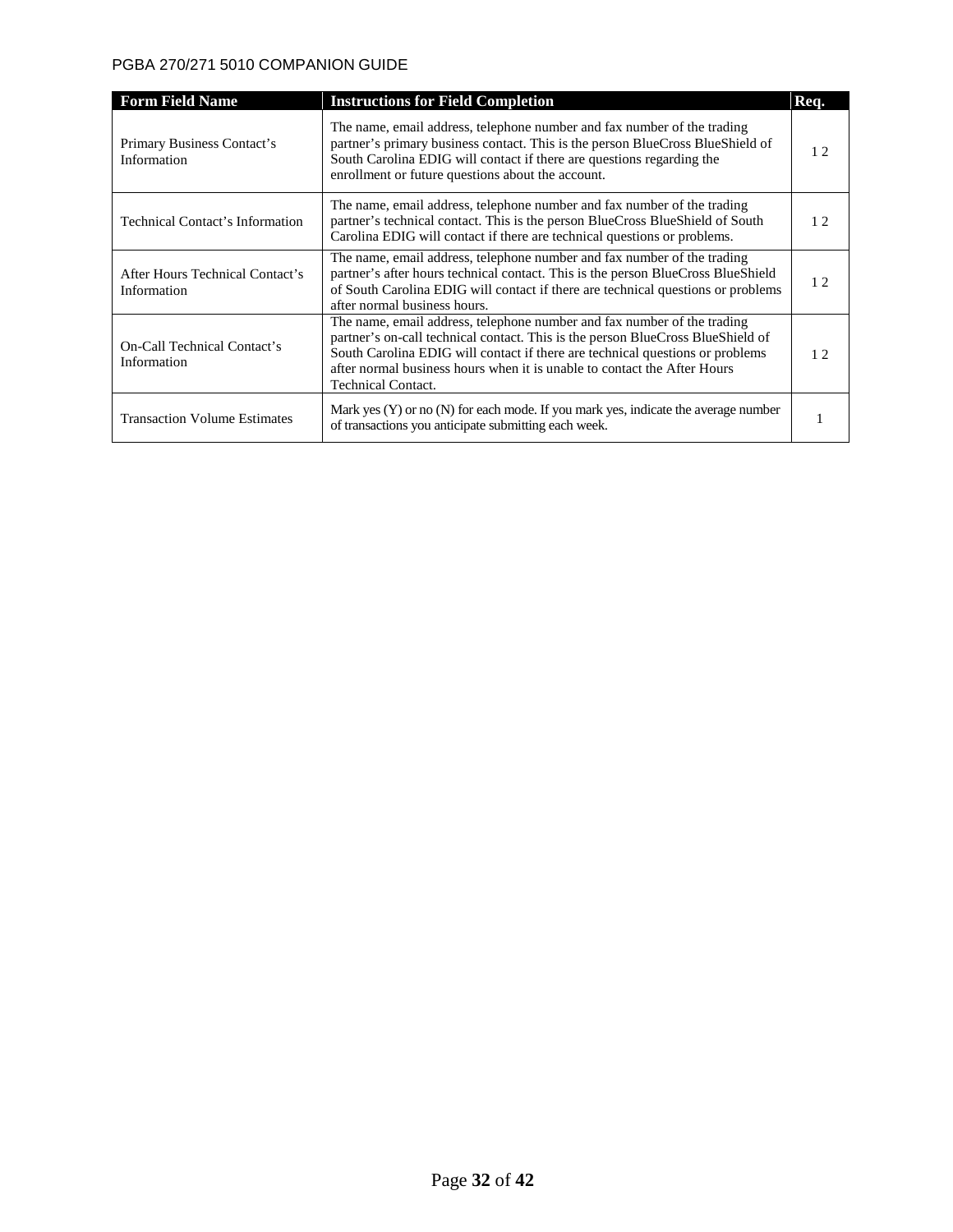| (Check One)                                                                                                                                                                                                                          | Action Requested: New Trading Partner ID<br>$\Box$ Change                                                                                                                                                           |                   | Cancel                   |                                                            |
|--------------------------------------------------------------------------------------------------------------------------------------------------------------------------------------------------------------------------------------|---------------------------------------------------------------------------------------------------------------------------------------------------------------------------------------------------------------------|-------------------|--------------------------|------------------------------------------------------------|
| Trading Partner's Name: <u>and the contract of the contract of the contract of the contract of the contract of the contract of the contract of the contract of the contract of the contract of the contract of the contract of t</u> |                                                                                                                                                                                                                     |                   |                          |                                                            |
|                                                                                                                                                                                                                                      |                                                                                                                                                                                                                     |                   |                          |                                                            |
| (Check One)                                                                                                                                                                                                                          | Federal Tax ID #:<br><b>Type of Business:</b> $\Box$ Institutional Health Care Provider $\Box$ Clearinghouse<br>□ Professional Health Care Provider □ Health Care Plan<br>$\Box$ Retail Pharmacy<br>Software Vendor |                   | Pharmacy Benefit Manager | <b>Billing Service</b><br>Other (indicate):                |
|                                                                                                                                                                                                                                      | <b>Line of Business:</b> BlueCross BlueShield of South Carolina Commercial<br>$(Check One)$ PGBA, LLC                                                                                                               |                   |                          |                                                            |
|                                                                                                                                                                                                                                      |                                                                                                                                                                                                                     |                   |                          | (Required when canceling an account)                       |
| (Check One)                                                                                                                                                                                                                          | <b>Compression:</b> $\Box$ No Compression $\Box$ PKZIP                                                                                                                                                              |                   | $\Box$ UNIX              |                                                            |
| (Check One)                                                                                                                                                                                                                          | Protocol: $\Box$ NDM<br>TCPIP via AGNS<br>□ HTTPS/SOAP+WSDL □ HTTPS/MIME Multipart                                                                                                                                  | $\Box$ Secure FTP | $\Box$ VPN               | $\Box$ TCPIP via VPN                                       |
| <b>Service Address</b>                                                                                                                                                                                                               |                                                                                                                                                                                                                     |                   |                          |                                                            |
|                                                                                                                                                                                                                                      |                                                                                                                                                                                                                     |                   |                          |                                                            |
| <b>Address 2:</b>                                                                                                                                                                                                                    |                                                                                                                                                                                                                     |                   |                          |                                                            |
|                                                                                                                                                                                                                                      | City/State/ZIP: New York 2014                                                                                                                                                                                       |                   |                          |                                                            |
| <b>Billing Address</b> (If different from the Service Address)                                                                                                                                                                       |                                                                                                                                                                                                                     |                   |                          |                                                            |
|                                                                                                                                                                                                                                      |                                                                                                                                                                                                                     |                   |                          |                                                            |
| <b>Address 2:</b>                                                                                                                                                                                                                    |                                                                                                                                                                                                                     |                   |                          |                                                            |
| City/State/ZIP:                                                                                                                                                                                                                      |                                                                                                                                                                                                                     |                   |                          |                                                            |
| <b>Primary Business Contact's Information</b>                                                                                                                                                                                        |                                                                                                                                                                                                                     |                   |                          |                                                            |
|                                                                                                                                                                                                                                      | <b>First/Last Name:</b>                                                                                                                                                                                             |                   |                          |                                                            |
| <b>Primary Technical Contact's Information</b>                                                                                                                                                                                       | $\textbf{Telephone:}$ ( ) ______ ext.                                                                                                                                                                               |                   |                          | Fax: $($ ) -                                               |
|                                                                                                                                                                                                                                      |                                                                                                                                                                                                                     |                   | <b>Email:</b>            |                                                            |
|                                                                                                                                                                                                                                      | <b>Telephone:</b> $($ $)$ $)$ $\infty$ xt.                                                                                                                                                                          |                   |                          | <b>Fax:</b> $\begin{pmatrix} 0 & 1 \\ 0 & 1 \end{pmatrix}$ |
| <b>After Hours Technical Contact's Information</b>                                                                                                                                                                                   |                                                                                                                                                                                                                     |                   |                          |                                                            |
|                                                                                                                                                                                                                                      |                                                                                                                                                                                                                     |                   |                          |                                                            |
|                                                                                                                                                                                                                                      | Telephone: $($ $)$ $  ext.$                                                                                                                                                                                         |                   |                          | Fax: $($ ) -                                               |
| <b>On-Call Technical Contact's Information</b>                                                                                                                                                                                       |                                                                                                                                                                                                                     |                   |                          |                                                            |
|                                                                                                                                                                                                                                      |                                                                                                                                                                                                                     |                   |                          |                                                            |
|                                                                                                                                                                                                                                      | $\textbf{Telephone:}$ ( ) ______ ext.                                                                                                                                                                               |                   |                          | <b>Fax:</b> $\begin{pmatrix} 0 & 1 \\ 0 & 1 \end{pmatrix}$ |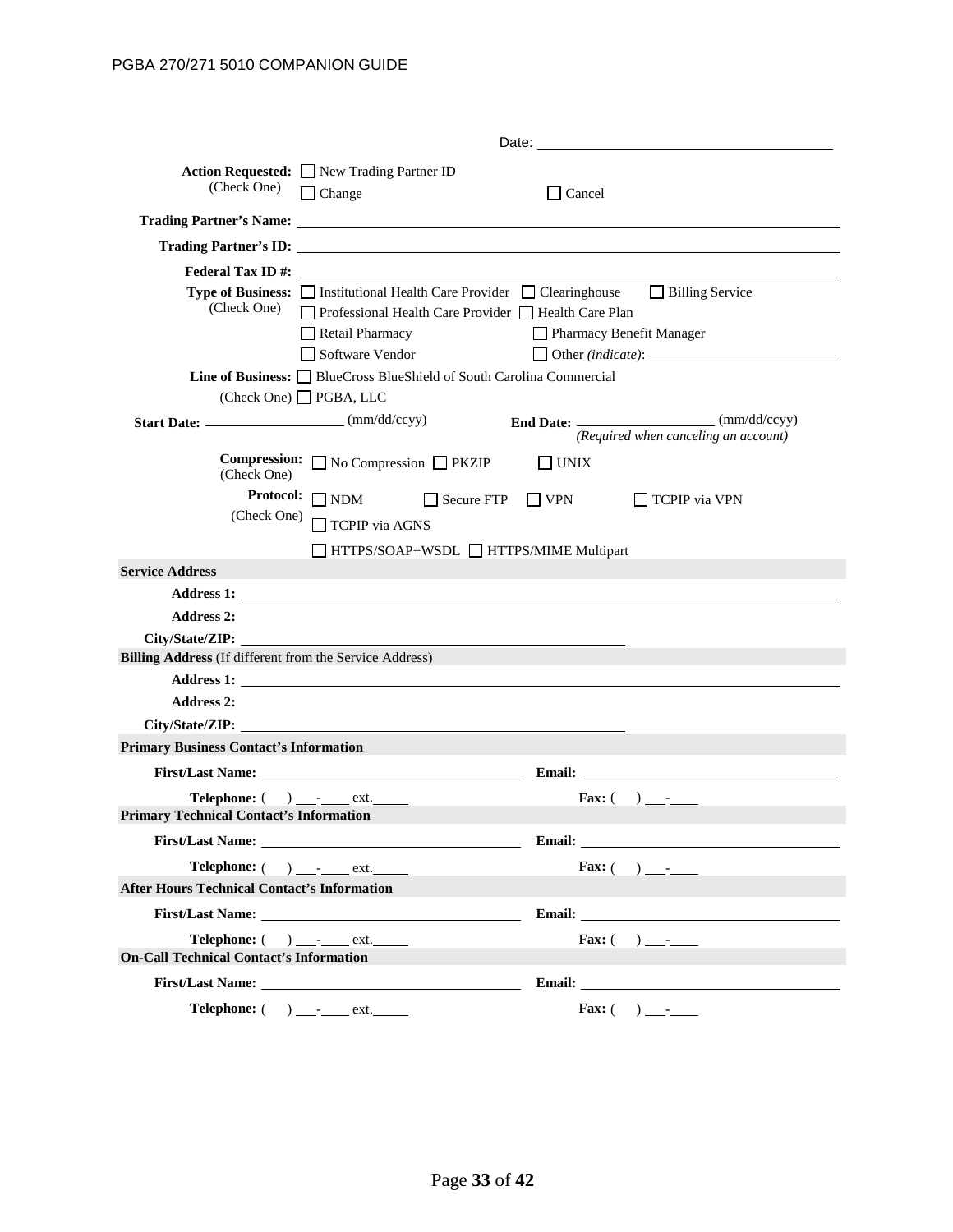| <b>Transaction Volume Estimates</b>     |         |             |                                                            |            |             |  |
|-----------------------------------------|---------|-------------|------------------------------------------------------------|------------|-------------|--|
| Transmission*                           | $Y/N^*$ | Avg. Trans† | Transmission*                                              | $Y/N^{**}$ | Avg. Trans† |  |
| ASC X12N 270 (005010X279A1)             |         | /wk         | ASC X12N 837I (005010X223A2)                               |            | /wk         |  |
| ASC X12N 271 (005010X279A1)             |         | /wk         | ASC X12N 837P(005010X222A1)                                | $\Box$     | /wk         |  |
| ASC X12N 276 (005010X212)               |         | /wk         | ASC X12N 837D (005010X224A2)                               |            | /wk         |  |
| ASC X12N 277 (005010X212)               |         | /wk         | ASC X12N 835 (005010X221A1)                                | Π          | /wk         |  |
| ASC X12N 278 (005010X217)               |         | $\sqrt{w}$  | ASC X12N 834 (005010X220A1)                                | П          | /wk         |  |
| * Versions supported as of $01/01/2012$ |         |             | † Average number of transactions per week<br>** $Yes / No$ |            |             |  |

For every box you checked "Y," provide the average # of transactions to be submitted weekly.

#### **Vendor's Information**

If a vendor's software is used to create ASC X12N transactions submitted to the EDI Gateway, please provide the vendor's name and address and list the transactions.

| Vendor's Name:  |  |
|-----------------|--|
| Address 1:      |  |
| Address 2:      |  |
| City/State/ZIP: |  |
| Transactions:   |  |
|                 |  |

#### **Customer's Information**

If your business is authorized to send or receive transactions on behalf of another entity, please provide the entity's name, federal tax identification number and national provider identifier number. **This is required for all transactions.**

| <b>Name</b> | <b>Federal Tax</b><br><b>Identification Number</b> | <b>National Provider</b><br><b>Identifier Number</b> |
|-------------|----------------------------------------------------|------------------------------------------------------|
|             |                                                    |                                                      |
|             |                                                    |                                                      |
|             |                                                    |                                                      |
|             |                                                    |                                                      |
|             |                                                    |                                                      |
|             |                                                    |                                                      |
|             |                                                    |                                                      |
|             |                                                    |                                                      |
|             |                                                    |                                                      |
|             |                                                    |                                                      |
|             |                                                    |                                                      |
|             |                                                    |                                                      |
|             |                                                    |                                                      |
|             |                                                    |                                                      |
|             |                                                    |                                                      |
|             |                                                    |                                                      |
|             |                                                    |                                                      |
|             |                                                    |                                                      |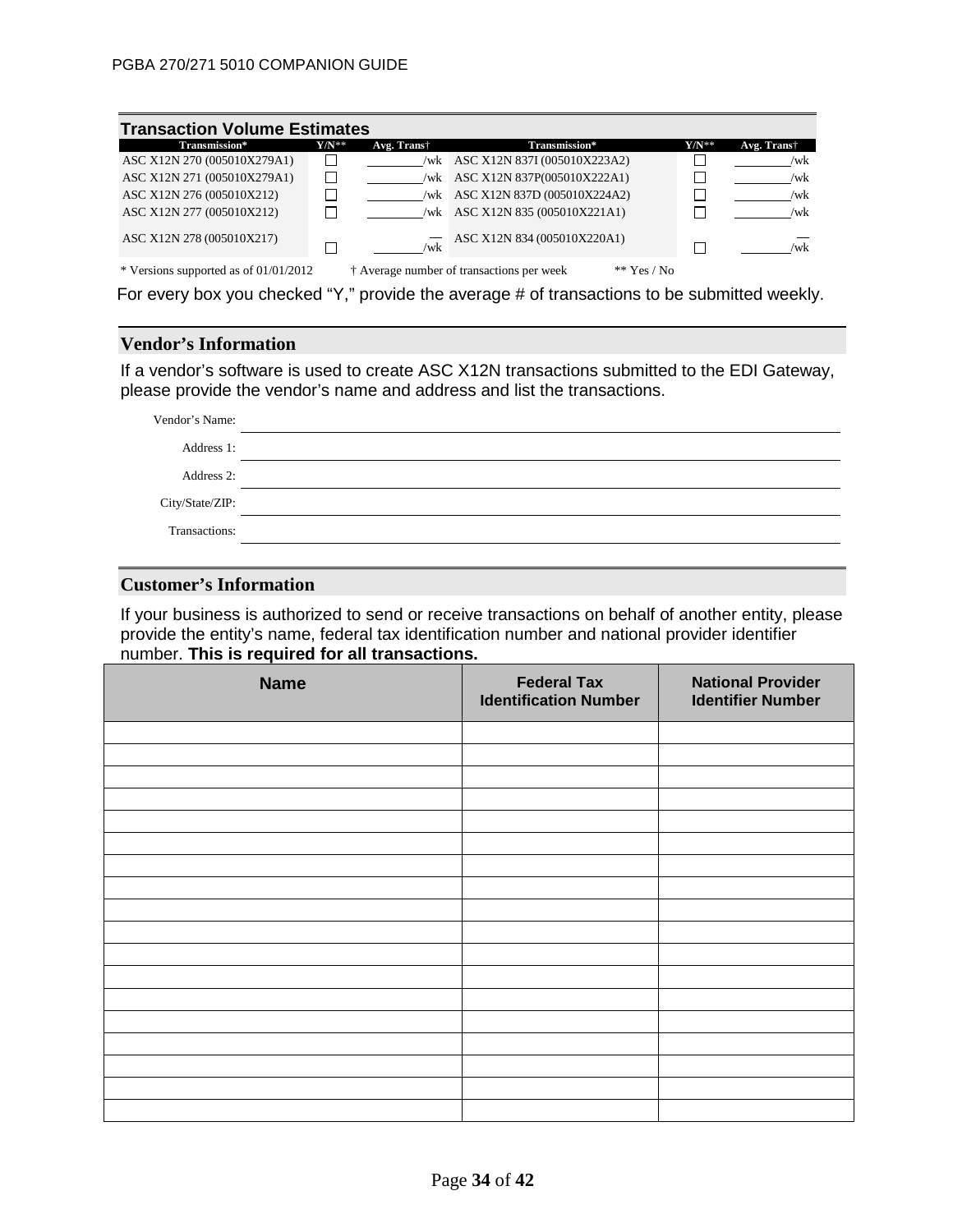#### PGBA 270/271 5010 COMPANION GUIDE

If you are a clearinghouse or software vendor and would like to be added to the Certified Vendor list on [www.tricare-west.com](http://www.tricare-west.com/), please provide this information:

Website Address/URL: \_\_\_\_\_\_\_\_\_\_\_\_\_\_\_\_\_\_\_\_\_\_\_\_\_\_\_\_\_\_\_\_\_\_\_\_\_\_\_\_\_\_\_\_\_\_

Salesperson's Name and Telephone #: \_\_\_\_\_\_\_\_\_\_\_\_\_\_\_\_\_\_\_\_\_\_\_\_\_\_\_\_\_\_\_\_

If you would like to provide additional contact information, please do so here. On the description line give a brief explanation or purpose for the additional contact.

 $\overline{\phantom{0}}$ 

# **Additional Contact Information**

| 1 <sup>st</sup> Additional Contact Information              |                                                                                                                                                                                                                                |
|-------------------------------------------------------------|--------------------------------------------------------------------------------------------------------------------------------------------------------------------------------------------------------------------------------|
|                                                             | Email: The contract of the contract of the contract of the contract of the contract of the contract of the contract of the contract of the contract of the contract of the contract of the contract of the contract of the con |
|                                                             |                                                                                                                                                                                                                                |
|                                                             |                                                                                                                                                                                                                                |
| 2 <sup>nd</sup> Additional Contact Information              |                                                                                                                                                                                                                                |
|                                                             | Email: Email: Email: Email: Email: Email: Email: Email: Email: Email: Email: Email: Email: Email: Email: Email: Email: Email: Email: Email: Email: Email: Email: Email: Email: Email: Email: Email: Email: Email: Email: Email |
| <b>Telephone:</b> ( ) <u>_____</u> ext. _____               |                                                                                                                                                                                                                                |
|                                                             |                                                                                                                                                                                                                                |
| 3 <sup>rd</sup> Additional Contact Information              |                                                                                                                                                                                                                                |
|                                                             | Email: <u>Alexander School (Separate School)</u>                                                                                                                                                                               |
|                                                             |                                                                                                                                                                                                                                |
|                                                             |                                                                                                                                                                                                                                |
| <sup>4th</sup> Additional Contact Information               |                                                                                                                                                                                                                                |
|                                                             |                                                                                                                                                                                                                                |
| $\text{Telephone:} \quad \text{________} \quad \text{ext.}$ |                                                                                                                                                                                                                                |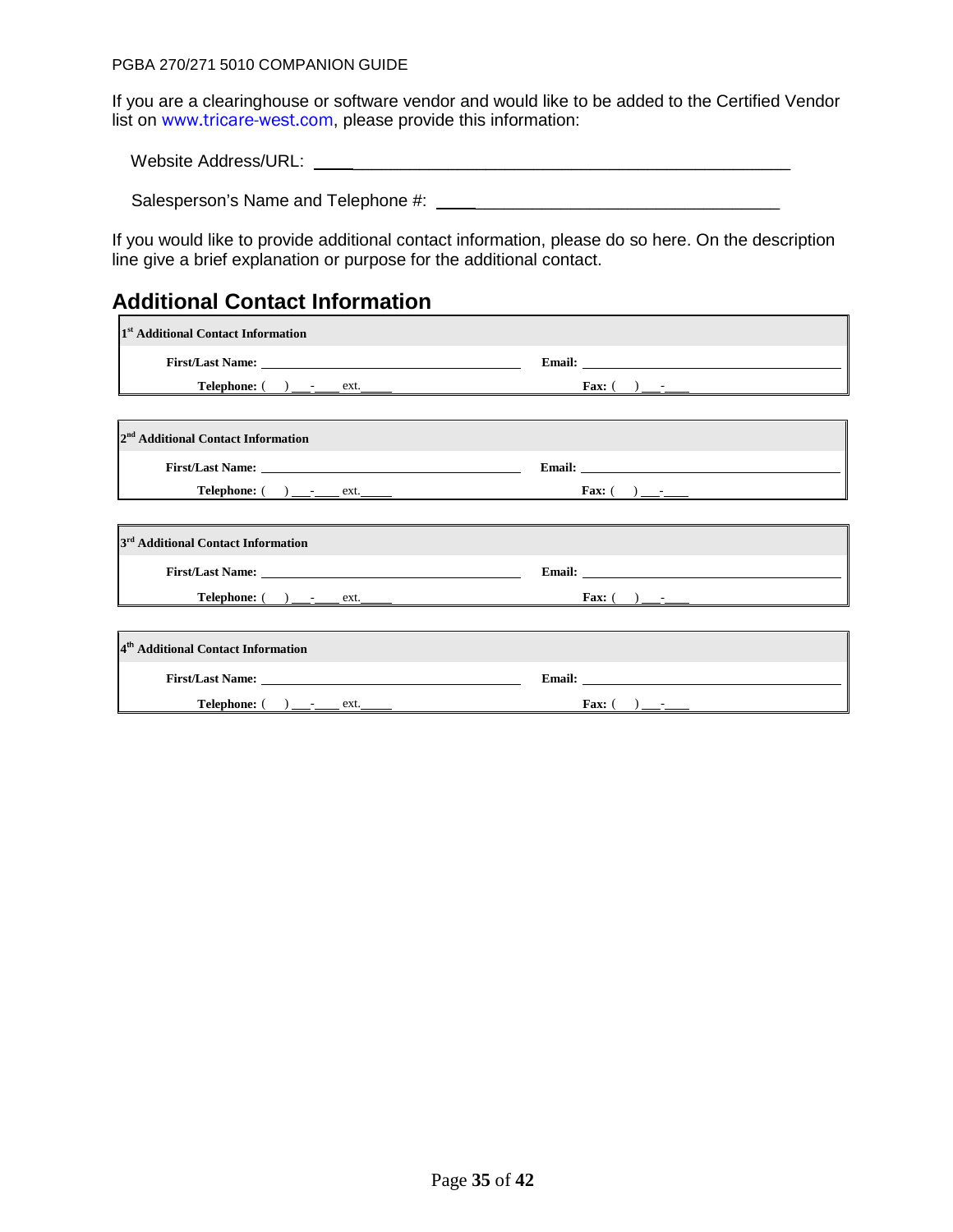# 13. APPENDIX D – CLEARINGHOUSE TRADING PARTNER AGREEMENT

### CLEARINGHOUSE ELECTRONIC TRADING PARTNER AGREEMENT

Agreement No.:

This Electronic Trading Partner Agreement ("Agreement") is entered into as of the day of **EXAMPLE 2017** ("Effective Date"), by and between PGBA and its subsidiaries, and \_\_\_\_\_\_\_\_\_\_\_\_\_\_\_\_\_\_\_\_\_ ("Trading Partner").

# **RECITALS**

WHEREAS, Trading Partner acts as a Business Associate to certain Providers and submits electronic transactions to PGBA on behalf of such Providers; and

WHEREAS, both Parties are entering into this Agreement to facilitate, through transmission via electronic formats consistent with or otherwise allowed by Social Security Act § 1173 and the Standards for Electronic Transactions, 45 C.F.R. Parts 160 and 162, as may be amended or modified from time to time ("Transaction Rules"), the submission and payment of claims for medical services and supplies rendered or sold to Covered Individuals by Providers;

NOW, THEREFORE, in consideration for the mutual promises herein, the Parties agree as follows:

# **I. DEFINITIONS**

The following terms with initial capitals have these meanings:

- 1.1 **ANSI** means American National Standards Institute; an organization whose Accredited Standards Committee develops and approves uniform standards for the electronic interchange of business transactions.
- 1.2 **Business Associate** means an entity meeting the definition of 45 C.F.R. Part 160.103.
- 1.3 **Confidential Health Information** means information relating to specific Individuals, including Individually Identifiable Health Information and Health Information, that is exchanged by and between PGBA and Trading Partner or Providers for various business purposes, and that is protected from disclosure to unauthorized persons or entities by Social Security Act § 1171 *et seq.*, the Standards for Privacy of Individually Identifiable Health Information, 45 C.F.R. Parts 160 and 164, the Privacy Act of 1974 (5 U.S.C. § 552A), or other applicable state and federal statutes and regulations, including statutes and regulations protecting the privacy of general medical, mental health and substance abuse records (collectively "Privacy Statutes and Regulations").
- 1.4 **Covered Individual** means an Individual who is eligible for payment of certain services or supplies rendered or sold to the Individual or to the Individual's eligible dependents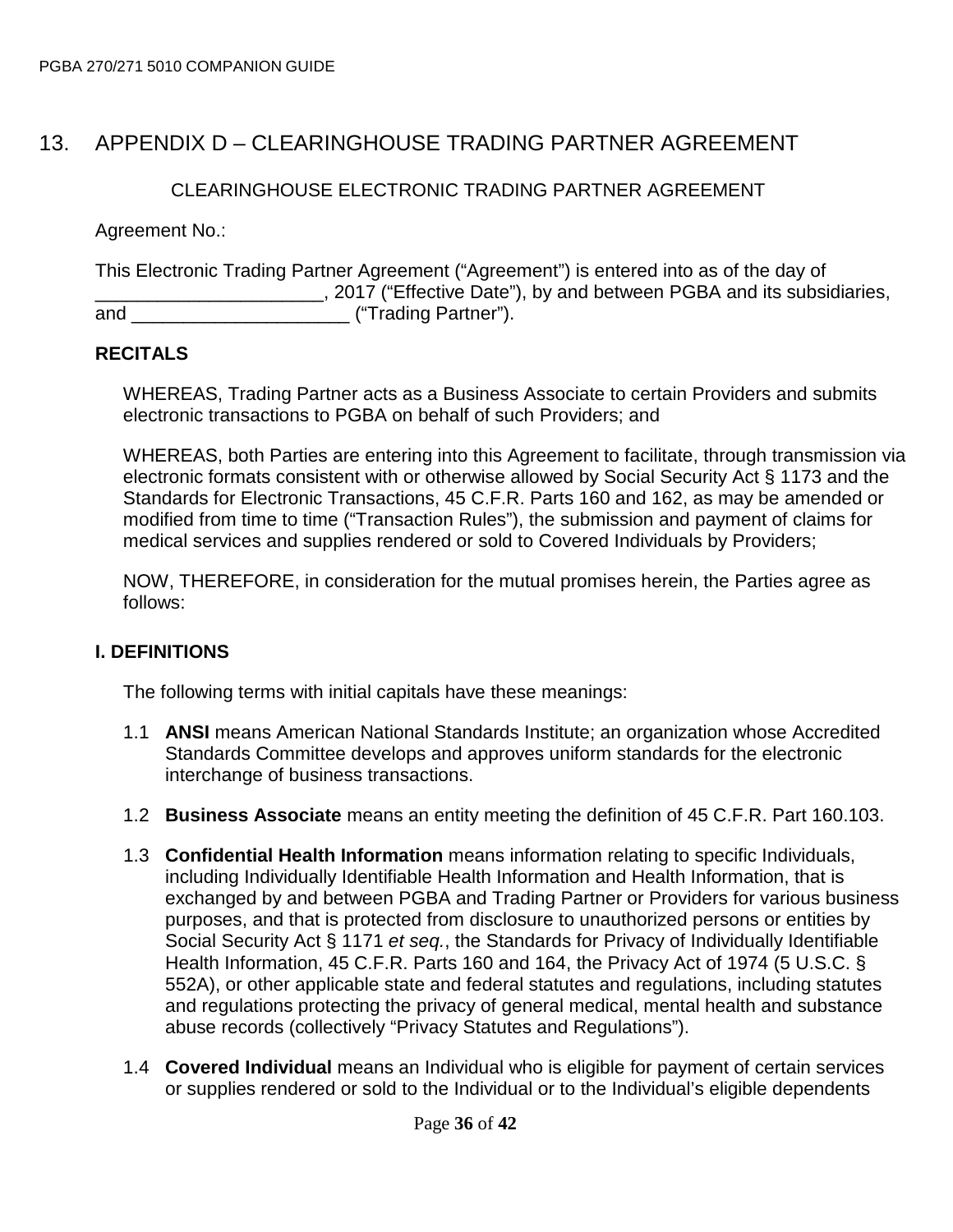under the terms, conditions, limitations and exclusions of a health benefit program issued or administered by PGBA or a health benefit program issued or administered by another Payor.

- 1.5 **Data Transmission** means automated transfer or exchange of data, pursuant to the terms and conditions of this Agreement, between PGBA and Trading Partner by means of their respective Operating Systems, which are compatible for that purpose, and includes without limitation Electronic Data Interchange ("EDI"), Electronic Remittance Advice ("ERA") and Electronic Media Claims ("EMC") transmissions.
- 1.6 **Electronic Data Interchange ("EDI")** means the automated exchange of business documents from application to application.
- 1.7 **Electronic Media Claims ("EMC")** means automated methods of submitting claims for payment of medical services or supplies rendered or sold by a Provider or Supplier to an Individual.
- 1.8 **Electronic Remittance Advice ("ERA")** means a document containing information pertaining to the disposition of a specific claim for payment of services or supplies rendered to an Individual that a Provider or Supplier files with PGBA on the Individual's behalf. The documents include, without limitation, information such as the Provider or Supplier name and address, Individual's name, date of service, amount billed, amount paid, whether the claim is approved or denied, and if denied, the reason for the denial.
- 1.9 **Envelope** means a control structure in a format required by this Agreement for the electronic interchange of one or more encoded Data Transmissions between PGBA and Trading Partner.
- 1.10 **Health Information** means any information, whether oral or recorded in any form or medium that (i) is created or received by a Provider, health plan, public health authority, employer, life insurer, school, university or health care clearinghouse and (ii) relates to the past, present, or future physical or mental health or condition of an Individual, the provision of health care to an Individual or the past, present, or future payment for the provision of health care to an Individual.
- 1.11 **Individual** means a person whose claims for services or supplies may be eligible to be paid under the terms of an applicable governmental or private program for which PGBA processes or administers claims, and specifically includes without limitation Medicare Eligible Individuals, Medicaid Eligible Individuals and Covered Individuals. Trading Partner acknowledges and agrees that claim payments made according to this Agreement will be made directly either to Providers on behalf of the Individual, or directly to the Individual, at PGBA's discretion.
- 1.12 **Individually Identifiable Health Information** means any Health Information, including demographic information collected from an Individual, that is created or received by a Provider, health plan, employer or health care clearinghouse and either (i) identifies an Individual or (ii) creates a reasonable basis to believe the information can be used to identify the Individual.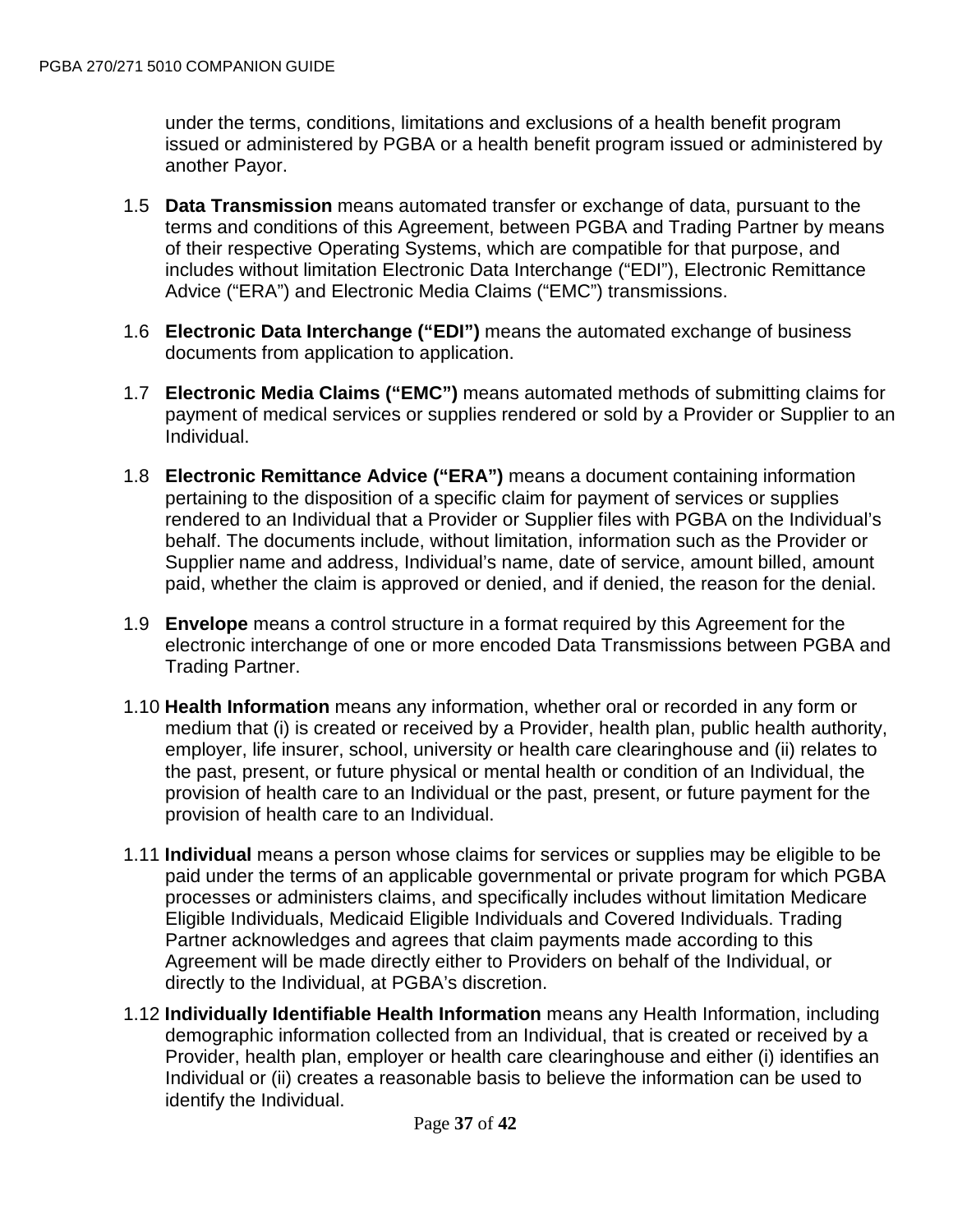- 1.13 **Operating System** means the equipment, software and trained personnel necessary for a successful Data Transmission.
- 1.14 **Payor** means a business organization that provides benefit payments for certain services or supplies rendered or sold to Covered Individuals or their eligible dependents under the terms, conditions, limitations and exclusions of a health benefit program issued or administered by the Payor.
- 1.15 **Proprietary Information** means information used or created by PGBA in the conduct of its business activities that is not normally made available to PGBA's customers, competitors or third parties, the disclosure of which will or may impair PGBA's competitive position or otherwise prejudice PGBA's ongoing business.
- 1.16 **Provider** means a customer of Trading Partner that operates as a hospital or professional practitioner duly certified or licensed to provide health care services to Covered Individuals, and includes, without limitation, extended care facilities, skilled nursing facilities, rehabilitation facilities, home health agencies, hospices, physicians, dentists, clinical social workers, ambulance services, and hospitals or professional practitioners specifically certified or approved by HHS to provide reimbursable health care services to Medicare Eligible Individuals.
- 1.17 **Security Access Codes** mean alphanumeric codes that PGBA assigns to Trading Partner to allow Trading Partner access to PGBA's Operating System for the purpose of successfully executing Data Transmissions or otherwise carrying out this Agreement.
- 1.18 **Source Documents** mean documents containing Data that are or may be required as part of a Data Transmission concerning a claim for payment of charges for medical services that a Provider furnishes or medical supplies that a Supplier sells to a Covered Individual. Source Documents are subject to the security standards of Article V of this Agreement. Examples of Data contained within a Source Document include, without limitation, Individual's name and identification number, claim number, diagnosis codes for the services rendered, dates of service, service procedure descriptions, applicable charges for the services rendered, the Provider's or Supplier's name and/or identification number, and signature.
- 1.19 **Supplier** means a person or organization that is a customer of Trading Partner and is engaged in the business of selling or leasing durable medical equipment or supplies to Covered Individuals.
- 1.20 **Trade Data Log** means the complete, written summary of Data and Data Transmissions exchanged between the Parties over the period of time this Agreement is in effect and includes, without limitation, sender and receiver information, and transmission date, time and general nature.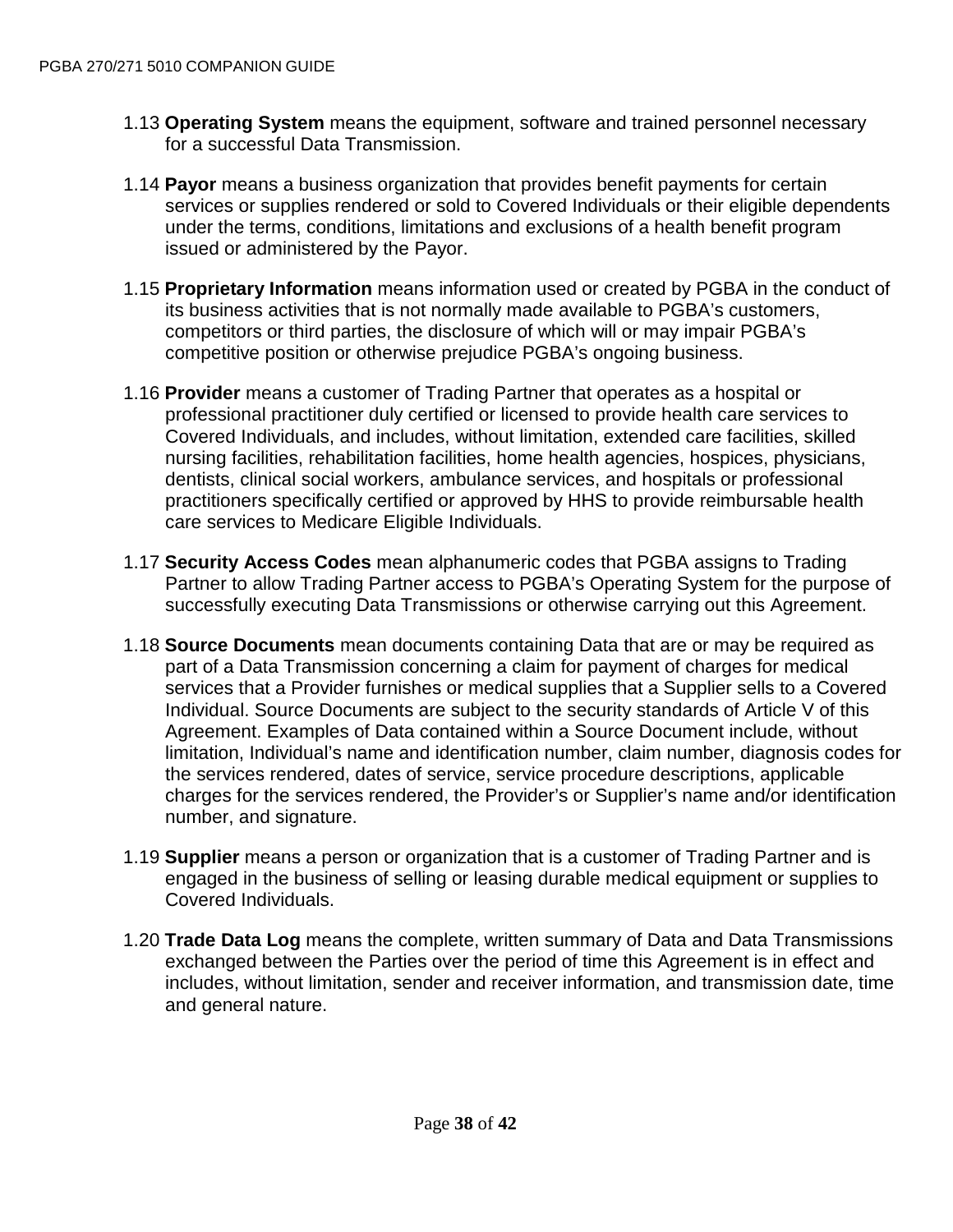# **II. TERM AND TERMINATION**

- 2.1 **Term of Agreement**. This Agreement will remain in effect for an initial period of three (3) year(s) from the Effective Date, and will automatically renew for successive periods of three (3) year(s) unless terminated pursuant to Section 2.2 or Section 2.3.
- 2.2 **Voluntary Termination**. Either Party may terminate this Agreement upon one hundred twenty (120) day(s) prior written notice to the other Party.
- 2.3 **Termination for Cause**. PGBA will have the unilateral right to terminate this Agreement immediately by providing Trading Partner with written notice of termination in the event of (i) a breach by Trading Partner of any section of Article V or of Article VII of this Agreement; or (ii) Trading Partner, any of its related business entities or any of its officers, directors, managing employees, Providers or Suppliers is charged with a criminal offense relating to one or more government contracts or government subcontracts or to federal health care programs (as defined in Social Security Act § 1128B(f)), listed by a federal agency as debarred, proposed for debarment, or suspended, or otherwise excluded from federal program participation, including exclusion from participation in a federal health care program (as defined in the Social Security Act § 1128B(f)).

# **III. OBLIGATIONS OF THE PARTIES**

- 3.1 **Mutual Obligations**. The mutual obligations of PGBA and Trading Partner include the following:
	- (a) **Transmission Format**. All standard transactions, as defined by Social Security Act § 1173(a) and the Transaction Rules, conducted between PGBA and Trading Partner, will be conducted electronically and will only use code sets, data elements and formats specified by the Transaction Rules and the then current version of the PGBA Supplemental Implementation Guides. The PGBA Supplemental Implementation Guides and any updates or amendments thereto may be accessed at [http://www.southcarolinablues.com](http://www.southcarolinablues.com/) and are incorporated herein by reference. This section will automatically amend to comply with any final regulation or amendment to a final regulation adopted by HHS concerning the subject matter of this Section upon the effective date of the final regulation or amendment.
	- (b) **Testing**. Prior to the initial Data Transmission, each Party will test and cooperate with the other Party in testing the connectivity and interaction of the Parties' Operating Systems to ensure the accuracy, timeliness, completeness and confidentiality of each Data Transmission.
	- (c) **Data Transmission Accuracy**. The Parties will take reasonable care to ensure that Data Transmissions are timely, complete, accurate and secure. Each Party will take reasonable precautions in accordance with Article V of this Agreement to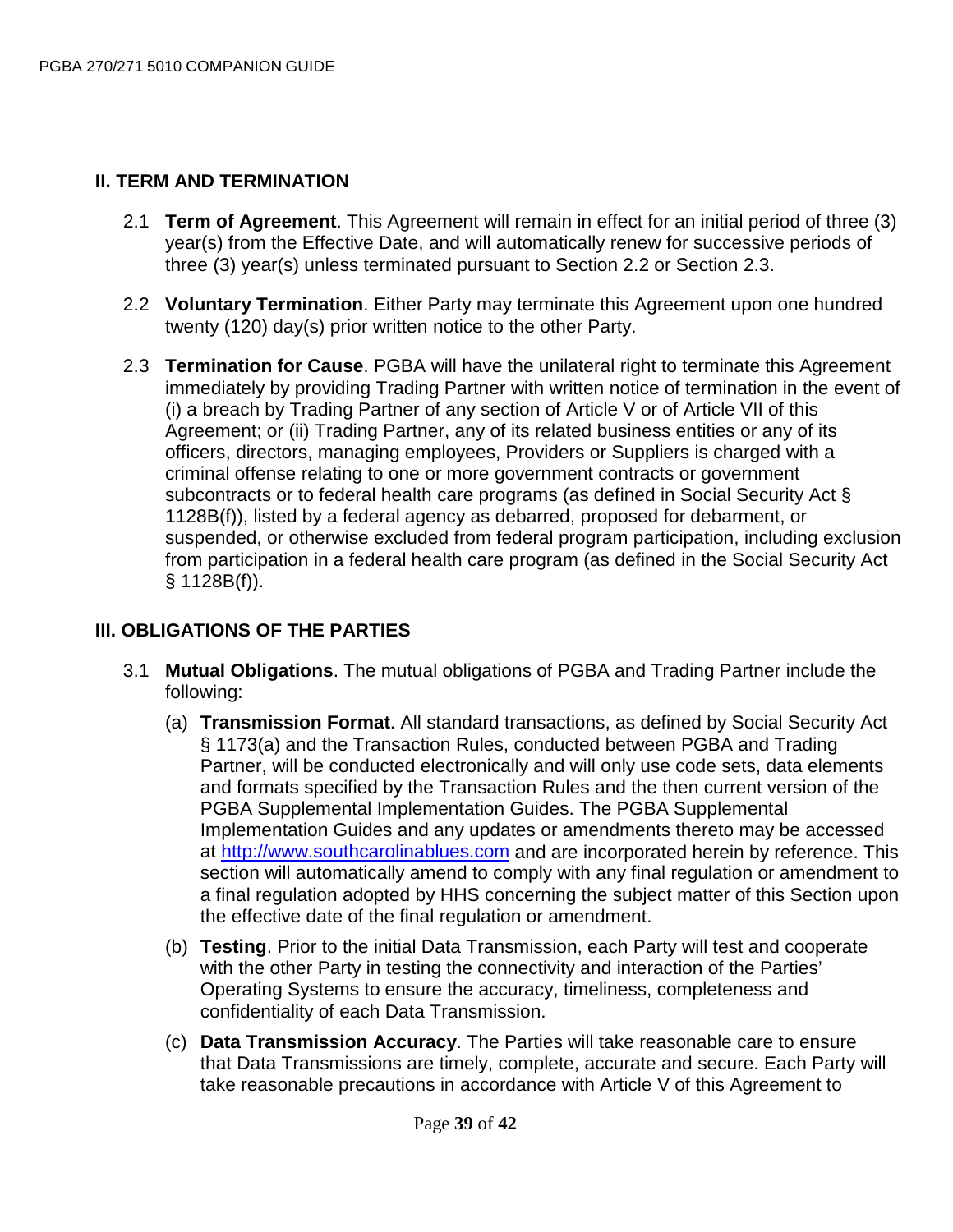prevent unauthorized access to the other Party's Operating System, Data Transmissions or the contents of an Envelope transmitted to or from either Party.

- (d) **Retransmission of Lost or Indecipherable Transmissions**. A Party will retransmit the original transmission within three (3) business day(s) of its discovery that a Data Transmission is a lost or indecipherable Transmission.
- (e) **Equipment Cost**. Each Party will obtain and maintain, at its own expense, its own Operating System necessary for timely, complete, accurate and secure Data Transmission pursuant to this Agreement. Each Party will pay its own costs related to Data Transmission under this Agreement, including, without limitation, charges for the Party's own Operating System equipment, software and services, maintaining an electronic mailbox, connection time, terminals, connections, telephones, modems and applicable minimum use charges. Each Party will be responsible for its own expenses incurred for translating, formatting and sending or receiving communications over the electronic network to any electronic mailbox of the other Party.
- (f) **Backup Files**. Each Party will maintain adequate backup files, electronic tapes or other sufficient means to recreate a Data Transmission for at least six (6) years from the Data Transmission's creation date. Such backup files, tapes or other sufficient means will be subject to the terms of Article V of this Agreement to the same extent as the original Data Transmission.
- (g) **Data and Data Transmission Security**. PGBA and Trading Partner will employ security measures necessary to protect Data and Data Transmissions between them, including authentication, encryption, password use, or other security measures in compliance with Social Security Act § 1173(d) and any HHS implementing regulations or guidelines and as set forth in Article V of this Agreement. Unless PGBA and Trading Partner agree otherwise, the recipient of data or Data Transmission will use at least the same level of protection for any subsequent transmission as was used for the original transmission.
- (h) **Security Access Codes**. The Security Access Codes that PGBA issues to Trading Partner will, when affixed to Data Transmissions, be legally sufficient to verify the identity of the transmitter and to authenticate the Data Transmission, thereby establishing the Data Transmission's validity. Data Transmissions having a Security Access Code affixed to them will be deemed to have been "written" or "signed" by the sender. Computer printouts of the information contained in such correspondence and documents that have been electronically or magnetically recorded and kept in the normal course of the sender's or receiver's business will be considered original business records admissible in any judicial, arbitration, mediation or administrative proceeding to the same extent and under the same conditions as other business records originated and maintained in documentary form.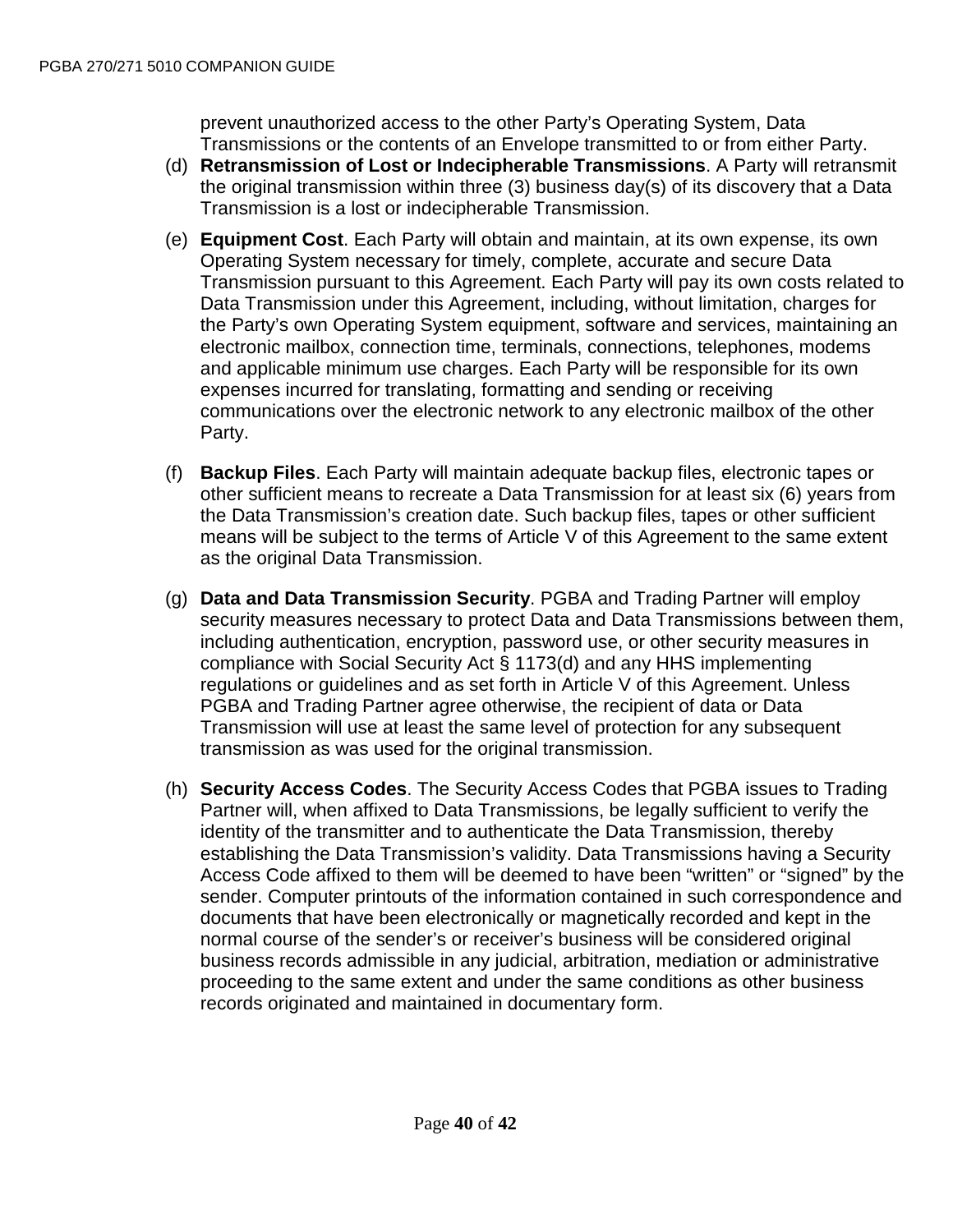# 3.2 **Trading Partner Obligations**. Trading Partner will:

- (a) Not copy, reverse engineer, disclose, publish, distribute, alter or use Data, Data Transmission or Envelope for any purpose other than for which PGBA has specifically authorized Trading Partner under the terms of this Agreement.
- (b) Not obtain access by any means to data, Data Transmission, Envelope, or PGBA's Operating System for any purpose other than as PGBA has specifically granted Trading Partner access under this Agreement. In the event that Trading Partner receives data or Data Transmissions not intended for Trading Partner, Trading Partner will immediately notify PGBA and make arrangements to retransmit or otherwise return the data or Data Transmission to PGBA. After such retransmission or return, Trading Partner will immediately delete the data and Data Transmission from its Operating System.
- (c) Protect and maintain the confidentiality of Security Access Codes issued to Trading Partner by PGBA, and limit disclosure of Security Access Codes to authorized personnel on a need-to-know basis.
- (d) Provide PGBA in writing all information requested in Exhibit A to this Agreement not later than Trading Partner's execution of this Agreement. While this Agreement is in effect, Trading Partner will notify PGBA in writing within one (1) business day of any material change in the information on Exhibit A to this Agreement.

# 3.3 **Obligations**. PGBA will:

- (a) Make available to Trading Partner, via electronic means, data and Data Transmissions for which this Agreement grants Trading Partner access or authorization, or as provided by law.
- (b) Provide Trading Partner with at least sixty (60) days prior written notice of any change or addition to the PGBA Supplemental Implementation Guides, code sets, data elements or formats for Data Transmissions set forth in Section 3.1(a) of this Agreement.
- (c) Provide Trading Partner with Security Access Codes that will allow Trading Partner to exchange Data Transmissions with PGBA's Operating System. PGBA reserves the right to change Security Access Codes at any time and in such manner as PGBA, in its sole discretion, deems necessary.